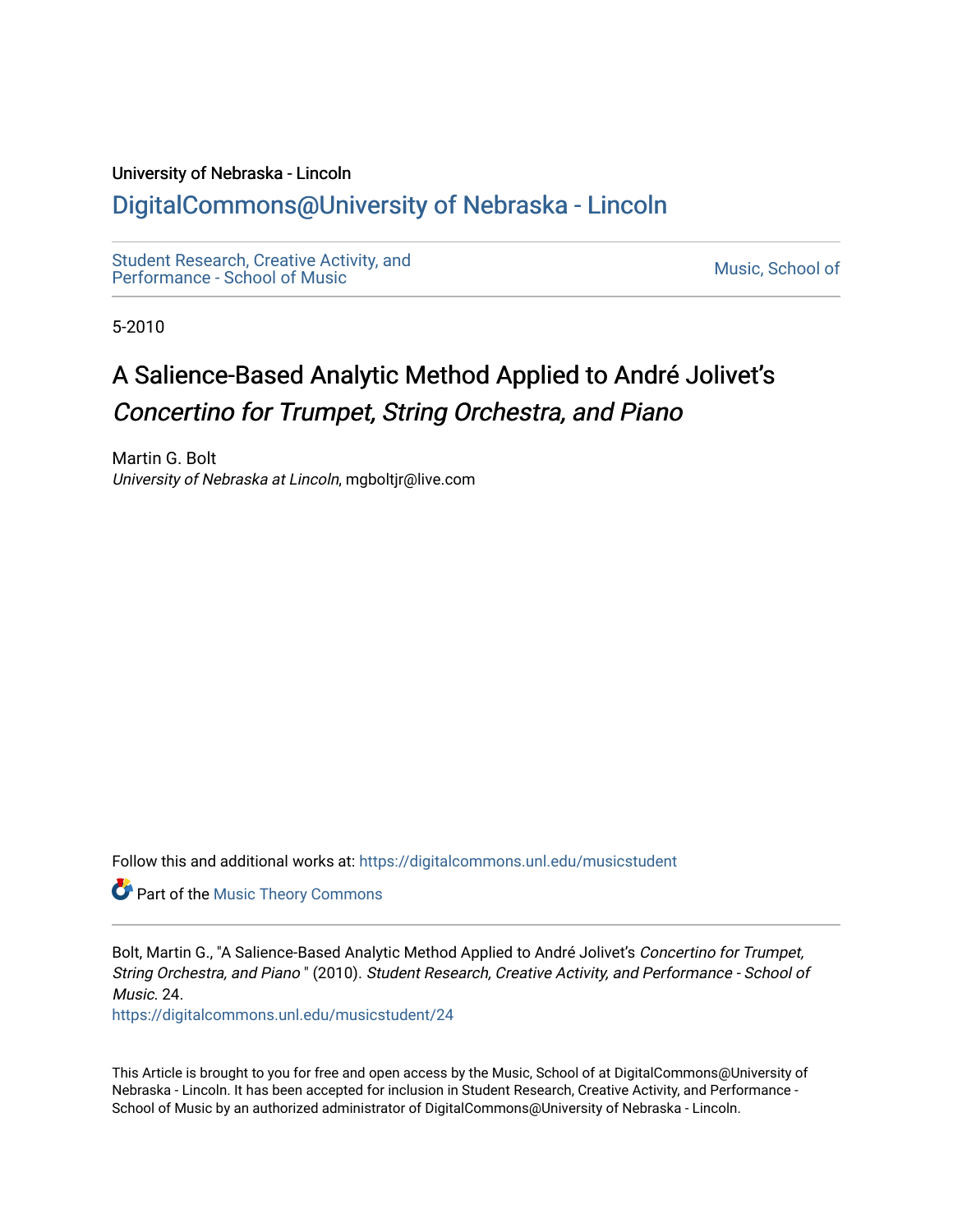### A SALIENCE-BASED ANALYTIC METHOD

### APPLIED TO ANDRÉ JOLIVET'S

### *CONCERTINO FOR TRUMPET, STRING ORCHESTRA, AND PIANO*

by

Martin G. Bolt

### A THESIS

Presented to the Faculty of

The Graduate College at the University of Nebraska

In Partial Fulfillment of Requirements

For the Degree of Master of Music

Major: Music

Under the Supervision of Professor Stanley V. Kleppinger

Lincoln, Nebraska

May, 2010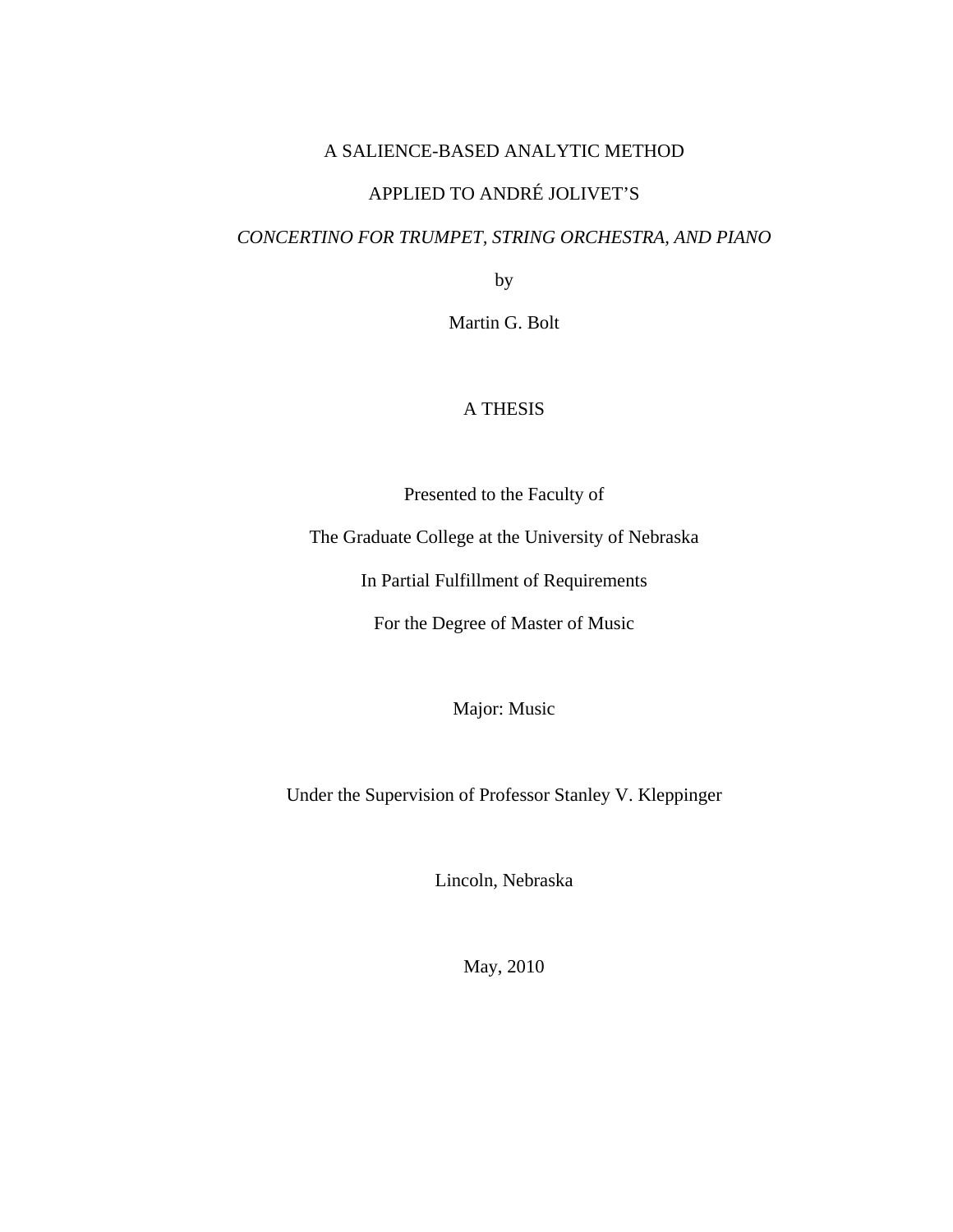### A SALIENCE-BASED ANALYTIC METHOD

### APPLIED TO ANDRÉ JOLIVET'S

#### *CONCERTINO FOR TRUMPET, STRING ORCHESTRA, AND PIANO*

Martin G. Bolt, M.M.

University of Nebraska, 2010

Adviser: Stanley V. Kleppinger

 André Jolivet's music is eclectic, and his compositional process is often enigmatic. Broadly speaking, Jolivet's music falls into that category of twentieth-century repertoire described as post-tonal and pitch-centric.

 This thesis will provide an analysis of Jolivet's *Concertino for Trumpet, String Orchestra, and Piano.* It thus serves as a model of an analytic approach for post-tonal pitch-centric music of the twentieth century. My analytical method is based on the theories of Fred Lerdahl posited in his writings on pitch salience.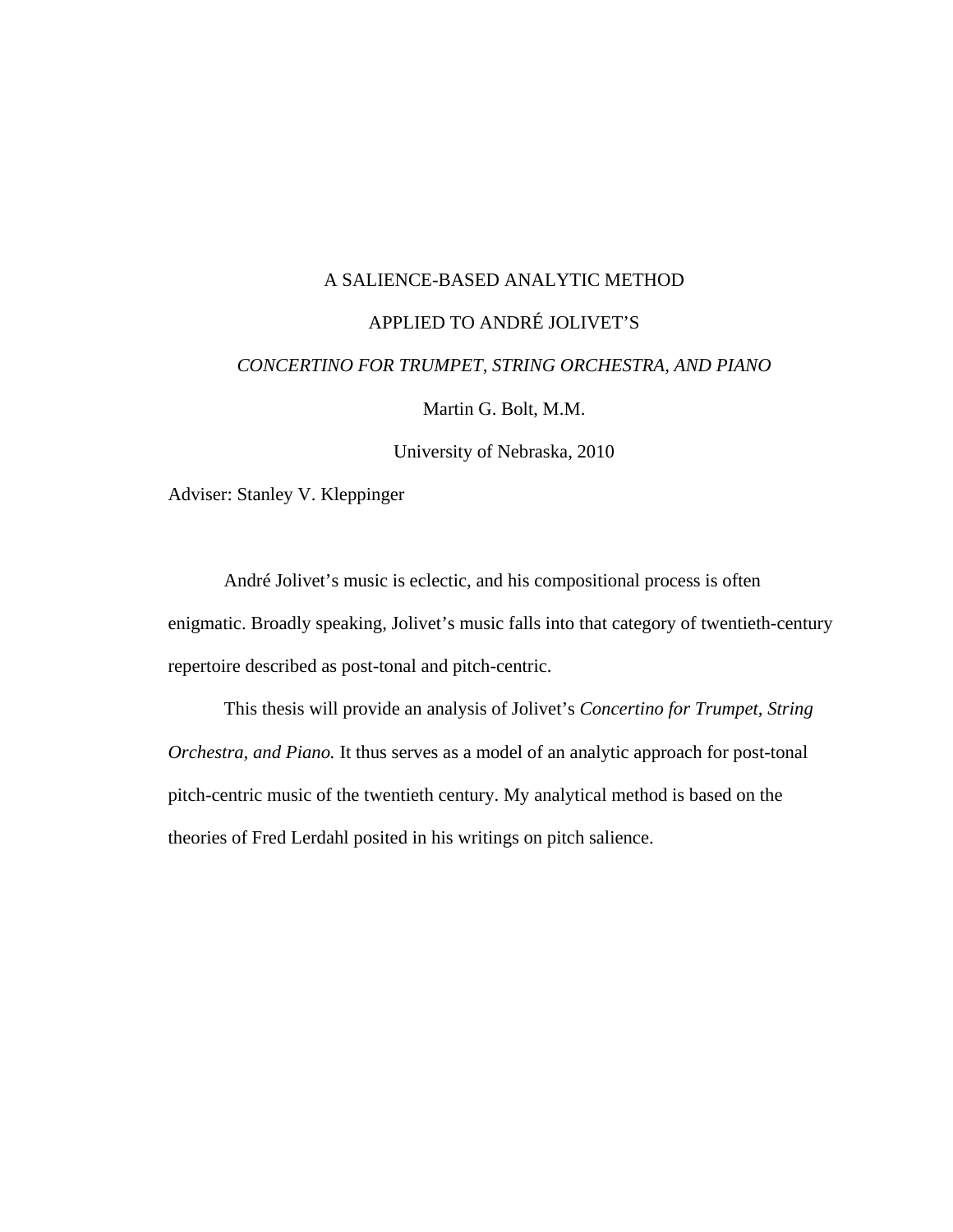# **Contents**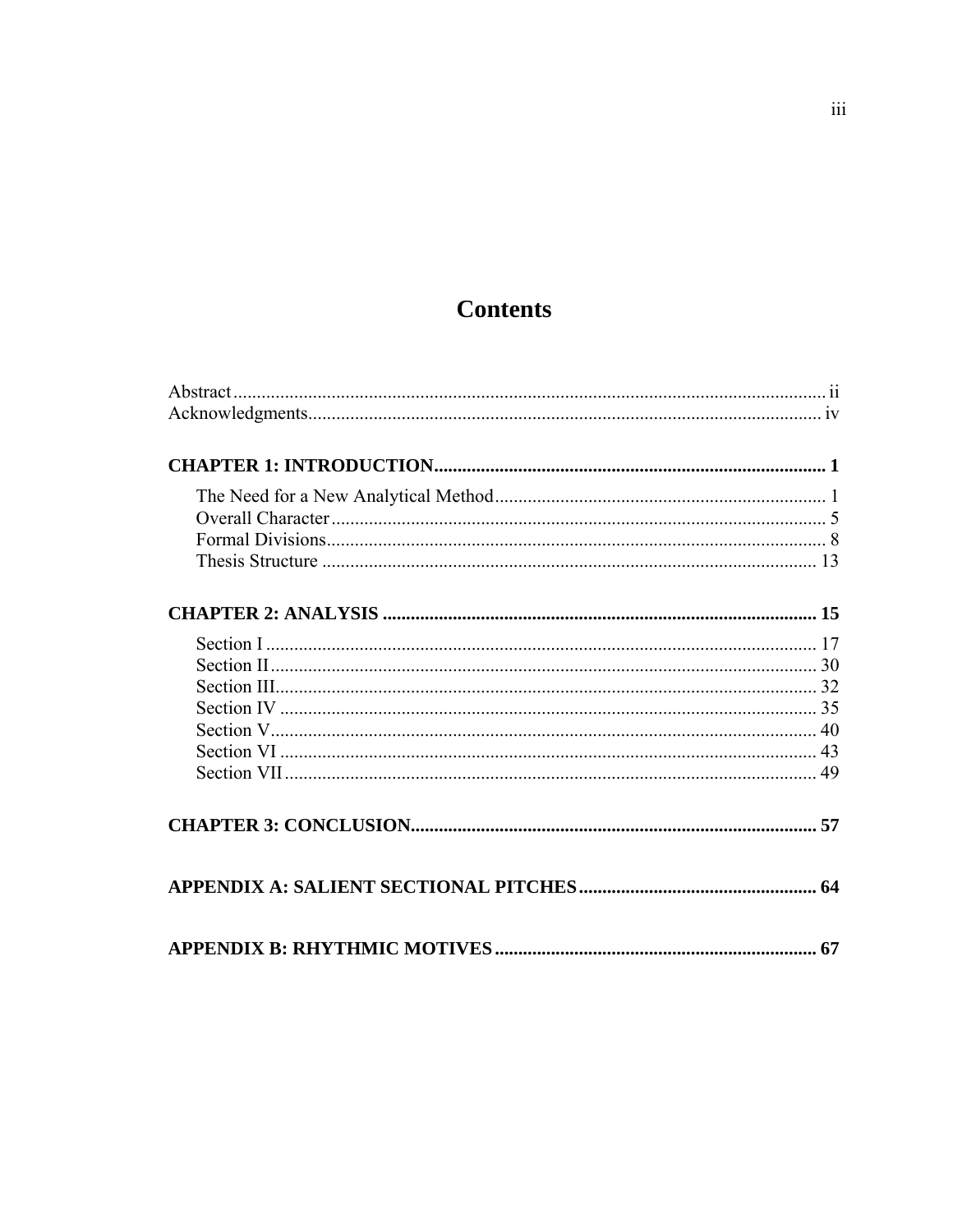### **Acknowledgments**

I would like to express my gratitude to my committee: Dr. Kleppinger, Dr. Foley, and Dr. Hibbard.

To Dr. Kleppinger, your unwavering support and encouragement helped me persevere through the grueling process of writing this thesis. I cannot thank you enough for your tireless proof-reading and invaluable suggestions.

To Dr. Foley, your encouragement (a week before my graduate studies began) to pursue a degree in theory was sage advice. All of my course work with you has been a pleasure.

To my parents, you have always encouraged me through my many career changes. Thank you for always being ready with a listening ear and a kind word. I don't know what I would do without our weekly phone conversations.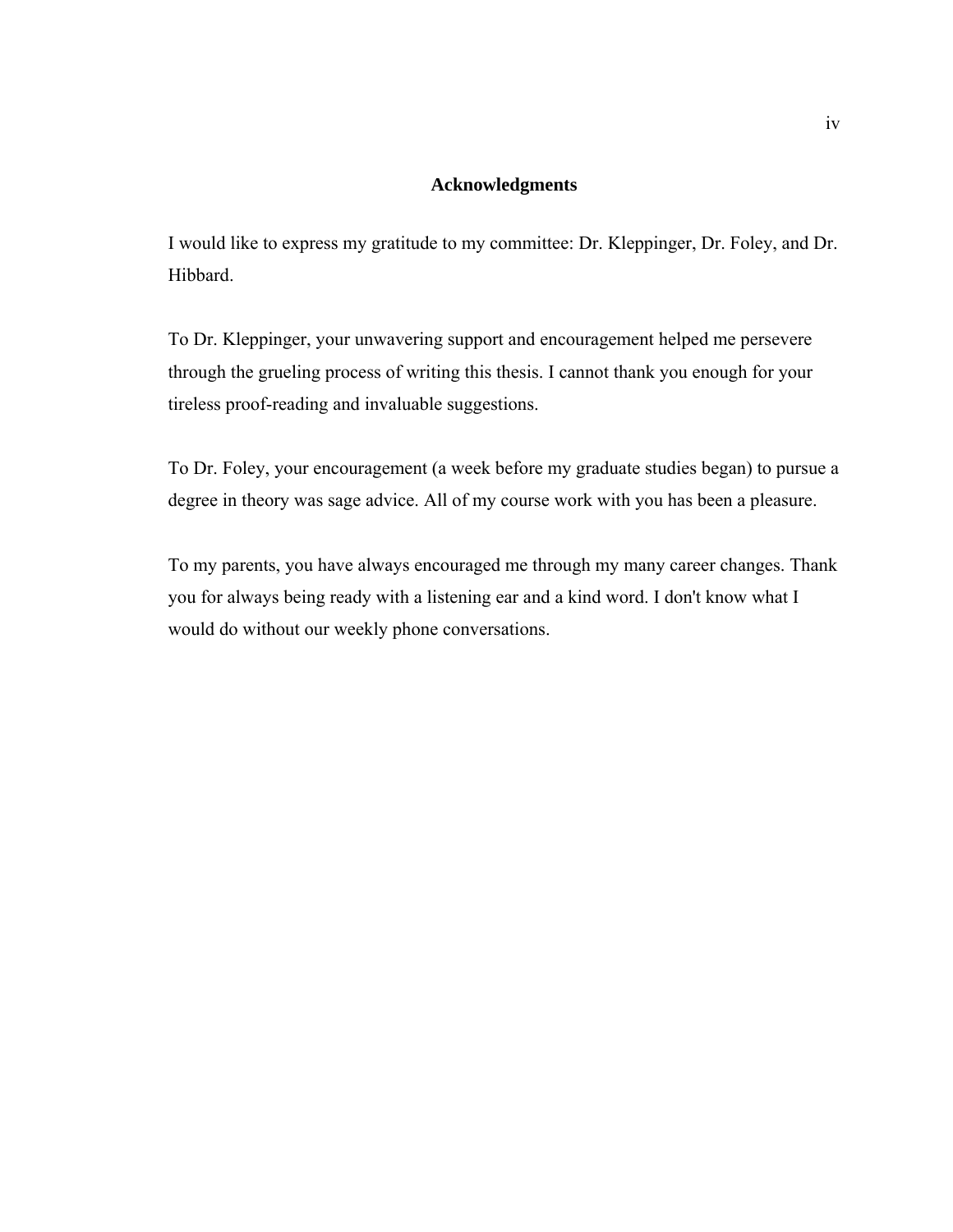# **Chapter 1**

## **Introduction**

### **The Need for a New Analytical Method**

The music of the twentieth century is incredibly diverse, and has been generally described as post-tonal. Within this body of music, there exists a large repertoire which is pitch-centric. Although this body of pitch-centric music is tonal, it cannot be analyzed according to functional harmony—its tonality is established by pitch centers, not keys. In 1963, Arthur Berger, calling for a new branch of theory, described the music of Stravinsky as being "organized in terms of tone centers but not tonally functional." Berger's description of the music of Stravinsky is also an accurate description of twentieth-century, pitch-centric music. Because this body of music is tonal (but not "functionally" tonal), it has historically proven somewhat resistant to various analytical methods. At the same time that Berger was calling for a new analytical method that would "start from what this music itself is, rather than dwelling upon its deviation from what music was previously,"<sup>2</sup> Felix Salzer and Roy Travis (and others) were applying quasi-Schenkerian techniques to this repertoire. For example, in Roy Travis's analysis of

 $\frac{1}{1}$  Arthur Berger, "Problems of Pitch Organization in Stravinsky," *Perspectives of New Music* 2, no. 1 (1963): 11.<br> $^{2}$  Ibid., 11.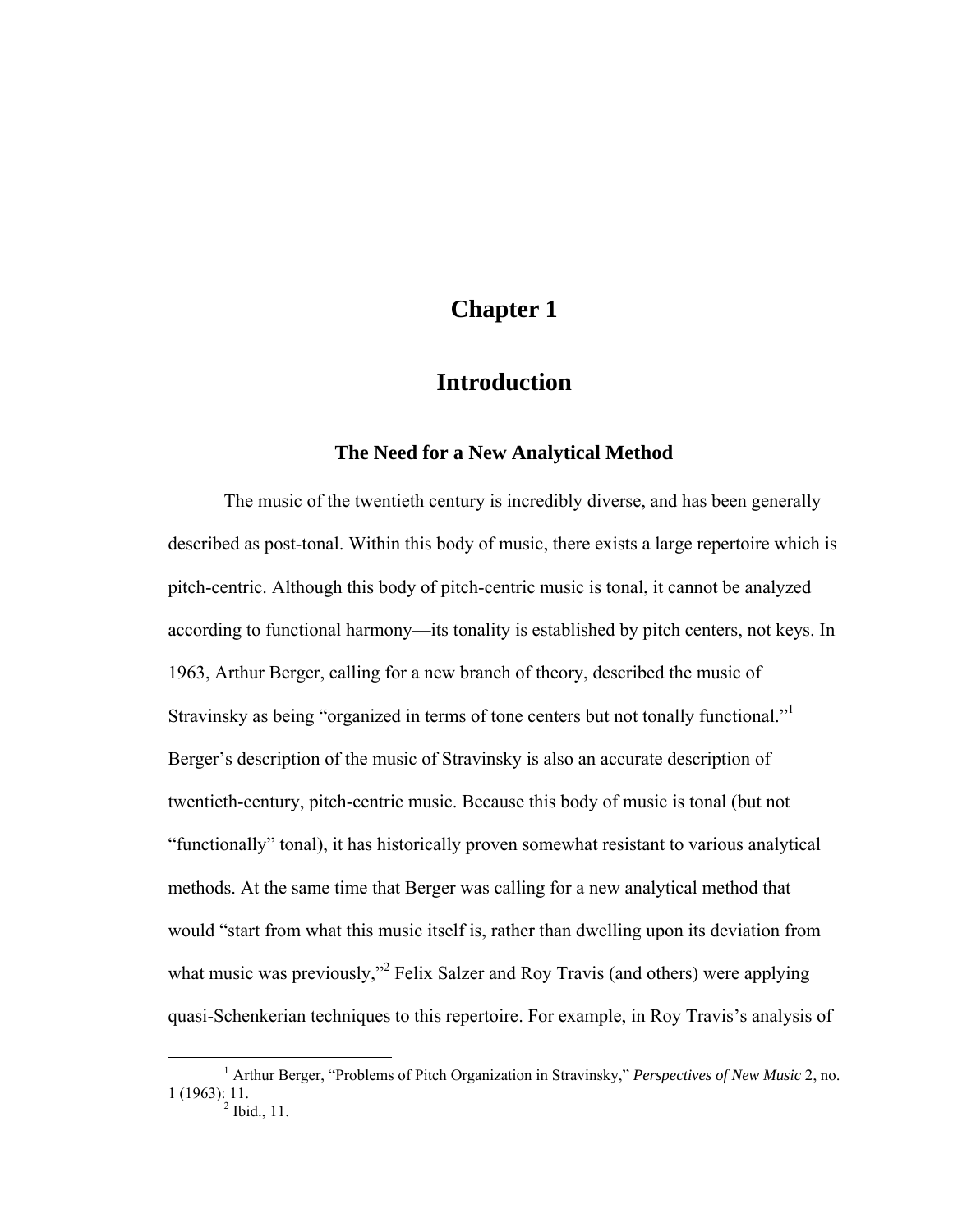Schoenberg's *Kleine Klavierstucke*, op. 19/#2, Travis identified a *sonic sonority* (Travis's term for the tonic triad), structural pitches, and chromatic embellishing tones. Travis's quasi-Schenkerian approach is, according to Joseph Straus, "a modified tonal approach which runs into severe problems at every turn."<sup>3</sup> Because this is a post-tonal piece, lacking a consonant-dissonant dichotomy, it proves difficult to distinguish a sonic sonority, structural pitches, and embellishing pitches—these all demand a functional harmonic idiom.

Felix Salzer, one of the chief proponents of prolongational analyses of post-tonal music, also utilizes quasi-Schenkerian criteria in analyzing post-tonal pitch-centric music. For example, in analyzing the opening of Stravinsky's *Symphony in Three movements*, Salzer strives to posit the Schenkerian concept of "consonant" harmonic sonorities supporting specific melodic (structural) pitches. This piece does not utilize functionally harmonic sonorities. In fact, Stravinsky constructs his vertical sonorities from pitch-class sets, making it impossible to distinguish between consonant and dissonant harmonies and hence, structural vs. embellishing pitches. According to Straus,

Salzer's approach is essentially ad hoc, unsupported by a secure theoretical foundation. There are isolated passages of post-tonal music that might be considered prolongational, but these occur mainly where some tonal vestige is present. The more overtly tonal the context, the more amenable it is likely to be to prolongational explanations. For the larger musical spans, however, and for music that is most characteristic of the twentieth century, prolongation has proven an attractive but ultimately useless tool.<sup>4</sup>

This is not a dismissal of Schenker's analytical method. It is, however, a critique of using an analytical method designed for functionally tonal music (Schenkerian prolongation) to

 $\frac{1}{3}$  Joseph Straus, "The Problem of Prolongation in Post-Tonal Music," *Journal of Music Theory* 31, no. 1 (spring 1987): 8. 4 Ibid., 13.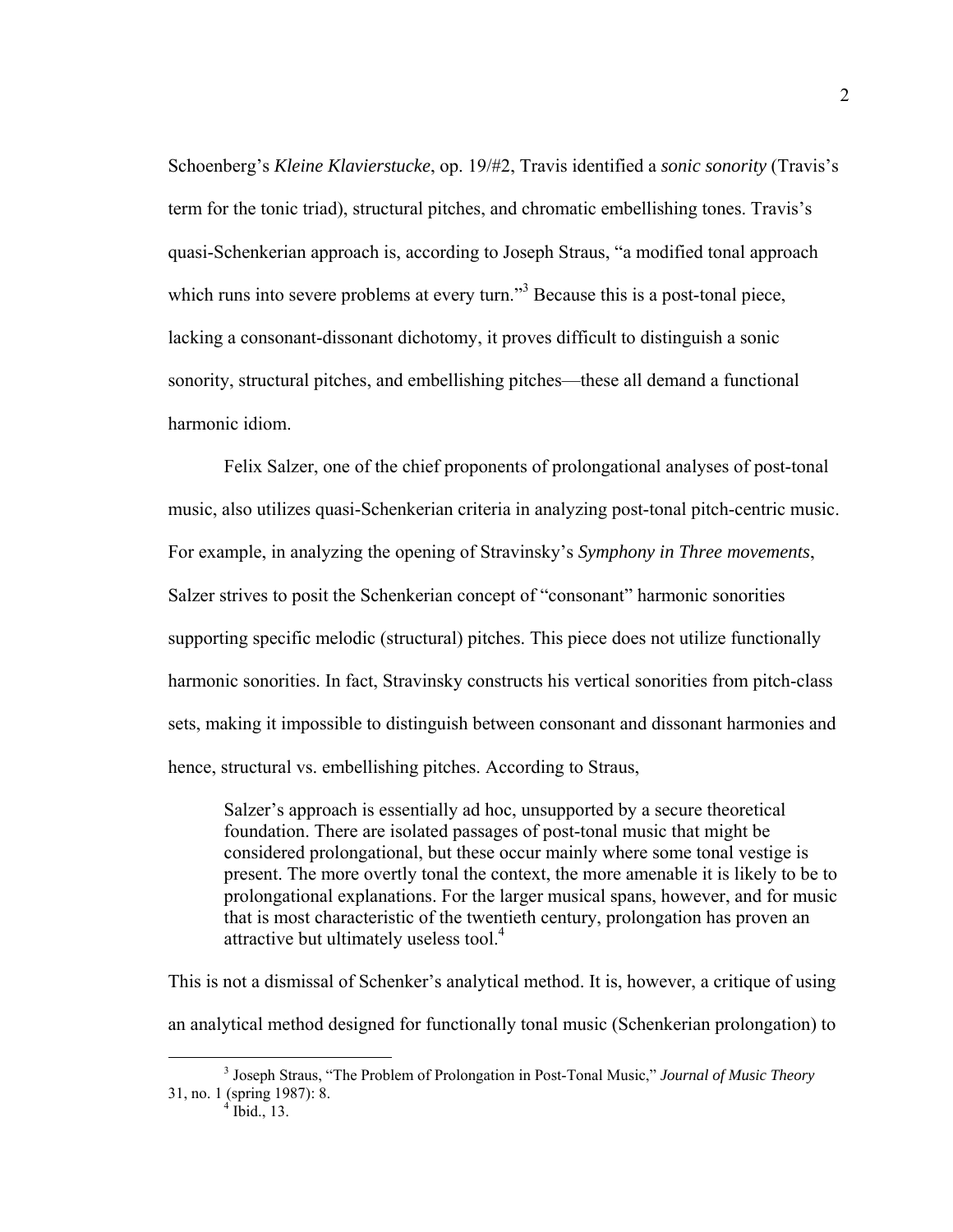analyze post-tonal pitch-centric music. In short, a quasi-Schenkerian, prolongational analytical approach for this repertoire, according to Straus, falls short because it is rooted in functional tonality and counterpoint. Consequently, it is unable to distinguish between structural and embellishing pitch events.<sup>5</sup> Both Berger and Straus have recognized the need for a new analytical method specifically designed to address this large corpus of pitch-centric post-tonal music.

Fred Lerdahl, like Berger and Straus, also recognizes the need for an appropriate analytical method which could make sense of this unique body of twentieth-century music. Lerdahl contends that a piece of music, no matter by what system it is composed, is perceived in a hierarchical fashion, and that many contemporary compositional methods have disregarded listener-based principles of hierarchical organization.<sup>6</sup> Lerdahl, addressing this issue in his 1998 article "Prolonging the Inevitable," stated that,

…the listener organizes the musical surface by its fluctuating salience, through the processing of factors such as duration, loudness, density, and registral extremes. The atonal prolongational theory represents this fluctuation by progressively reducing out events that are less salient in their immediate prolongational context, leaving a residue of perceptually prominent events at each reductional stage.<sup>7</sup>

Perceptually "prominent" events possess more salience than other events in the immediate context. Lerdahl proposes a set of criteria to distinguish the perceptually prominent events from those that are less prominent—generating a hierarchy of aural events. These criteria are labeled *salience conditions*, 8 and are presented in figure 1.1.

 $rac{1}{5}$  $<sup>5</sup>$  Straus, "The Problem of Prolongation," 1-21.</sup>

<sup>&</sup>lt;sup>6</sup> Fred Lerdahl, "Prolonging the Inevitable," *Revue belge de Musicologie* 52 (1998), 305.<br><sup>7</sup> Ibid. 306

 $<sup>7</sup>$  Ibid., 306.</sup>

<sup>8</sup> Fred Lerdahl, "Atonal Prolongational Structure," *Contemporary Music Review* 4, (1989), 73-74.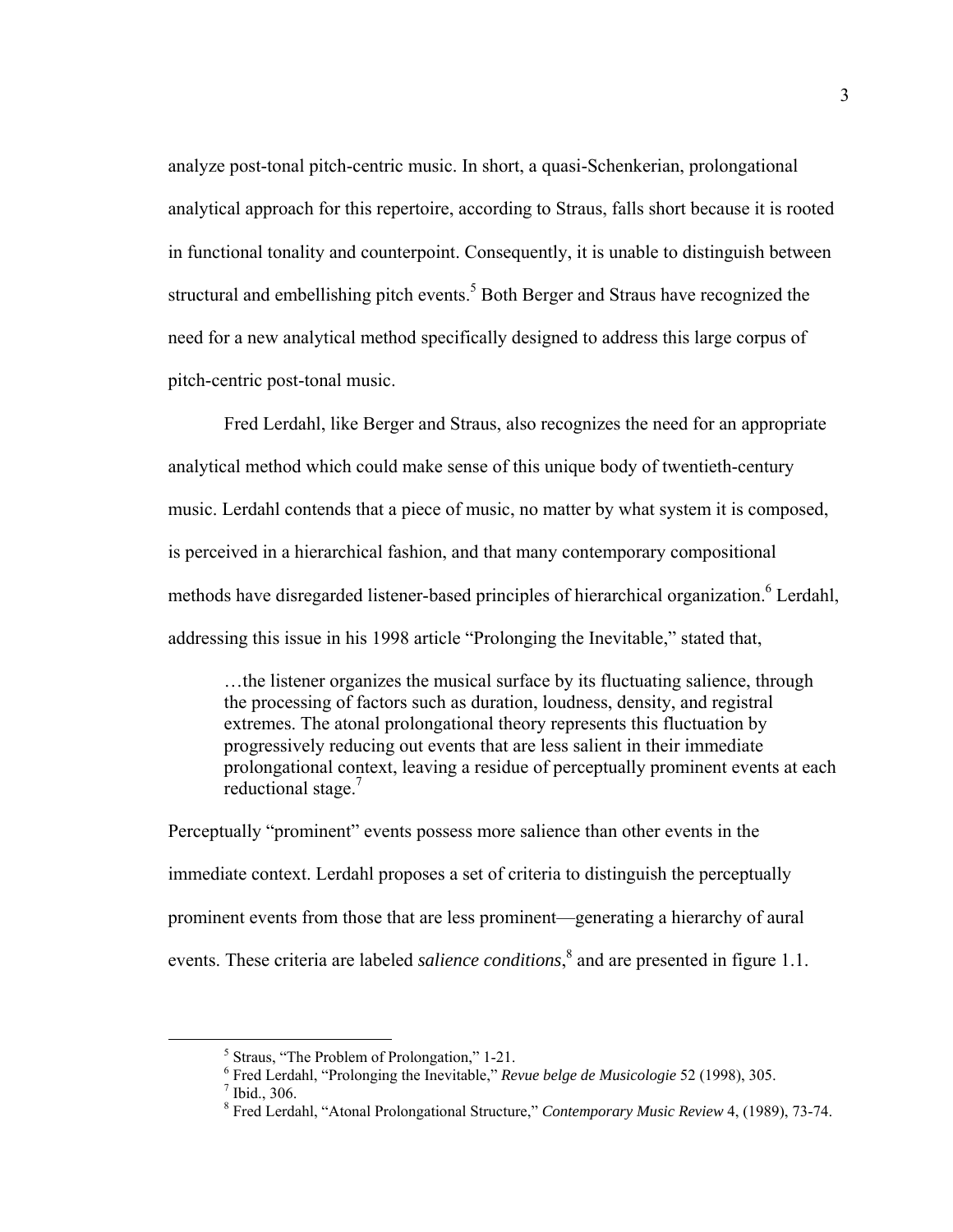Events are to be preferred if they possess more of these criteria than other events in the

immediate prolongational context.

- I. Local levels
	- a) Attacked within a region<sup>9</sup>
	- b) In a relatively strong metrical position
	- c) Relatively loud
	- d) Relatively prominent timbrally
	- e) In an extreme (high or low) registral position
	- f) Relatively dense
	- g) Relatively long in duration
- II. Global levels
	- h) Relatively important motivically
	- i) Next to a relatively large grouping boundary (the beginning/end of a section)
	- j) Parallel to a choice made elsewhere in the analysis

Figure 1.1. Salience conditions

Lerdahl's division of the above criteria into two categories—*local* and *global* levels—denotes the importance of first observing local salience conditions before arriving at any conclusions regarding global salience conditions. In other words, time spent identifying local salience conditions from the beginning to the end of a piece is the necessary foundation for identifying global salience conditions. By observing both local and global salience conditions over the course of a piece, a hierarchy of aural events emerges. Lerdahl's "Prolongational Method for Atonal Music" appears to be the appropriate analytical tool for the host of compositions from the twentieth century which fall into the category of post-tonal, pitch-centric repertoire.

 $\frac{1}{\sqrt{9}}$  Stanley V. Kleppinger, "A Perception-Based Model for Analysis of Post-Tonal Pitch-Centric Music [2010]," unpublished manuscript. Kleppinger, in example 2, provides a helpful paraphrase of this salience condition: "Begun in the span of music it is meant to represent."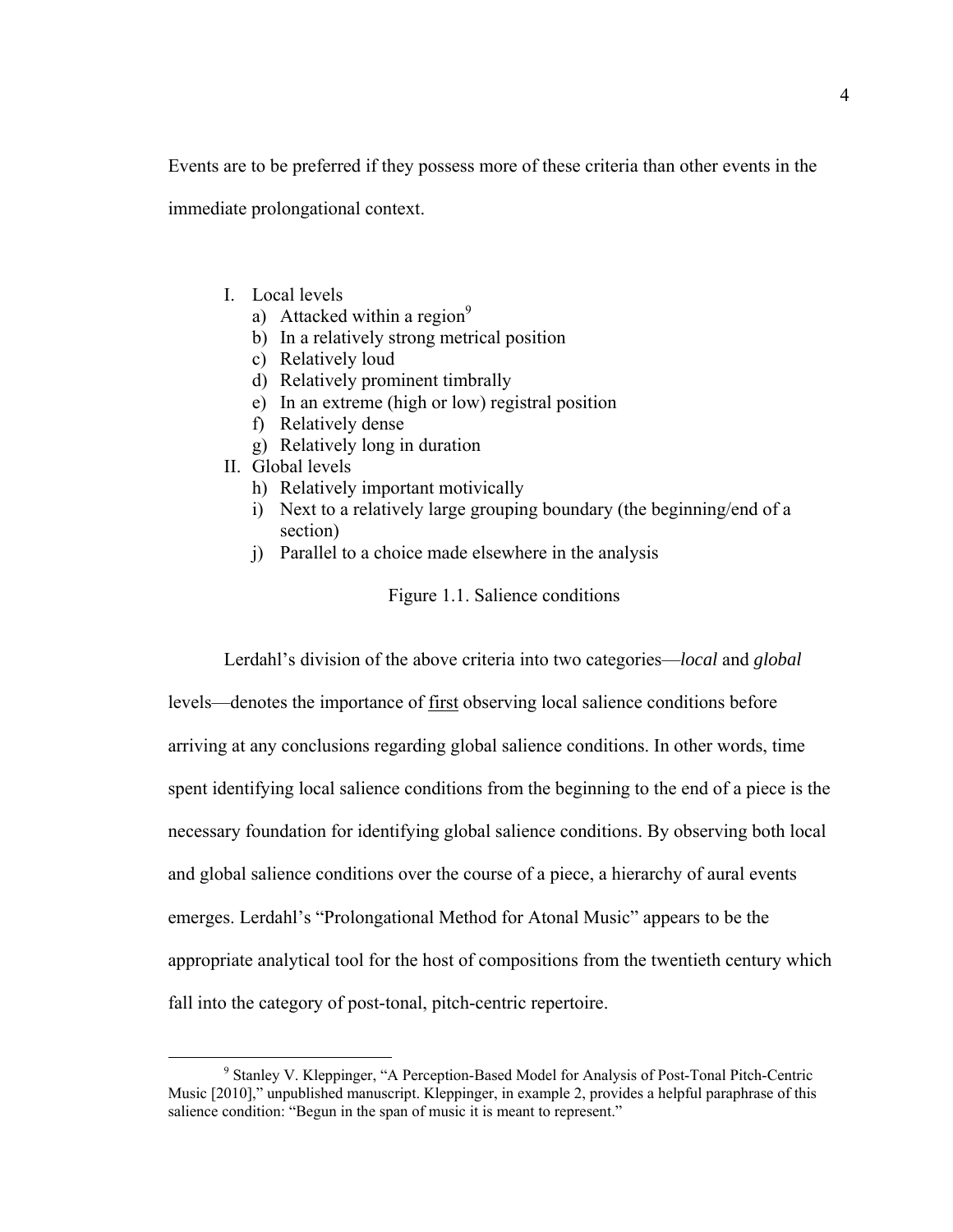It is also important to note that Lerdahl's salience conditions are not intended to be exhaustive, but to represent "essential" salience criteria from which other subcategories can easily be derived based on the musical context. For example, in a given passage, the overall dynamic may be characterized as *forte*. Yet within the passage, one pitch may be treated more expressively from a dynamic perspective (i.e., attacked with a *sf*, then crescendo to *ff* and decrescendo back to *f*). In a case like this, all other pitches are statically *f*, while this one pitch is being highlighted through dynamic expression, granting it prominence over the consistent loudness of the other pitches. The point is that the general salience condition of "extreme dynamics" (and all other essential salience conditions) can have a variety of gradations. The immediate musical context always serves to highlight the gradations of the salience conditions.

### **Overall Character**

This thesis will focus on one composition in this unique body of twentieth-century repertoire: *The Concertino for Trumpet, String Orchestra, and Piano* by André Jolivet. This particular piece appealed to me because I have studied both piano and trumpet. Furthermore, its length (ca. ten minutes) seemed well-suited for the scope of this thesis.

Composed in 1948, this composition exhibits clear pitch centricity, unique vertical structures, and subtle tonal references. The piece consists of one movement which can be divided into seven sections. At first glance, the score appears daunting displaying a myriad of unorthodox vertical structures and a highly chromatic melodic line. When listening to the piece, there are many aural events that clearly demand notice.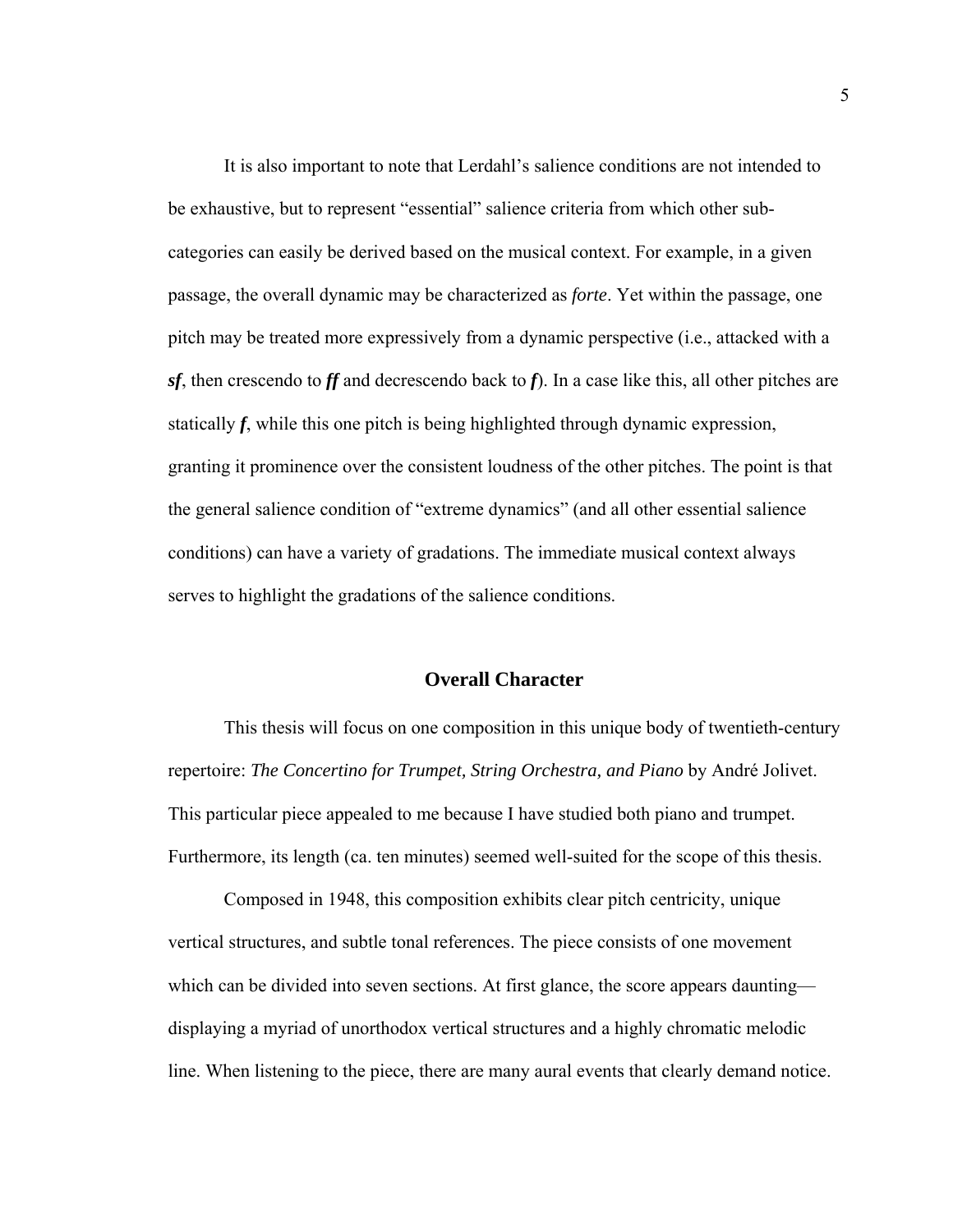It is these aural events which serve to highlight both the pitch-centricity and form of this piece. These cursory observations raise several important questions. What pitch classes are most saliently emphasized in this music? How do these pitch classes relate to one another? How are formal divisions identified? I believe that Lerdahl's "Prolongational Method for Atonal Music*"* is the appropriate analytical tool to address these questions.

Although this piece does not behave according to the dictates of functional harmony, it does demonstrate a semblance of tonality in a post-tonal idiom. These tonal tendencies (tonal residue) can be heard and observed melodically, as pitch centers, and harmonically (in a few cases) as major triads.

 It seems most appropriate, given this work's tonal landscape, to focus upon those prominent aural events (pitch centers) which most saliently define this piece of music. Although the vertical structures in this piece of music are intriguing, they are so ubiquitous and complex that they rarely aid in identifying prominent aural events.

Figures 1.2 and 1.3 demonstrate the complexity of the concertino's harmonic language. Figure 1.2 is an excerpt from the beginning of section II (reduction of piano and strings).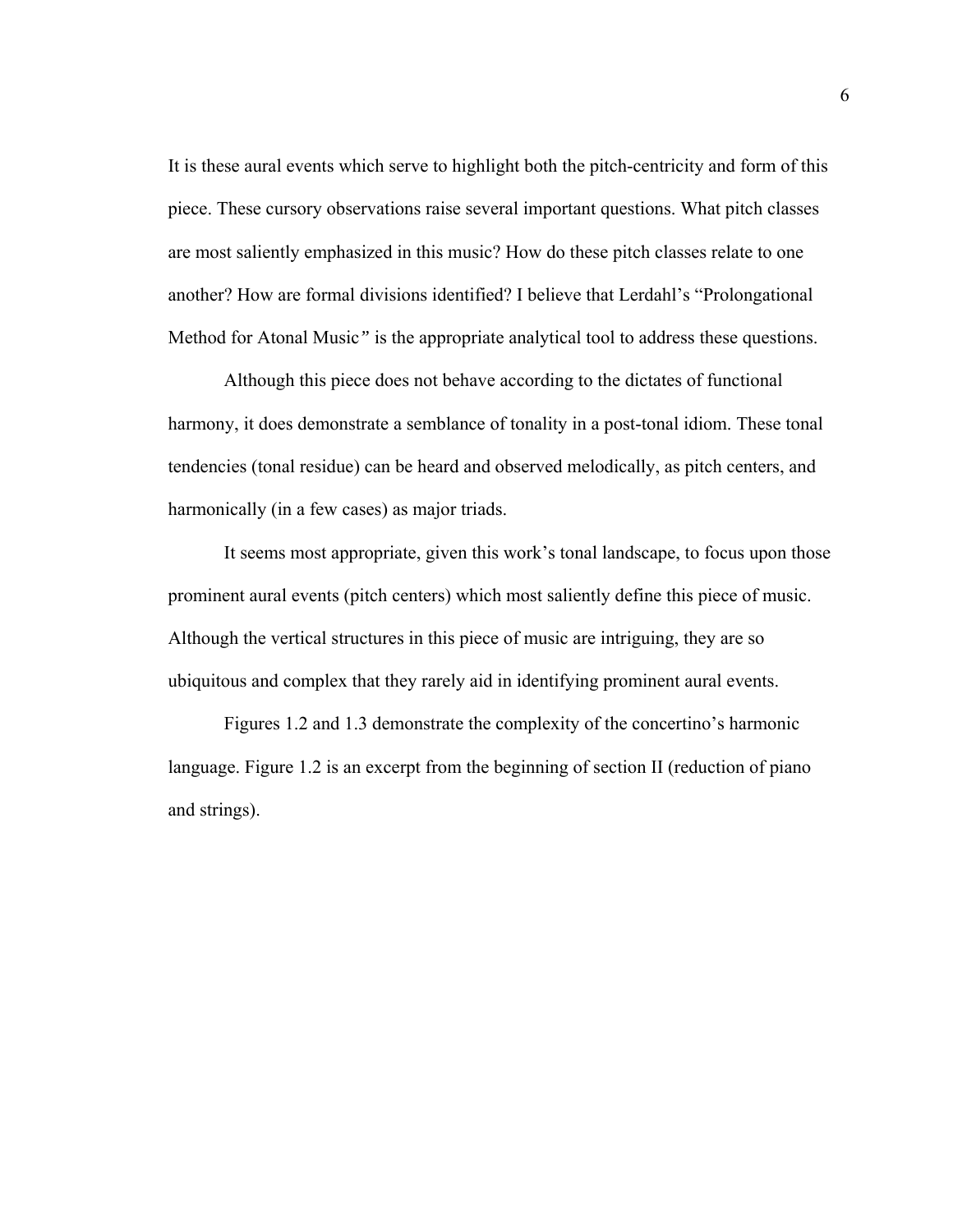

Figure 1.2. Vertical structures—piano and strings reduction (mm. 88-101)

The second example of Jolivet's vertical structures (figure 1.3) is an excerpt from the solo piano introduction to section VI.



Figure 1.3. Vertical structures—solo piano intro to section VI (mm. 317-323)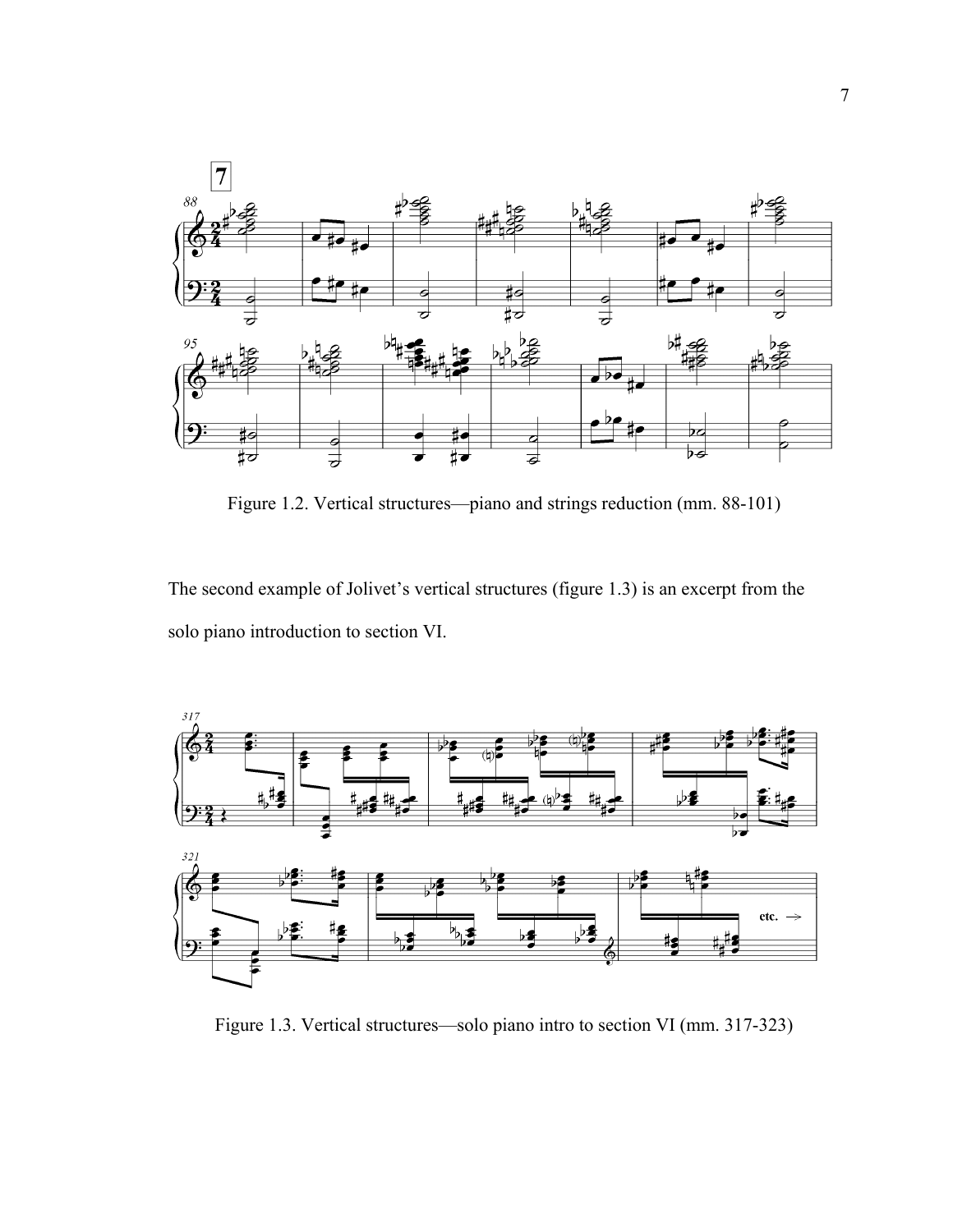These examples are fairly representative of the complexity of Jolivet's vertical sonorities. From the listener's perspective, ten minutes (the duration of the piece) of this type of consistently dense/complex harmonic support is perceived as a steady flow of advanced (and possibly intimidating) harmonies. Consequently, the rare occasions when Jolivet utilizes simple triadic harmony results in a very striking aural event—these four triadic harmonic events, in which Jolivet always utilizes a major triad, occur in the final two sections of the piece (two in VI, and two in VII). These triadic events will be discussed as they relate to prominent pitch centers. Before delving into an analysis of the pitch centricity of this piece, it is important to first discuss formal divisions.

### **Formal Divisions**

Although this piece consists of only one movement, sectional divisions may be inferred based upon salience conditions. Jolivet's use of tempo changes (table 1.1)

| <b>Sections</b> | <b>Tempo</b>    | <b>Measures</b> |
|-----------------|-----------------|-----------------|
| T               | $\lambda = 120$ | 1-87            |
| П               | $l = 126$       | 88-142          |
| Ш               | $l = 152$       | 143-96          |
| IV              | $= 126$         | 197-243         |
| V               | $d = 72 - 80$   | 244-308         |
| VI              | $l = 132$       | 309-76          |
| VII             | $= 138 - 144$   | 377-472         |

Table 1.1. Sectional tempo changes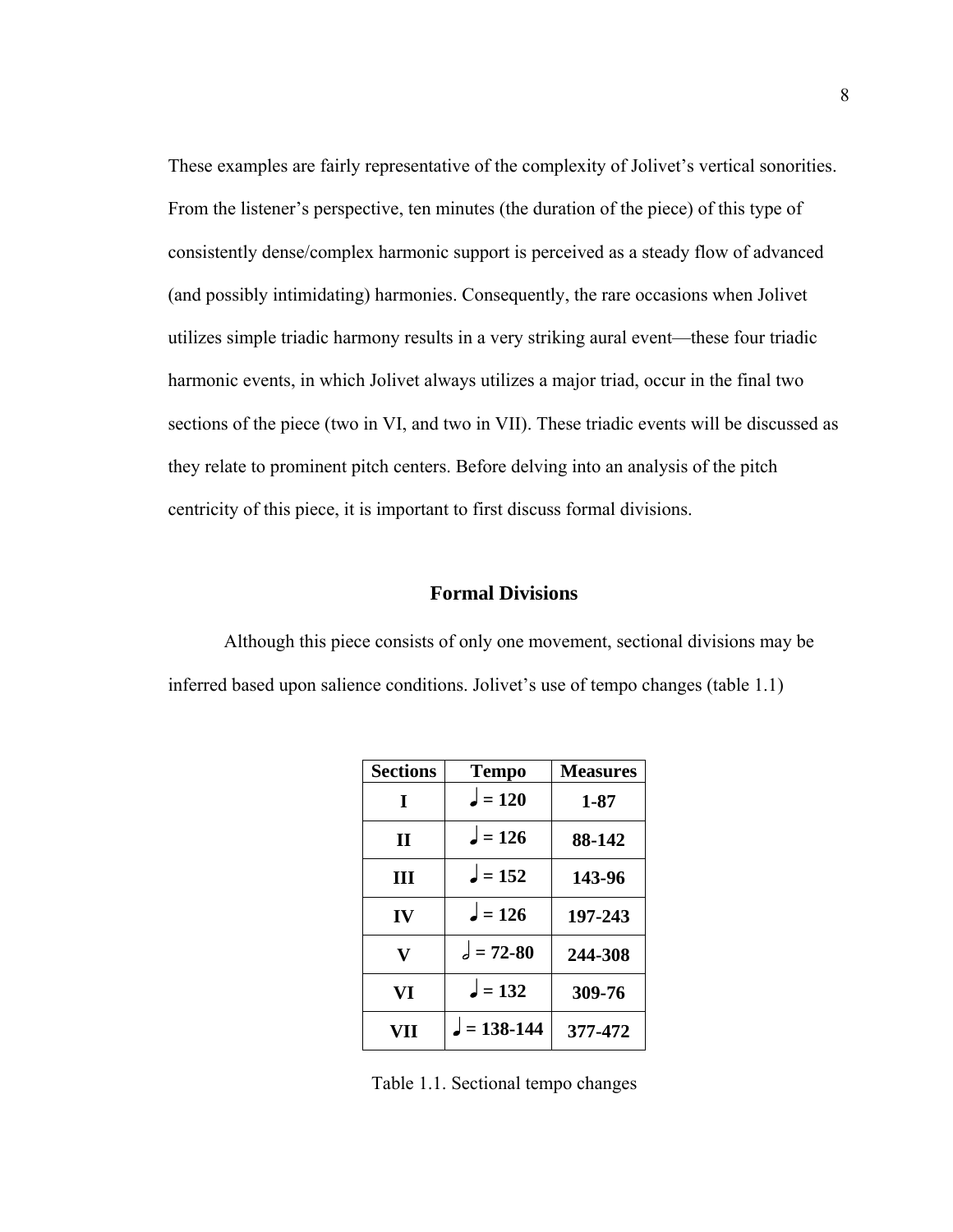serves as an obvious starting point which may aid in identifying sectional divisions. These tempo changes are highly suggestive, and will serve as one of many criteria used to segment this piece into multiple sections. Tempo changes, when considered with other salience conditions, infer a large-scale sectional organization of this concertino.

 Jolivet's use of rhythmic motives also aids in identifying sectional divisions. In appendix B, the distinctive motives have been exhaustively collated as they occur in each section. In light of the sectional divisions posited in table 1.1, a few examples taken from appendix B should suffice to demonstrate the convergence of distinct rhythmic identities with the sections' distinct tempi. For example, the primary trumpet rhythmic motive in section II is shown in figure 1.5. This motive, and variations thereon, occurs in



Figure 1.5. Primary trumpet rhythmic motive (Section II)

the trumpet in a sequential fashion at the close of section II (mm. 120-142), culminating with an agogic, melodic cadence on  $G_{\tau}$ . The conclusion of this rhythmic motive coincides with Jolivet's rehearsal mark 7 and with his new tempo indication  $(1 = 126)$ . Rehearsal mark 7 also coincides exactly with the inferred boundary between sections II and III. To lend further credence to this sectional boundary, the primary rhythmic motive of section III begins, after a ten-measure rest for the trumpet, in m. 153, with the new and distinct motive shown in figure 1.6. This new motive is introduced by the piano and strings in the first ten measures of this section (mm. 143-152).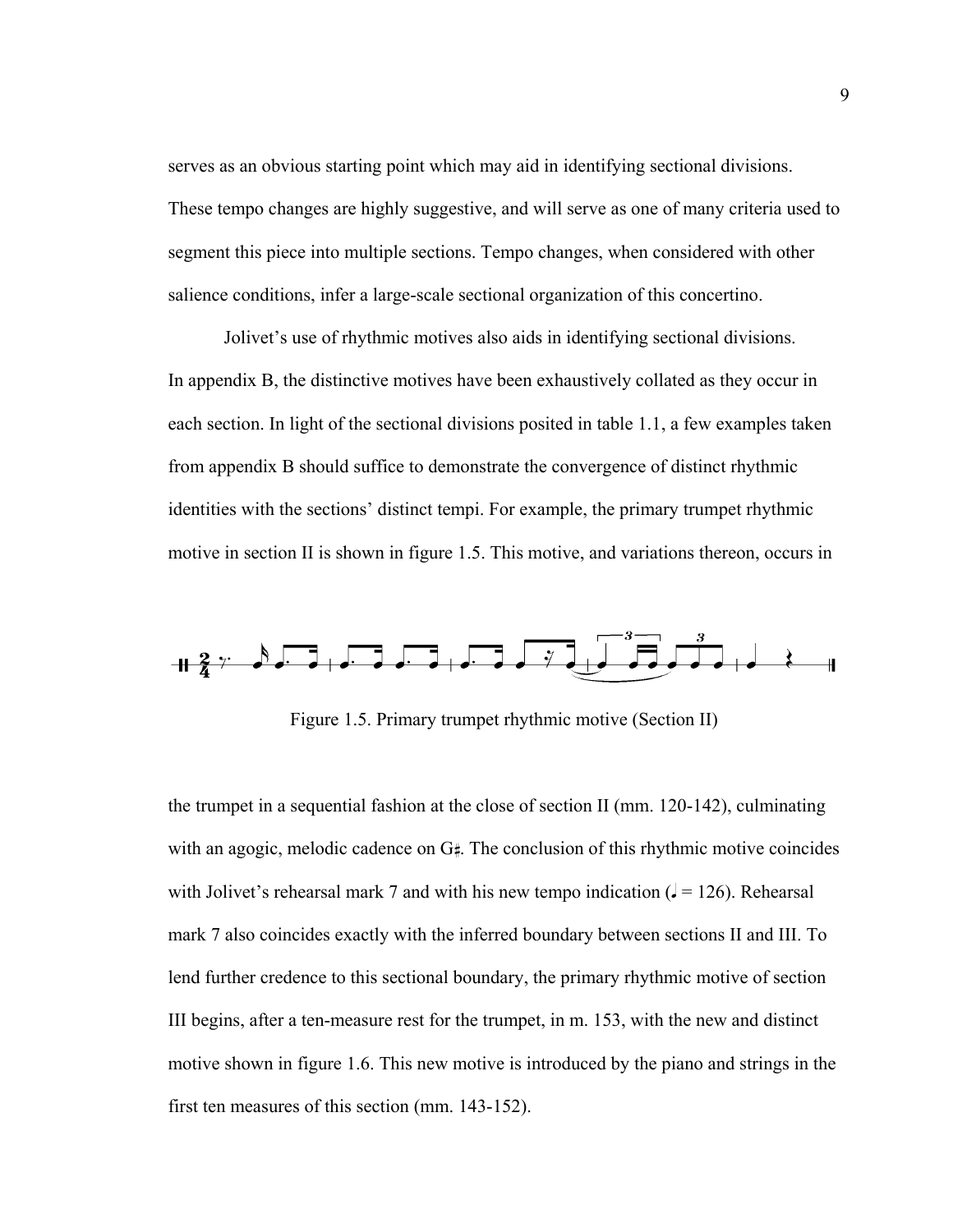

Figure 1.6. Primary trumpet rhythmic motive (Section III)

The primary rhythmic motives in this piece are all separated from one another by the proposed sectional divisions set forth in table 1.1, thus reinforcing the veracity of those divisions. Additional salience conditions collude to further support formal divisions.

Consider the conclusion of Section II as an example (figure 1.7). These final six



Figure 1.7. Section II conclusion

measures of section II display numerous salience criteria which signal the conclusion of this section. There is a blatant textural change from rhythmic "motion" in all voices (mm. 137-140a) to rhythmic "stasis" in all voices (mm. 140b-42). The stasis begins with the quarter-note on beat two of m. 140, and is tied to two half notes (mm. 141-42). What I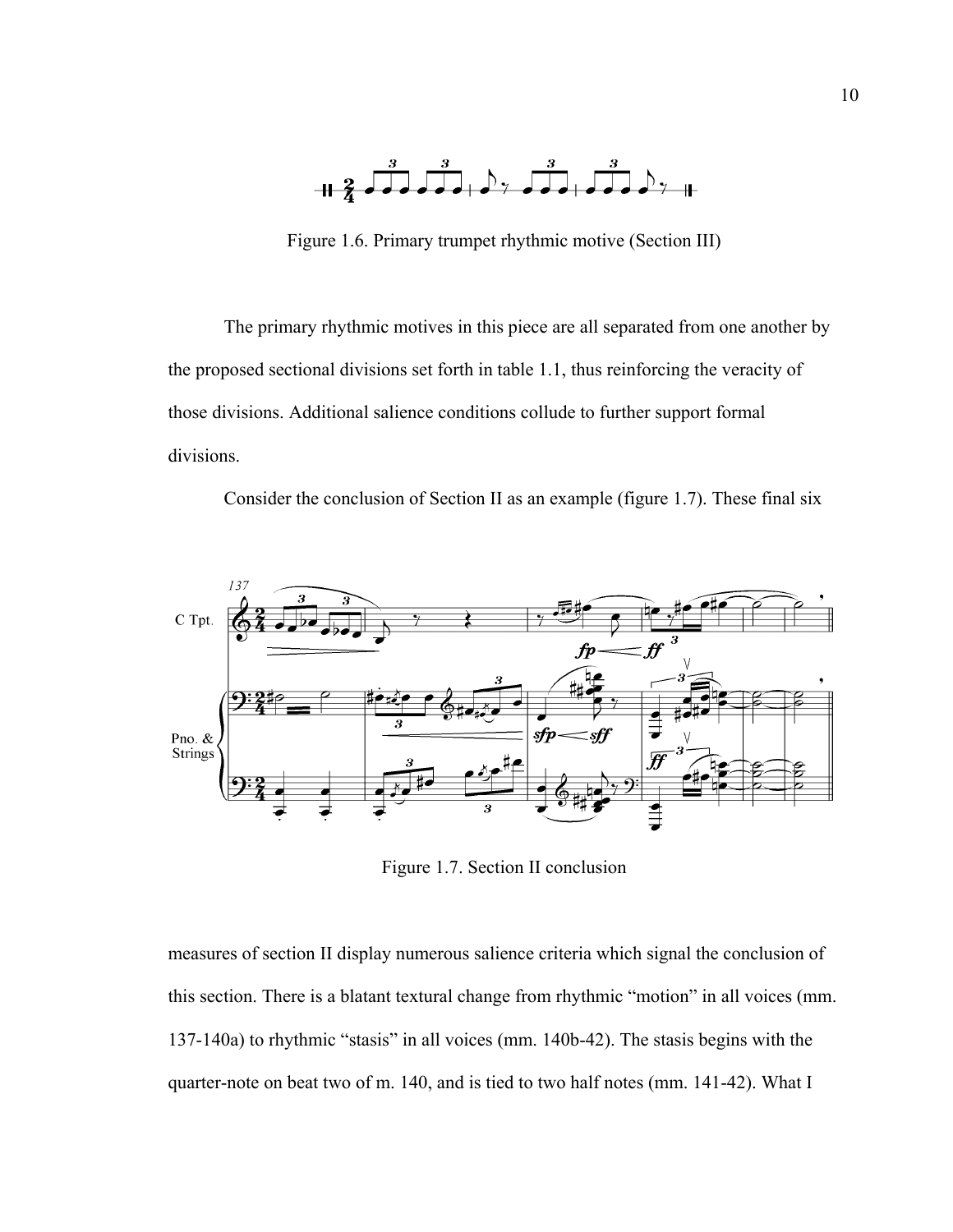have described as rhythmic stasis can be categorized, according to Lerdahl's salience criteria, as *durational* emphasis (p. 4, condition g). This event is further emphasized by the *ff* dynamic which begins in m. 140 and continues through m. 142. This dynamic emphasis fulfills the salience condition described as *relatively loud* (p. 4, condition c). Finally, the trumpet is in a relatively high register. The high register of the trumpet fulfills the salience condition described as an *extreme registral* position (p. 4, condition e). Because the trumpet is in its upper tessitura at *ff* dynamic, it is also fulfilling the salience condition described as *timbrally* prominent (p. 4, condition d). All of these salience conditions serve to distinguish this as a very prominent event in the hierarchy of this section. The fact that this texturally dense environment is immediately followed by five measures of textural sparseness (mm. 143-147)—without the trumpet, and introducing a new rhythmic motive (figure 1.6)—further demarcates this as a sectional boundary.

 In the next example (figure 1.8), the collection of salience conditions which surround the trumpet's melodic cadence serve to reinforce the sectional boundary between sections I and II. In this excerpt, the trumpet accomplishes a melodic cadence on the C pitch-class (m. 79).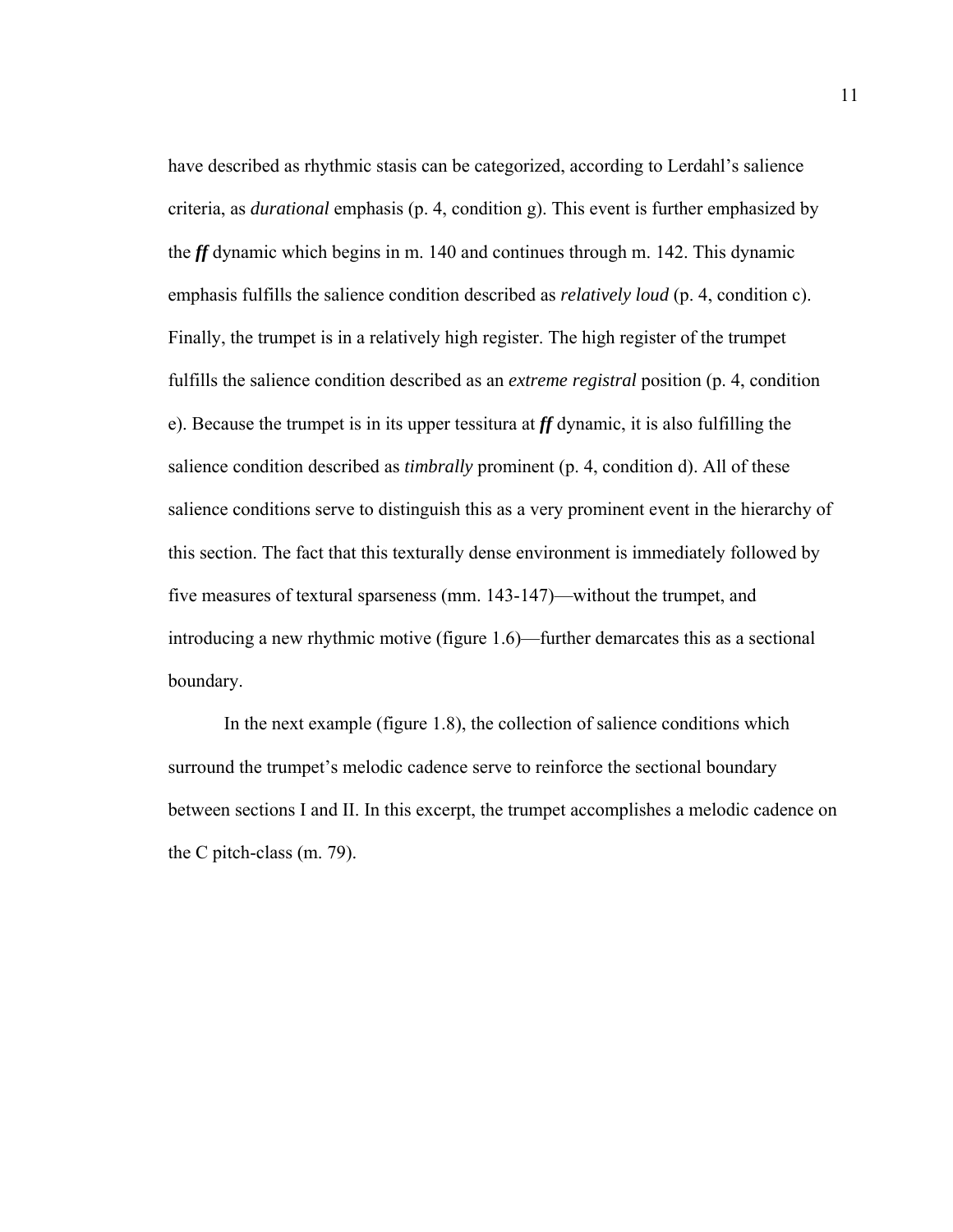

Figure 1.8. Boundary demarcation between sections I and II

This cadence is emphasized by the manner in which C is approached: beginning with a held G above the target C (suggesting an authentic cadence), the trumpet descends to C4, and then reinforces C with an octave repetition and a leading-tone grace note. The trumpet is then silent for twelve measures. During the trumpet's silence, the piano and strings trade off, and finally come together at the end of the strings' ascent (m. 88) with a climactic *ffff* dynamic, signaling the beginning of section II. This prominent event is also emphasized with a new tempo indication  $(1 = 126)$ . As the trumpet enters in m. 92, it introduces a new rhythmic motive (figure 1.5)—another event which aids in distinguishing a new section.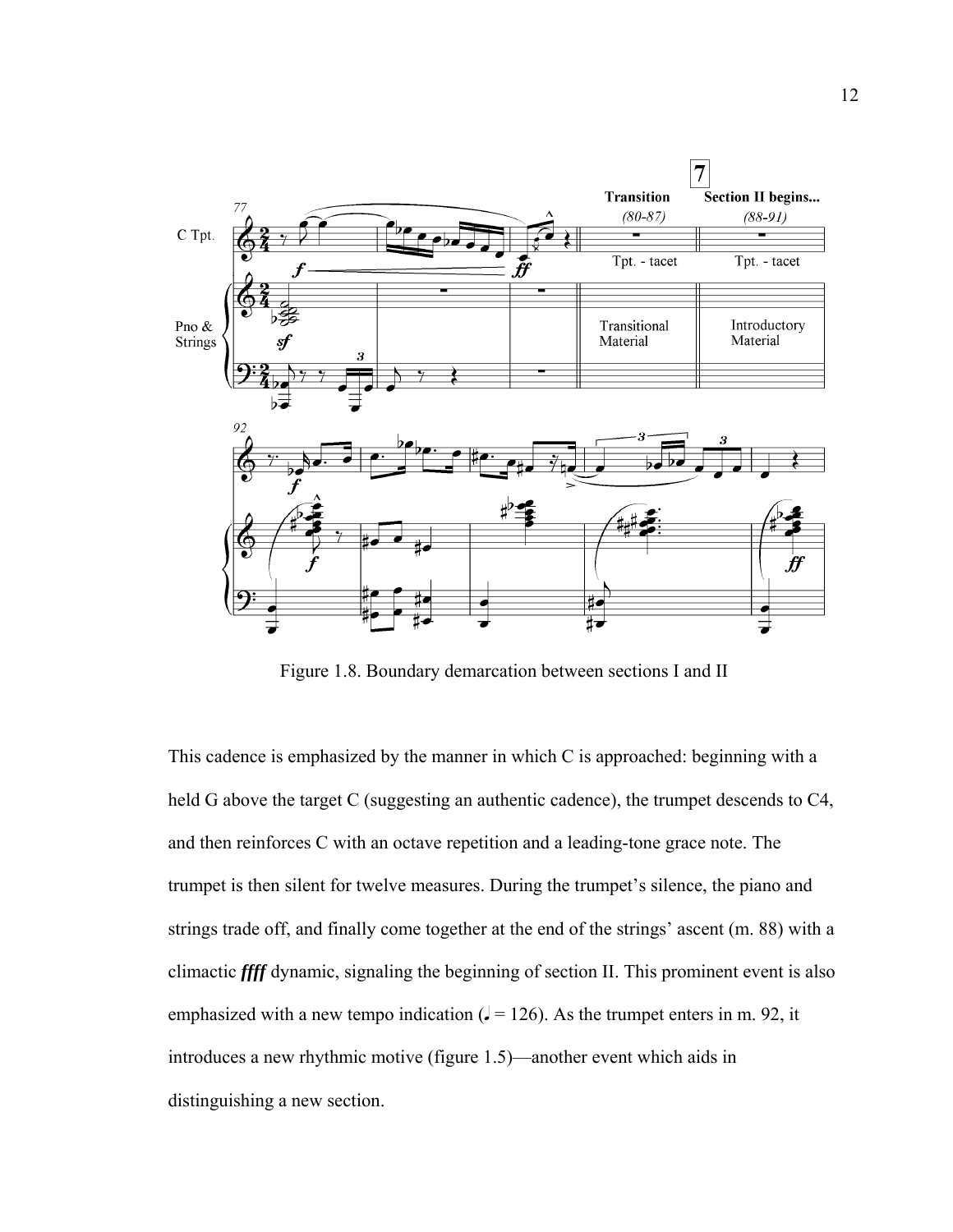A review of the prominent events that have been observed at the boundaries between sections I-II and II-III is helpful in understanding how these salience criteria have provided an analytical tool to aid in identifying formal sectional divisions. The specific criteria that have been observed thus far at sectional boundaries are as follows: registral extremes, durational emphasis, extreme dynamics, textural density followed by textural sparseness, introduction of new rhythmic motives, tempo changes, rehearsal marks, and melodic cadences. All of these criteria do not always occur exhaustively at every sectional boundary. However, each sectional boundary does display a majority of the criteria which I have identified. Furthermore, each section always concludes with a salient pitch event. In summary, based upon the consistent application of Lerdahl's salience criteria, the seven sectional divisions of this piece can be clearly identified.

### **Thesis Structure**

 Thus far I have demonstrated the need for a theoretical method specifically designed to analyze the large body of twentieth-century post-tonal pitch-centric music. I have identified Fred Lerdahl's salience conditions as the ideal criteria for analyzing this unique body of pitch-centric music. Finally, I have used Lerdahl's salience criteria to identify sectional divisions in André Jolivet's *Concertino for Trumpet, String Orchestra, and Piano*.

 In chapter 2, I will use Lerdahl's salience conditions to identify the prominent pitch centers in each section of Jolivet's concertino. I will also discuss various analytical issues that arise in the application of this theoretical tool. During this process, I will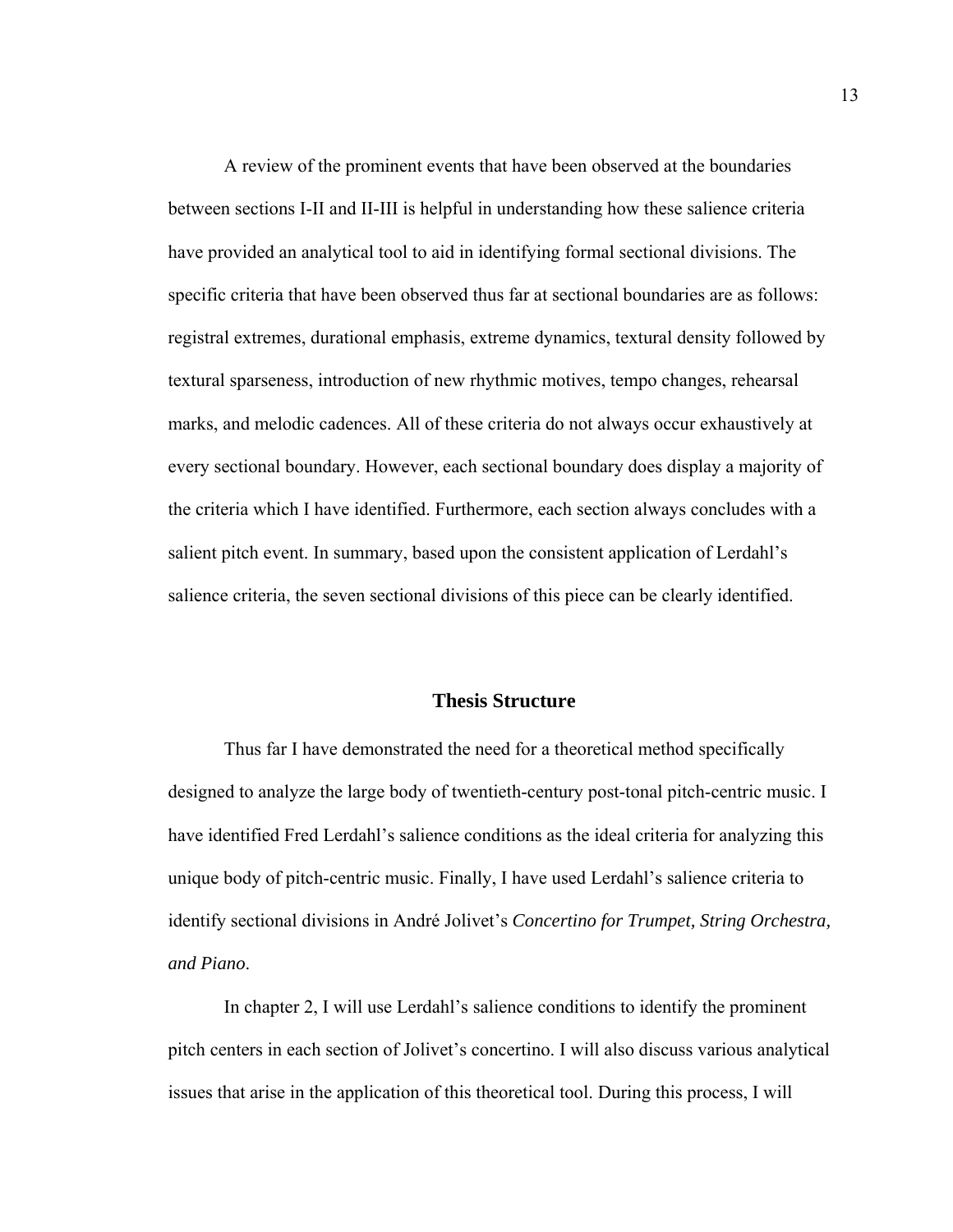typically focus to the greatest extent upon the trumpet. This analytical decision is supported by several facts. Throughout this piece the strings and piano provide only harmonic support. Furthermore, because of their harmonically complex sonorities, the strings and piano do not project particular pitch classes into prominence. Consequently, most musical examples will not include the strings and piano. Due to the prominent timbral nature of the trumpet, it is easily heard over the orchestra. Based on the fact that the melody is carried exclusively in the trumpet, it is able to clearly project particular pitch classes over the harmonically complex piano and strings. When the context warrants, I will include the entire ensemble in a given music excerpt (with a reduction of the piano and strings in a grand staff). All excerpts are in a C-score format.

 In chapter 3, I will focus on the relationships between cumulative pitch centers, and then demonstrate the unique pitch-centric pattern which governs this piece of music.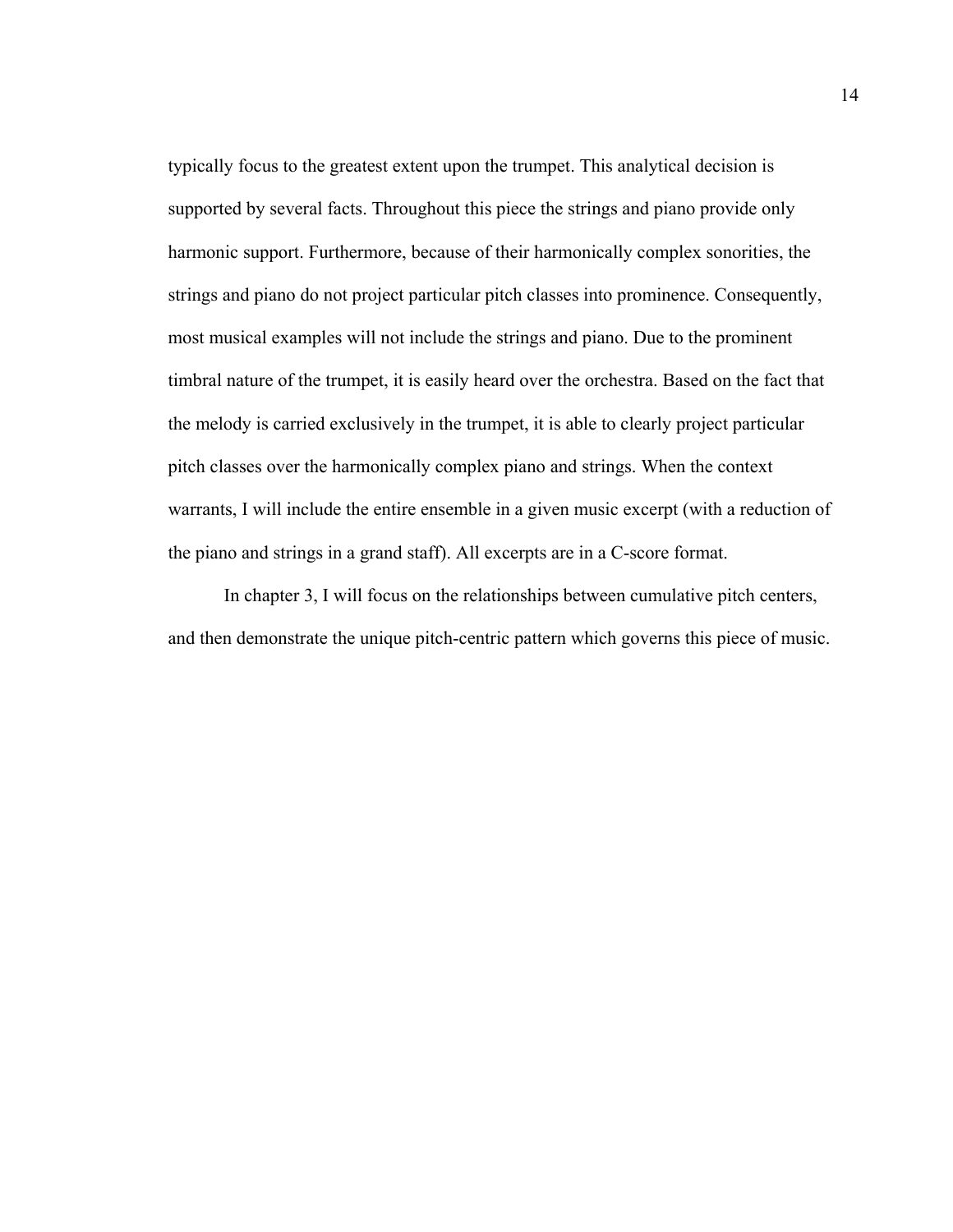# **Chapter 2**

### **Analysis**

 In this chapter I will demonstrate how, through the application of Lerdahl's salience conditions, I identified the most salient pitches in each of the seven sections. In section I, my analytical explanations will be more detailed than subsequent sections. Section I will serve to acquaint the reader with the details involved in choosing salient pitches. In the remaining sections I will spare the reader the tedium of culling through each measure, and present my analysis from a broader perspective.

 Before beginning the analysis, it is also necessary to address the goal of this method. Within each section, the process of beginning the analysis at lower levels (individual measures and individual phrases) and progressing to larger spans of music (passages of multiple phrases, then large portions of sections, and finally entire sections) results in reducing out less salient pitches in favor of those with greater salience. For example, each measure of a phrase contains one most salient pitch. In order to identify the single most salient pitch within a phrase, all but one pitch will be reduced out of the numerous measures of the phrase. This process of selecting numerous prominent pitches at lower levels and reducing out pitches at higher levels will be repeated in each section.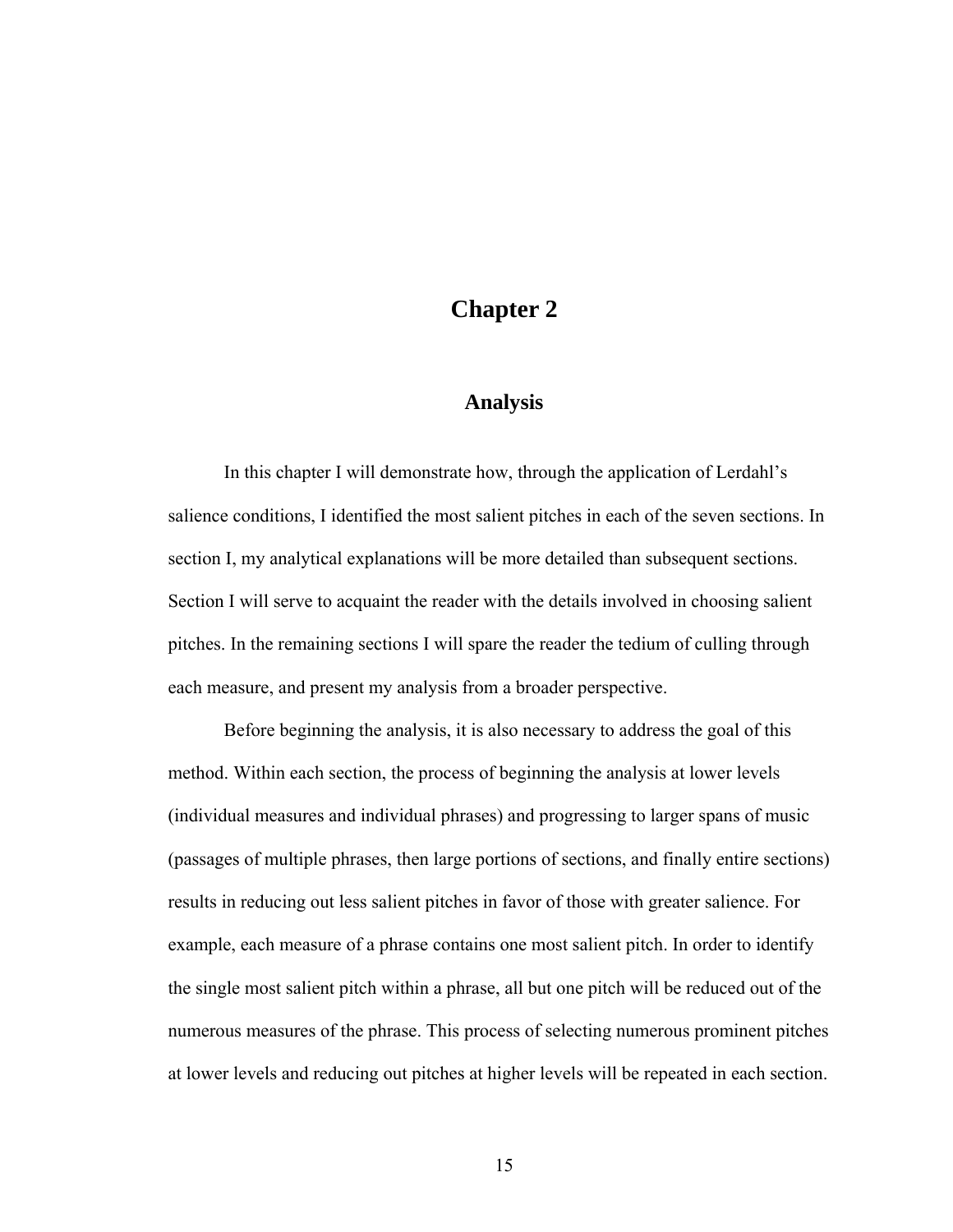In each section, the conclusion of this process will always result in choosing one most salient pitch for a given section. The final goal of this chapter will be to identify the single most salient pitch of the seven sections and, thus, the most salient pitch of the piece.

 As I mentioned at the conclusion of chapter one, most music examples will include only the trumpet because it exclusively carries the melody, and is able to clearly project pitch centers due to its timbral prominence. Furthermore, due to the consistently complex harmonic sonorities of the piano and strings, they rarely project or support pitch centers. I will only include the entire orchestra in music examples when the context warrants. For example, there are four occasions in this piece where the harmonic support provided by the strings and piano plays an important role in emphasizing a pitch center in the trumpet (sections VI and VII). These exceptions clearly warrant inclusion of the entire ensemble in the music examples. There are other less prominent examples within each section where it is also appropriate to include the entire ensemble in a music example.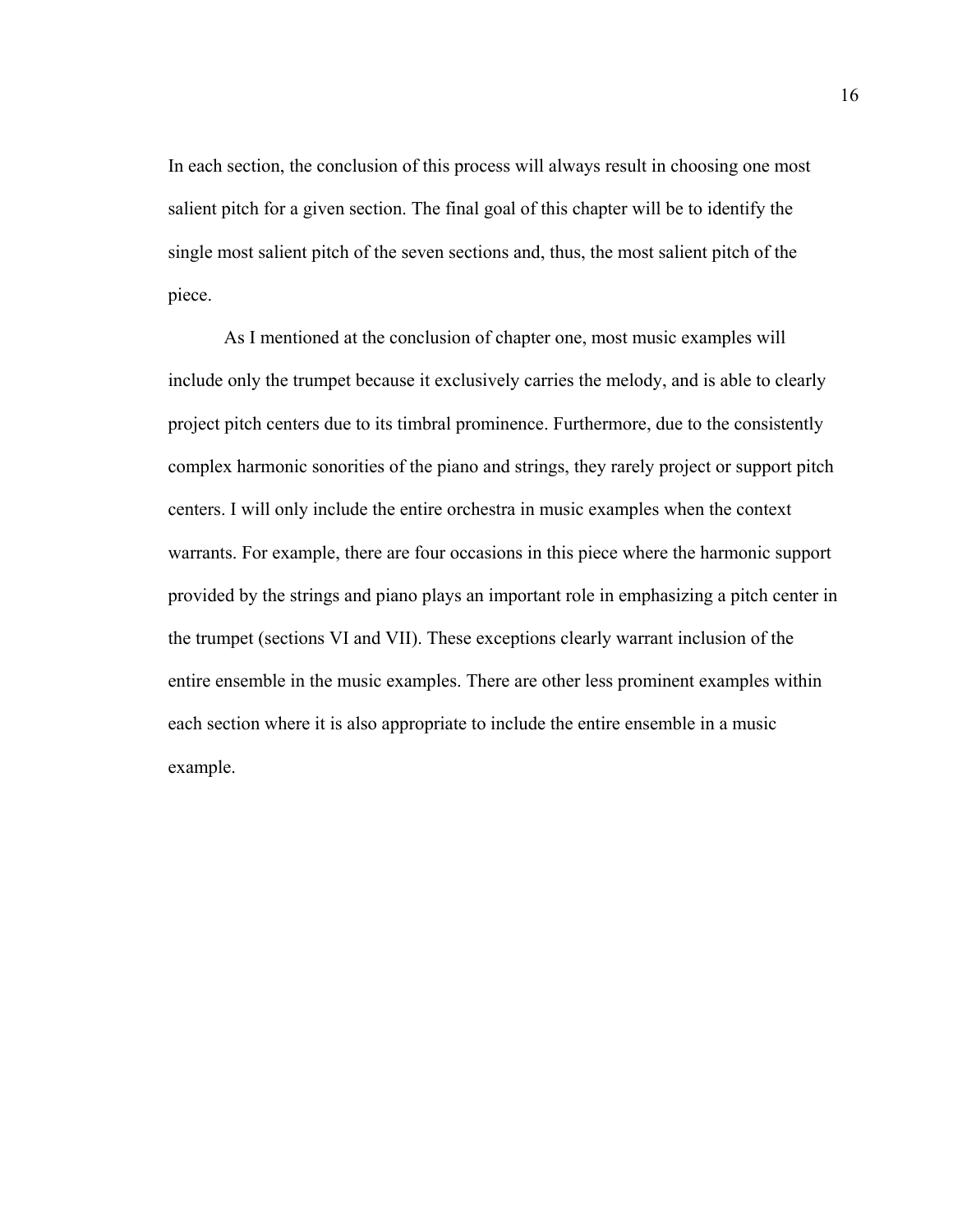### **Section I**

I begin my analysis with the opening ten-bar trumpet phrase (figure 2.1). In this



Figure 2.1. Opening trumpet phrase (mm. 4-12)

passage, G5 is emphasized durationally in the first four measures of this phrase, receiving an agogic accent twice. There are no other pitches in this entire phrase that receive this kind of durational accent. G5 is also emphasized registrally. Although there are other pitches higher than G5, none of these pitches receive this combination of durational and registral accent. In the context of these four measures (mm. 4-7), the significant duration (on two occasions) of G5 serves to project this pitch more prominently than the surrounding pitches. The perceptual conditions of duration and register favor G5 as a salient pitch. One other pitch which cannot be ignored in this phrase is the final F4. Salience conditions clearly favor this pitch in the second half of this phrase (mm. 7b-12). This ending pitch is approached as the goal of a four and one half measure descent. F is also being emphasized by the fact that it is in a metrically strong position (downbeat of a new measure). Furthermore, it represents the lowest note of the entire phrase (registral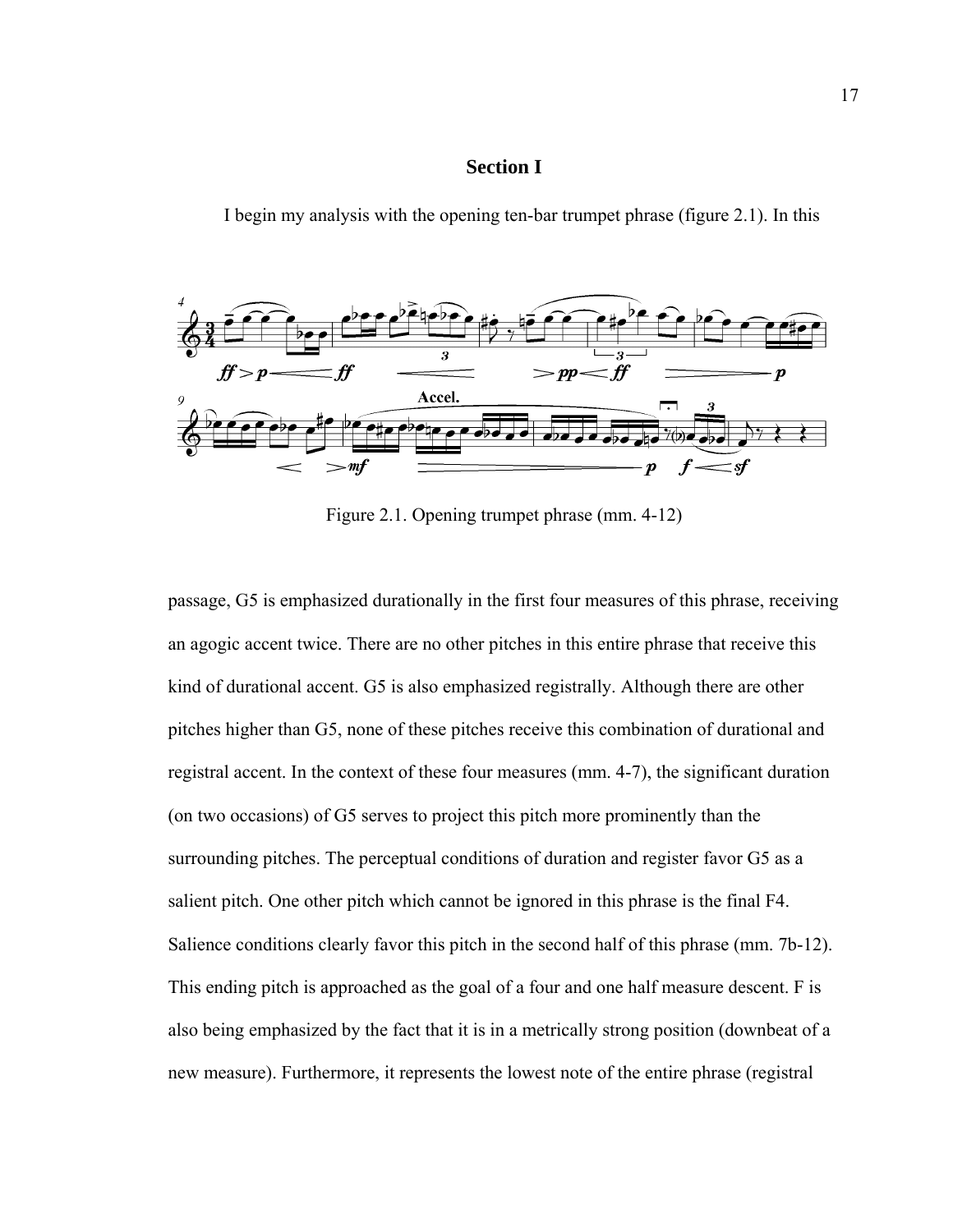extreme). This pitch is immediately preceded by a lengthy fermata. This fermata creates a heightened sense of expectation (through silence) for the conclusion of this phrase. As a result, the conclusion of the phrase is perceptually more powerful, adding prominence to the concluding F pitch. The triplet sixteenth-note figure immediately following the fermata creates a sense of acceleration toward the phrase's conclusion on F. Emphasis is also provided by the crescendo into and *sforzando* on F. The second half of this phrase is also highlighted texturally because the orchestra has dropped out (mm. 9-12). No other pitch in the second half of this phrase possesses such a multitude of salience conditions. This phrase is somewhat of an exception because two salient pitch classes (G and F) seem especially significant to this passage. Only after carefully analyzing this section, and the entire piece, can a decision be made regarding the roles of these two pitches.

 Figure 2.2 illustrates another passage which puts forth two pitch classes more saliently than the other pitches. In this instance, I have identified one pitch class as more salient than the other choice based on the following observations. The primary salient



Figure 2.2. Passage R2—C pitch salience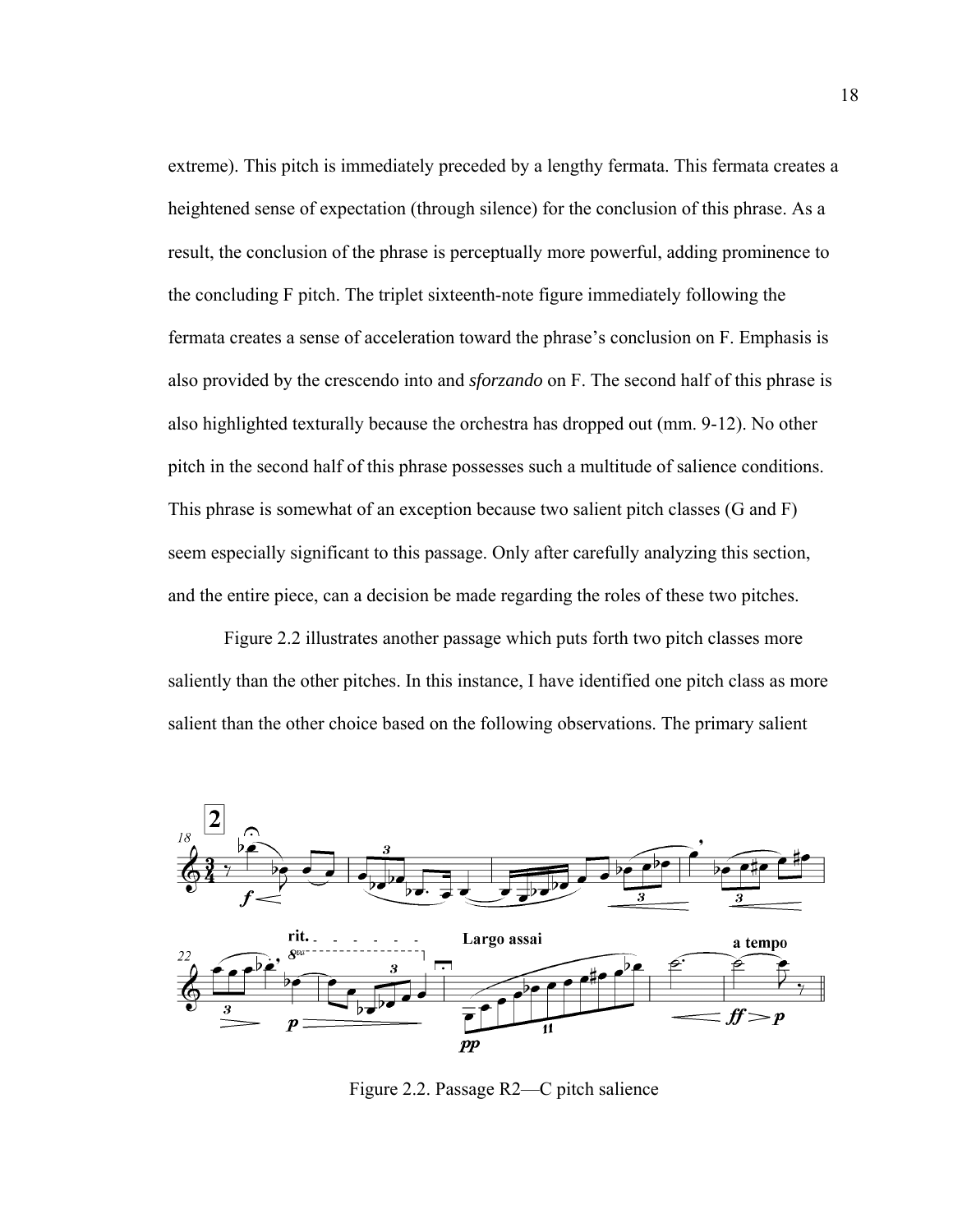pitch class of this nine-measure phrase is C, the final pitch. C has prominence as the concluding pitch of this phrase in a metrically strong position, and is accented durationally, registrally, and dynamically. Also, the fact that the strings and piano are silent for the entire passage, until the last measure of the phrase, serves to emphasize the arrival of C. The 11-note tuplet ascent  $(m. 24)$  to C  $(m. 25)$ , from nearly the lowest note of the trumpet's range (G3), also serves to highlight C. This high C is attacked at a soft dynamic, followed by a crescendo to *ff*, and decrescendo to *p*. All of these overt salience conditions point to C as the prominent pitch class of the entire passage. This conclusion is also affirmed aurally, leaving little doubt as to the prominence of C. Another pitch class in this passage which is salient (secondary to C) is the B $\flat$  that begins the passage. It is in a high register, in a metrically strong position (the beginning of the passage), and is emphasized with both durational and dynamic accent. The durational accent is emphasized through the use of a fermata, while the dynamic accent is emphasized with a crescendo that begins at *forte*. This pitch class is further emphasized through repetition an octave lower. While there is another pitch in this passage ( $D_{\nu}6$  in m. 22) that is higher than the  $B_{\frac{1}{2}}$ , it is not favored by any salience criterion but register. Although C is more salient,  $B_{\flat}$  is noted because it may yet play a role in the overall pitch-centric pattern in this piece of music. Between these two prominent passages (figures 2.1 and 2.2), there is a six-measure passage (mm. 12-17, shown in figure 2.3) in which a short rhythmic figure is repeated twice in the trumpet.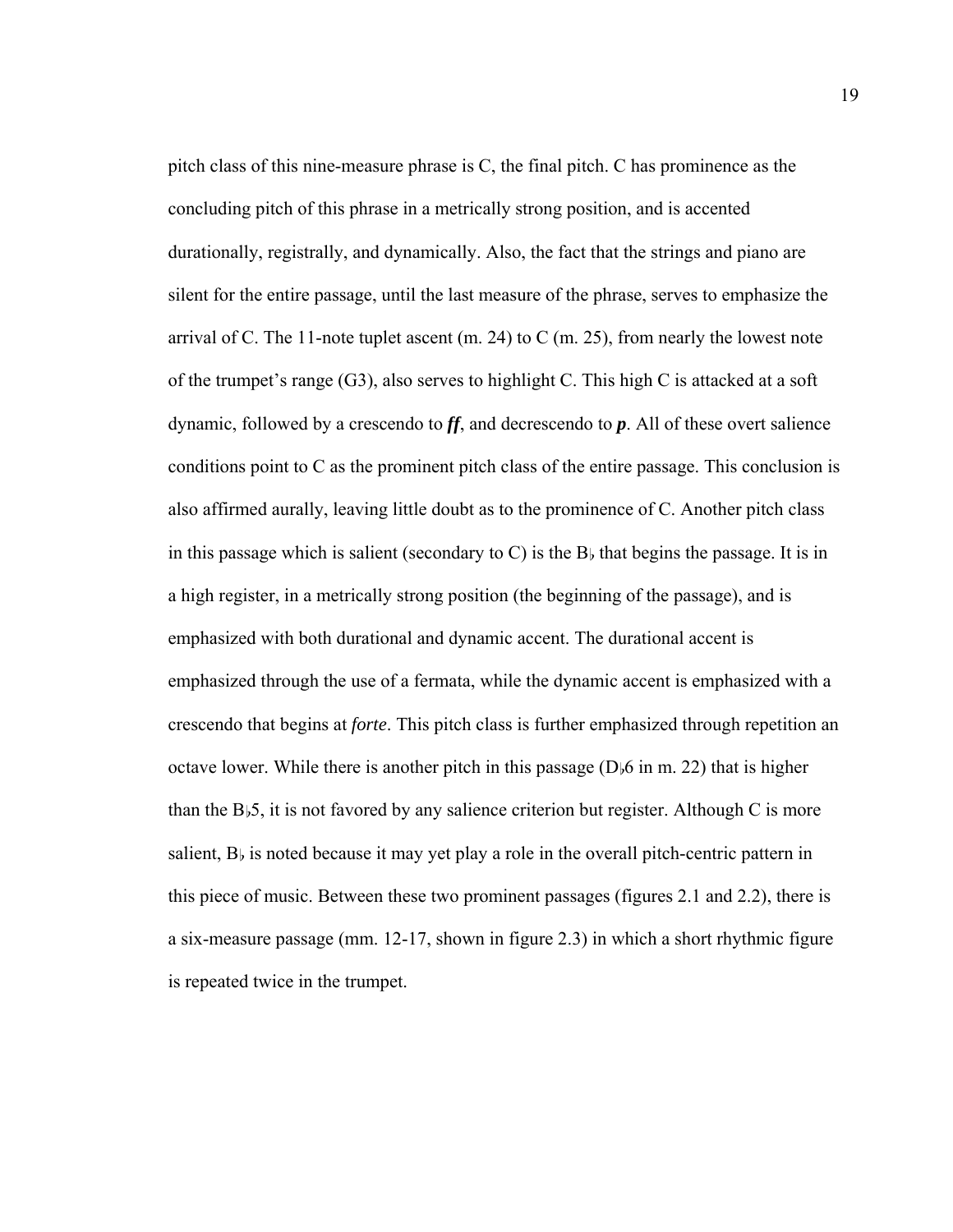

Figure 2.3. Passage R1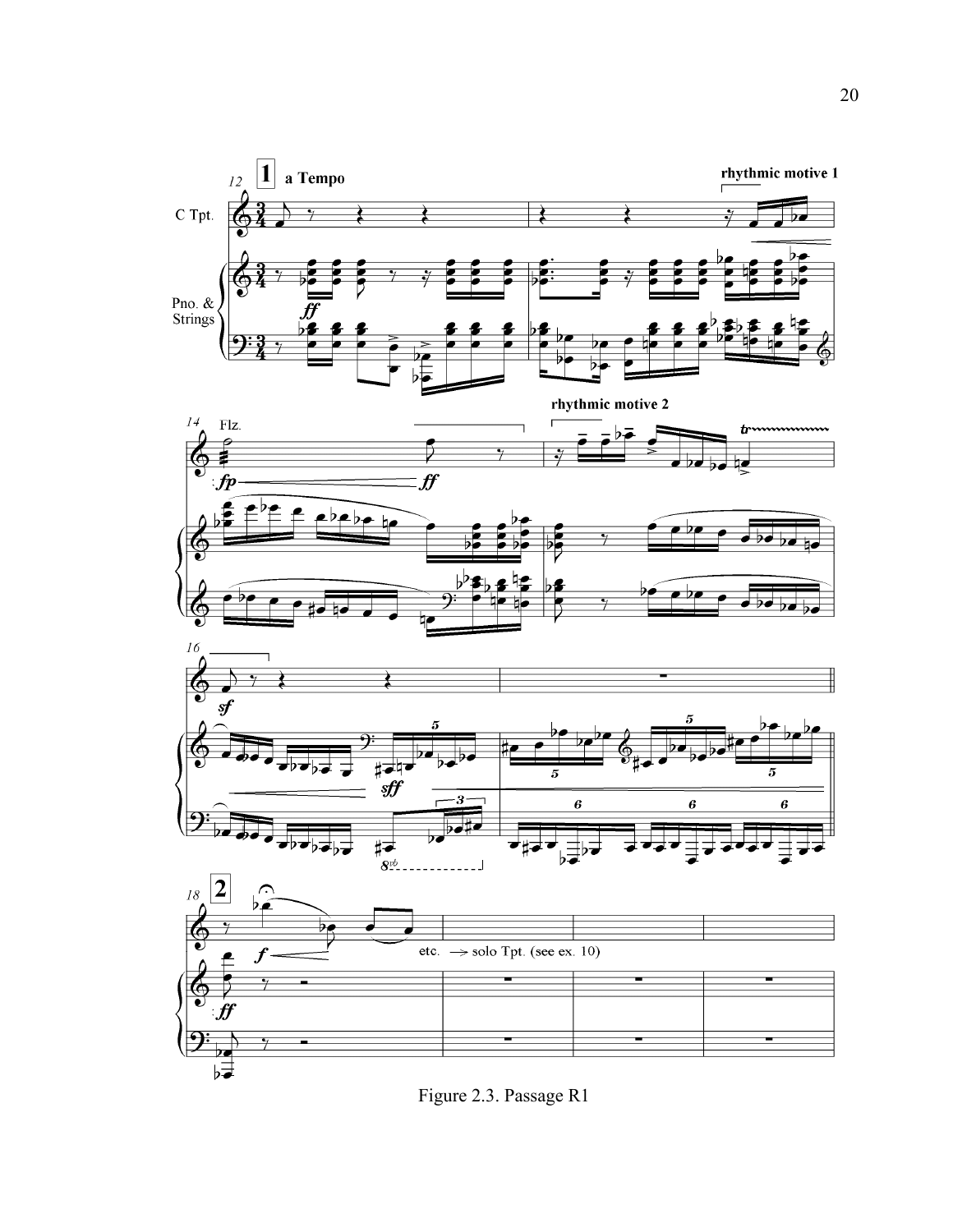Contextually, this six-measure passage is not as prominent as the two passages we have just considered. Nevertheless, it is important to demonstrate that even in less prominent passages there are salient pitches.

These two similar rhythmic motives (mm. 13-14 and 15-16) both emphasize F as the salient pitch class. Each rhythmic motive begins and ends with F. Each rhythmic motive places the beginning/ending F in a metrically strong position (as a downbeat). Also, the F at the end of each rhythmic motive is emphasized dynamically. The F at the end of motive 1 is emphasized via a crescendo to *ff*, while the F at the end of motive 2 is emphasized by a *sf*. Furthermore, each rhythmic motive utilizes a timbrally unique effect: flutter-tongue in motive 1, and a trill in motive 2. Each rhythmic motive outlines the octave with F4 and F5. There is also a mirror emphasis in these two rhythmic motives: the F4 pitch serves as a bookend when these two cells are observed as a unit; the F5 pitch serves as the center-point of these two rhythmic motives. The overall shape of this fourmeasure unit is similar to that of an arch with beginning-middle-end—all emphasizing F. Interestingly, the previous prominent phrase (mm. 3-12) ended with emphasis of F. The F focus of this brief interlude thus strengthens the F salience of the previous passage.

For the remainder of my analysis of section I, I will focus on pitch salience within phrases and phrase groups (passages). In figure 2.4, Jolivet has demarcated the passage with rehearsal mark 3. While Jolivet's consistent use of rehearsal marks are very helpful in identifying passages, the rehearsal marks themselves are not to be viewed as a criterion for determining pitch salience.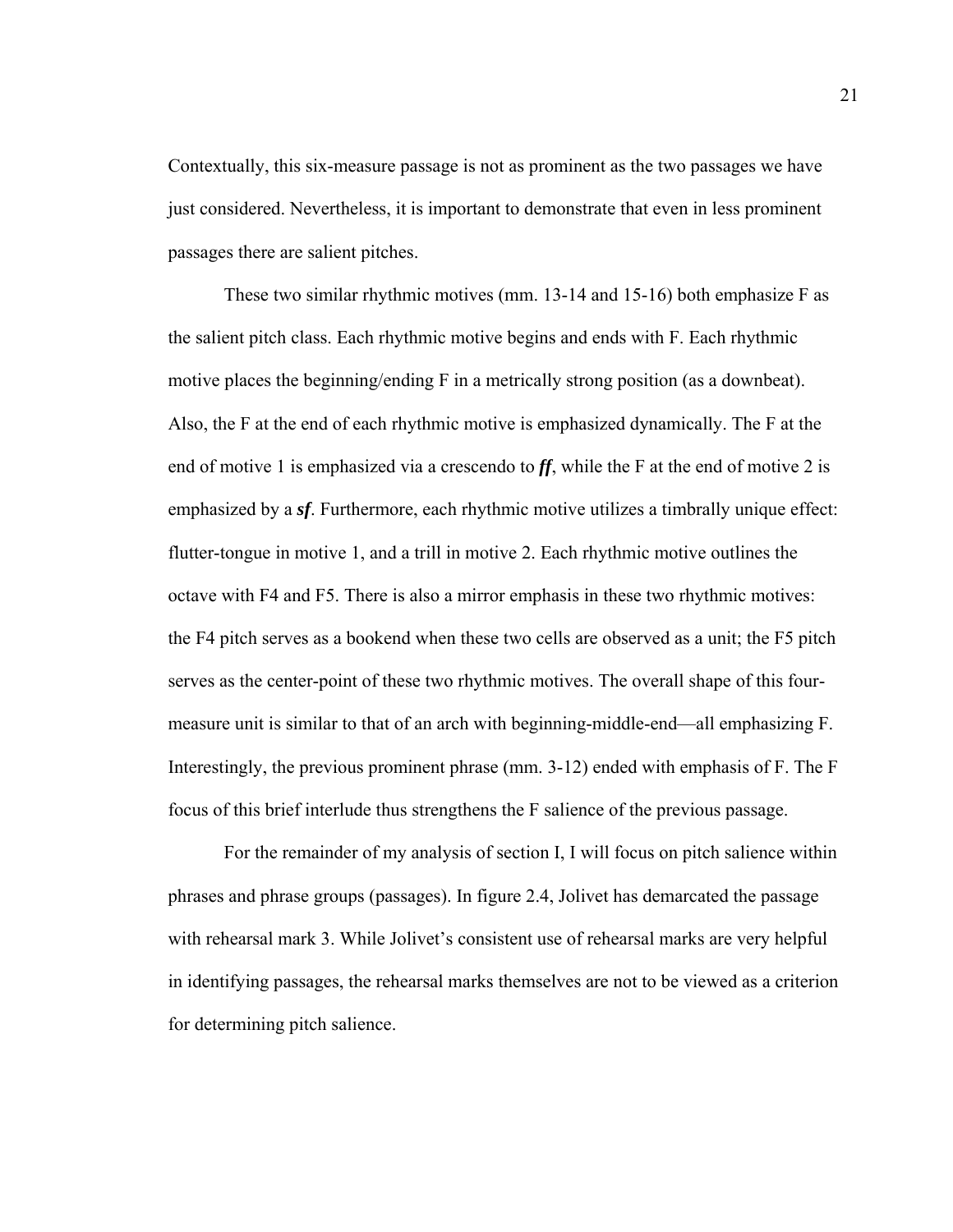

Figure 2.4. R3—Two-phrase passage and melodic cadence

In phrase 1, the most probable choices are the beginning  $G\sharp$  and ending B, and the lowest B3 and highest C5. As is often the case in many of Jolivet's phrases throughout this piece, the beginning/ending pitches and highest/lowest pitches are strong possibilities for the most salient pitch. Focusing for the moment on phrase 1, we begin by comparing the two registral extremes (B3 and C5). B3 occurs only once, while C5 occurs four times. B3 occurs at the end of the phrase (a strong metrical position), while C5 occurs within the phrase. However, the fact that C5 is repeated twice (both times as the goal of this phrase's ascent to its highest note) favors  $C_5$  as more prominent. While  $G_{\#}$ 4 is the beginning pitch,  $C_5$  is the goal of this generally ascending phrase.  $G_{\#}4$  occurs twice: as the beginning pitch (in the middle of the overall tessitura), and on the upbeat of beat two, m. 35 (a weak metrical position). C thus appears to be the most salient pitch class of phrase 1.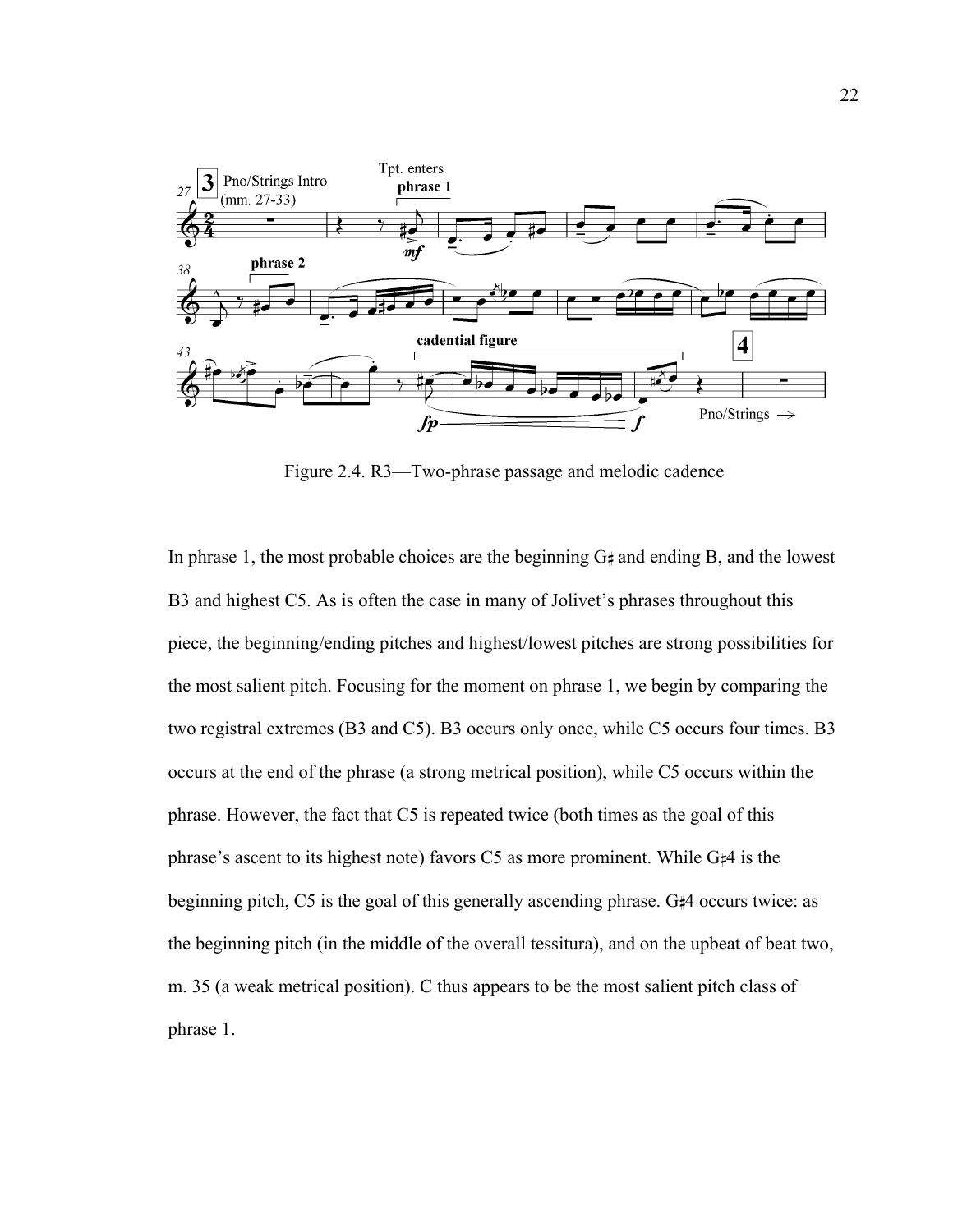Analysis of phrase 2 might also begin by considering pitches at the endpoints and registral extremes.  $G_{\sharp}$  is emphasized as the beginning pitch in a strong metrical position (downbeat of beat two), and it appears again in m. 38 as a sixteenth note in a weak metrical position. D occurs once as the phrase's lowest pitch in a metrically strong position (the downbeat of beat one, m. 38). G is both the highest and last pitch of this phrase, and is the final goal of this *ascending* phrase. Furthermore, the manner in which G is approached is also telling. In the penultimate measure of this phrase (m. 43), beat one stresses  $F_{\sharp}$ , the leading tone to the final G. Also, the G is approached by the figure G4-B $\beta$ 4-G5, clearly emphasizing G through the octave G4-G5. In short, G is the most salient pitch class of phrase 2.

As I mentioned at the beginning of this chapter, the goal of this analytical method involves progressing from lower levels to higher levels, resulting in reducing out less salient pitch classes. Therefore, the next step in the analytical process is to view phrase 1, phrase 2, and the concluding cadential figure as a single passage (figure 2.4). This passage projects three salient pitch classes: C (phrase 1), G (phrase 2), and D (cadential figure). By choosing one salient pitch for this passage, two pitches will be reduced out. This process of reducing out salient pitches will conclude my analysis of section I when I have identified the one, most salient pitch class of this section. Determining the most salient pitch of the cadential figure is not nearly as difficult as was the process involved in determining the most salient pitches of phrases 1 and 2. The cadential figure clearly cadences on D. The presence of the  $C\sharp 5$  as the leading tone reinforces this cadence. The descending sixteenth notes of m. 45 serve to create a sense of accelerating momentum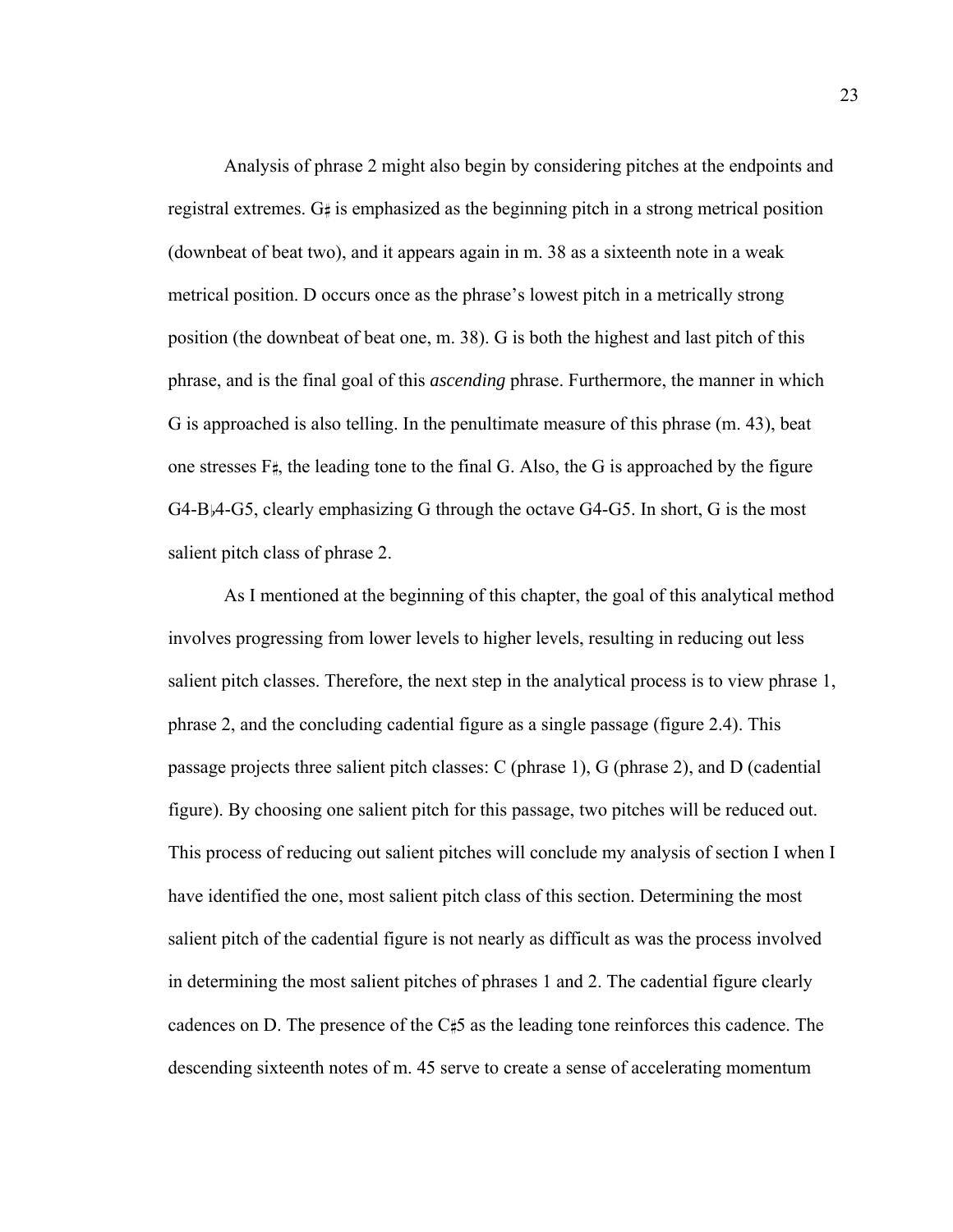toward the conclusion of this cadential figure, and this passage, on D5. D is further emphasized through the octave (D4-D5) repetition on beat one of m. 46. In contrast to the static dynamic of phrases 1 and 2, dynamics play a defining role in the cadential figure. The cadential figure begins with  $f_p$  (accenting the  $C_{\sharp}$  leading tone), and crescendos to  $f$ on D5. This pitch is further emphasized by its location—the concluding pitch of the entire passage. In light of the salience of D5 in this concluding cadential figure, we are now equipped to make an informed decision regarding the two salient pitch classes of phrase 1 and 2. Although the C and G pitch classes do possess salience at the individual phrase level, their prominence is overshadowed by the salience of the concluding D.

This passage highlighting D is followed by a less important passage (mm. 47-59), which is designated as rehearsal mark 4 (R4). I have described this passage as less important due to its immediate context. The previous passage (R3) contains two substantial phrases with a strong cadence. The passage which follows (R5-6) consists of a lengthy phrase and very strong cadence (which concludes this section). In light of the greater prominence of the previous and subsequent passages, passage R4 is less important. Passage R4, utilizing two rhythmic motives (figure 2.5), serves as a segue to the concluding passage of section I.



Figure 2.5. R4—Rhythmic motives (mm. 47-59)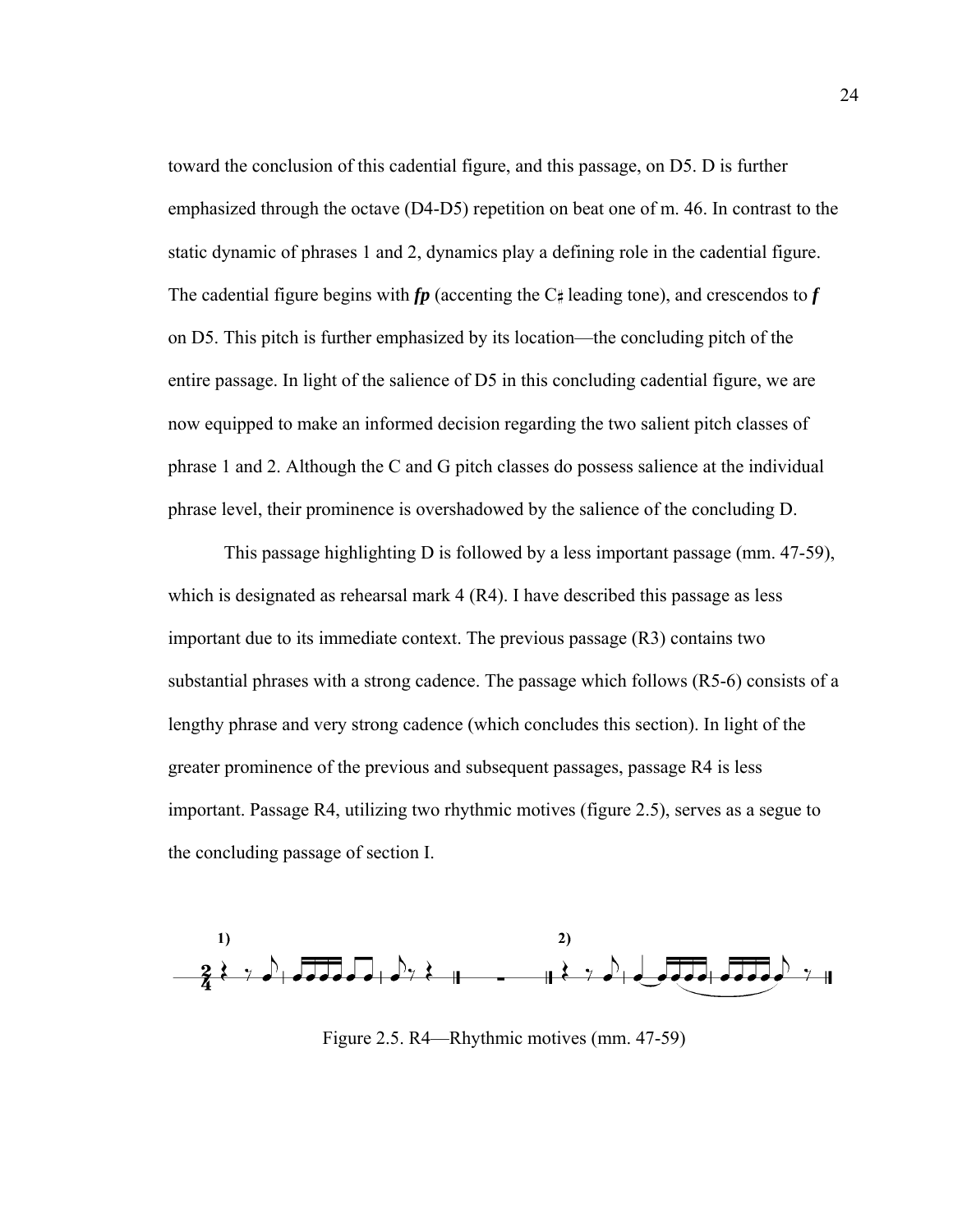Because R4 is a less prominent passage, its salient pitch class will not be as significant as the most salient pitch classes of the preceding and following passages. Passage R4 is presented in figure 2.6. In this passage each rhythmic motive is stated twice,



Figure 2.6. R4

creating two distinct units: mm. 48-52 and mm. 52-57. In unit 1, D5 begins both segments and concludes unit 1. Furthermore, D5 is the highest pitch in each segment. By ending segment 1 with A4 and beginning segment 2 with D5, a dominant-tonic relationship is created. The cumulative effect of these salience conditions creates powerful D5 salience in unit 1. Applying salience criteria to unit 2 suggests focus upon F5. This is the highest pitch in each segment, and it receives the most prominent durational accent in each segment. In the first segment, F5 is the goal of the ascending seven sixteenth-note figure. Finally, F5 is approached by leap in the beginning of each segment. When this entire passage is analyzed for overall pitch salience, however, the F5 of unit 2 is not prominent enough to be labeled as the salient pitch of the passage. I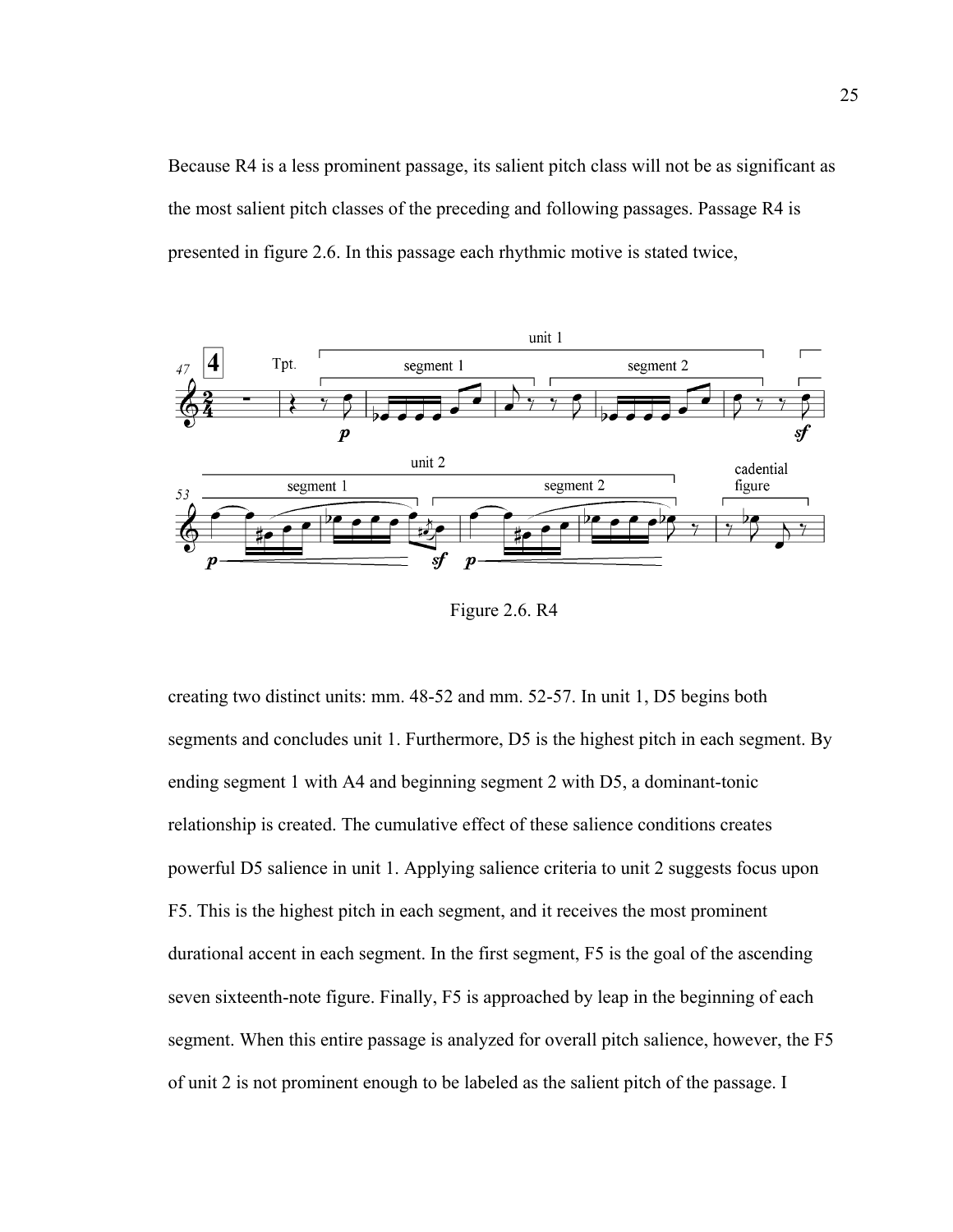believe that the overall context of this passage supports D5 pitch salience. This decision is based on the manner in which this entire passage is concluded: the final cadential figure of m. 57. This cadential figure blatantly emphasizes the D pitch class. As the concluding pitch of this passage, and the salient pitch of unit 1, this makes the choice of overall passage salience unambiguously D.



Figure 2.7. Passage R5-R6—section I concluding trumpet passage

The trumpet melody concludes this passage with a strong melodic cadence on C. Because this passage is a quasi-restatement of R3 (mm. 27-46) with elaboration, it is not surprising that the opening five measures (mm. 60-64a) constitute a nearly identical restatement of the prominent rhythmic motive that initially appeared in R3. This passage also uses the same type of concluding cadential figure as that used in R3. Just as the concluding cadential figure of R3 was the overall pitch goal, so it is in this sectional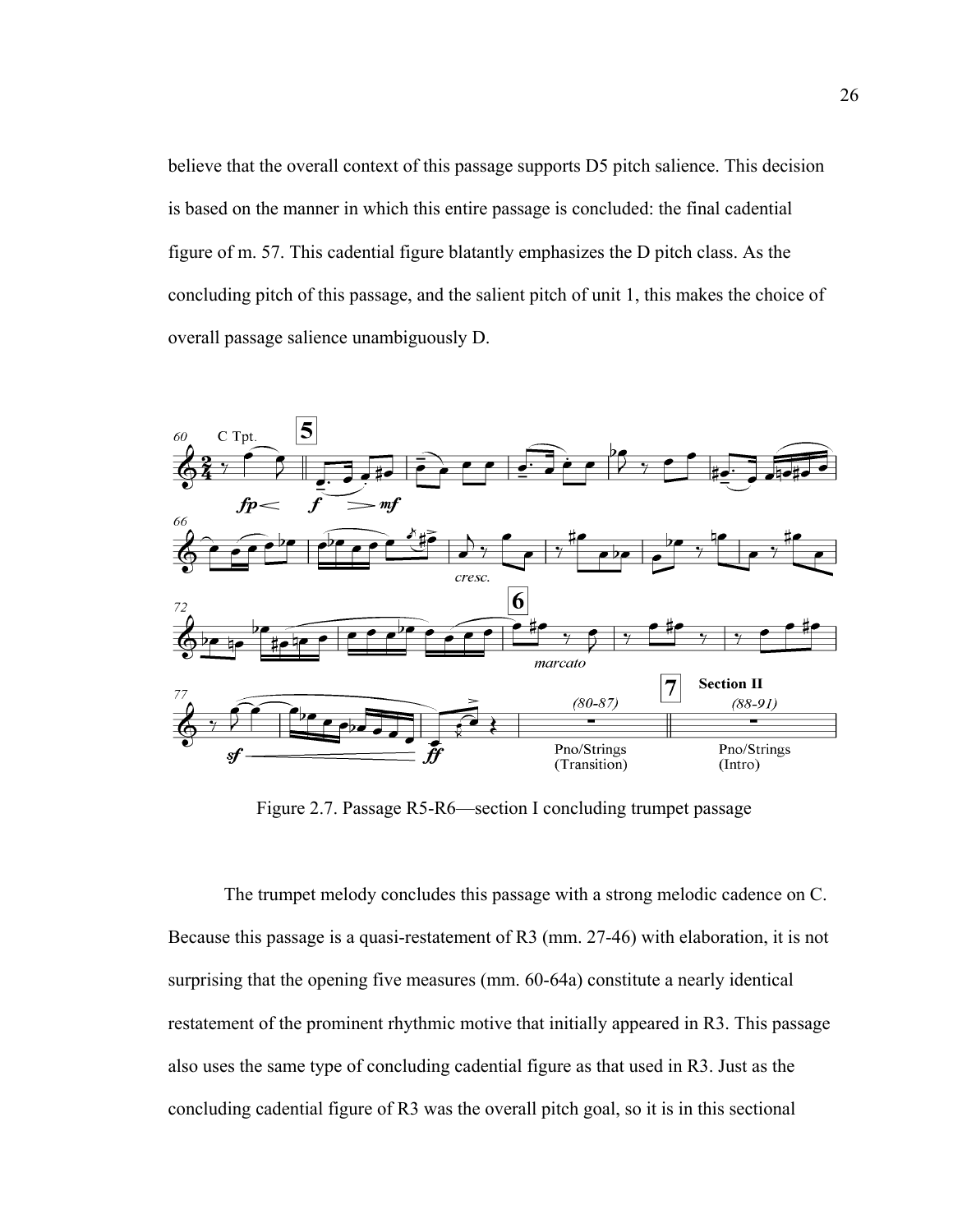concluding passage. Finally, it is worth noting that these two passages under comparison bookend Section I.

I will now briefly highlight a few potential salience choices in mm. 60-79 and then justify the selection of C as the most salient pitch class of this passage. From the opening rhythmic motive (mm.  $60-64a$ ), the low D and high G<sub>b</sub> are obvious salience choices. With measure 60 serving as a pick-up, the first pitch (F) occupies a secondary role to the low D (downbeat of m. 61)—a more logical beginning pitch for this prominent rhythmic phrase. The D is clearly the most salient pitch of this phrase and is emphasized metrically (downbeat), dynamically (*f*), durationally (dotted eighth-note), and as the beginning pitch. The next phrase (mm. 64b-68a) projects a single pitch class above the others with less certainty than the first, though  $G\ddagger$  receives metrical, phenomenal, and agogic accents, giving it the most perceptual weight relative to others in this span. The next phrase (mm. 68b-76) projects  $G\sharp$  salience through repeated registral emphasis. D and  $G$ # might thus each stand for consideration as the tonal focus of the passage.

 As mentioned previously, the final goal of this passage is the concluding cadential figure (mm. 77-79). This type of cadential figure has occurred previously as the conclusion of R3 (mm. 45-46). Also, the fact that this cadential figure is being used to conclude section I further sets it apart as perhaps the most prominent event in this section. Therefore, the same salience conclusions regarding the cadential figure found at the conclusion of R3 will be reflected here. The only obvious salience choices found in this cadential figure are the initial G and the concluding C. The arrival of G5 has been prepared by the repetition of  $F\sharp 5$  (the leading tone) in the previous three measures. G is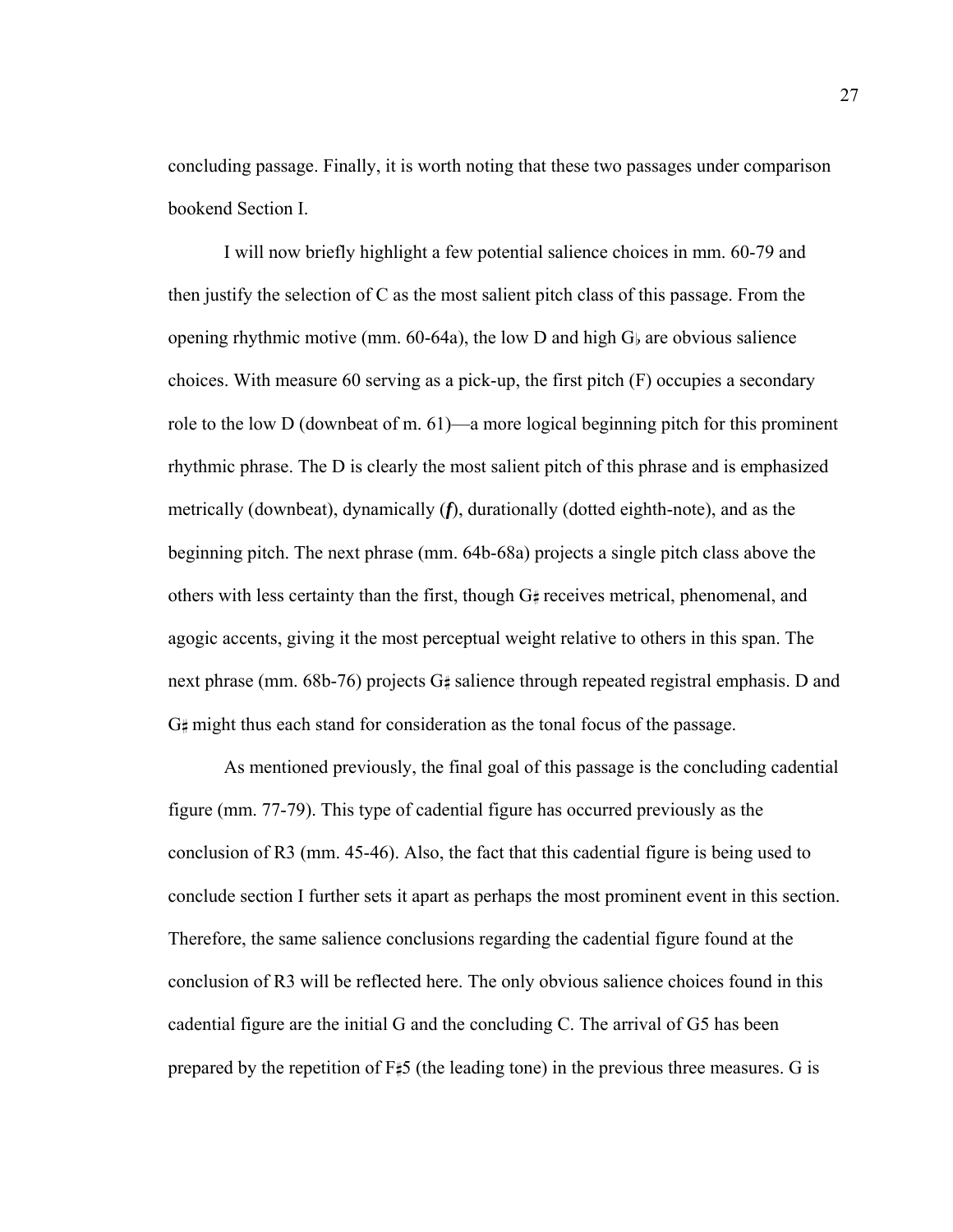emphasized durationally (tied eighth  $+$  quarter  $+$  sixteenth), metrically (first pitch of the cadential figure), registrally (highest note), and by the expectation created through the repetition of its leading tone  $(F)$ . While G is the most salient pitch in the entire passage thus far, its final goal is to aurally prepare for the arrival of the concluding C. When C finally arrives, the G is immediately recognized as the dominant of C. This final C is emphasized by the fact that it is the last note, is longer than all notes leading to it, is metrically stronger than all notes leading to it, is louder, and is in a registral extreme. Furthermore, the dynamic crescendo, beginning with f on G and concluding with ff on C, creates dynamic motion towards this pitch. The octave repetition (C4-C5) adds further salience to this pitch class. The final C is embellished with its leading tone as a grace note. The conclusive nature of this previously-used cadential figure, which serves both to conclude this passage (R5-R6) and this section, clearly identifies the C pitch, not only as the salient pitch class of this passage, but as the most salient pitch class of this section. The remainder of section I (mm. 79b-87) is a passage (without trumpet) in which the piano and strings provide connecting material to section II.

In my discussion thus far, I have endeavored to demonstrate the detailed analytic work necessary to identify salient pitch classes within a section. In the process of identifying the most salient pitch class within a phrase, I have initially recognized a number of prominent pitch classes in the immediate context, and demonstrated, through process of elimination, the method by which a single salient pitch class is chosen in a given passage. Table 2.1 demonstrates two exceptions to this procedure.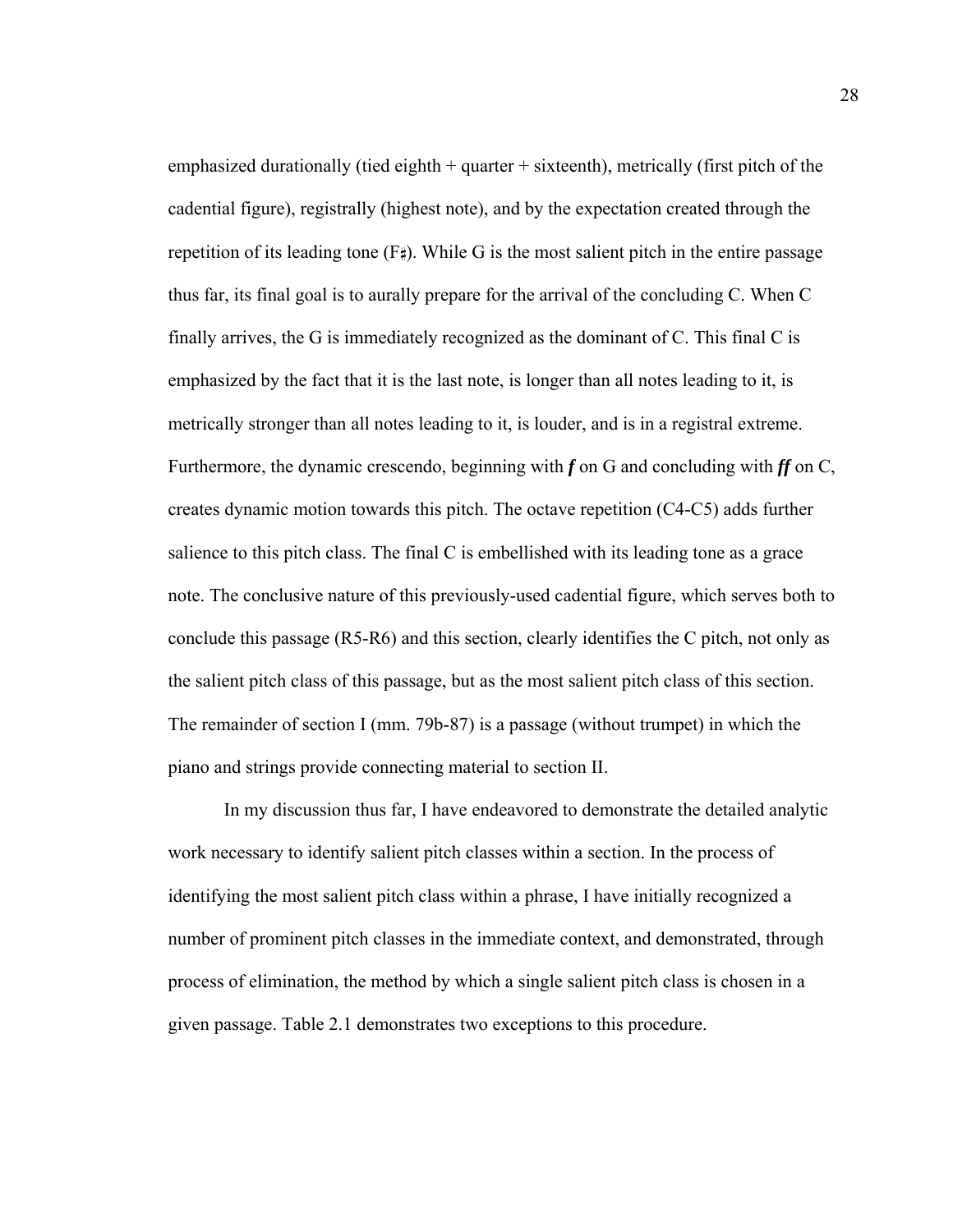| Rehearsal Mark | Measure(s) | Salience Conditions <sup>10</sup> (Summary Description) | Pitch          |
|----------------|------------|---------------------------------------------------------|----------------|
|                | 4, 6, 7    | b, c, e, g (durational/intro): $G$                      | G/F            |
|                | 12         | b, c (goal of melodic descent/intro): $F$               |                |
| $R1(12-17)$    | 14, 16     | b, c (motivic goal)                                     | F              |
| $R2(18-26)$    | 18         | b, c, e (durational + fermata/intro)                    | B <sub>b</sub> |
|                | $25 - 26$  | b, c!, e!, g! (goal of melodic ascent/intro)            | C              |
| $R3(27-46)$    | 46         | b, c, h (melodic cadence)                               | D              |
| R4 (47-60)     | 48-57      | b, c (motivic goal)                                     | D              |
| $R5-R6(61-87)$ | 79         | b, c!, h (melodic cadence concluding section I!)        | C              |

Table 2.1. Section I—salient pitches

The first exception regards the first two pitches (G and F) listed in table 2.1 (in the same row). Both of these pitches occur in one passage (mm. 4-12). They are both clearly prominent, and the immediate context does not warrant choosing one in favor of the other. The second exception is the third and fourth pitches listed in the above table  $(B)$  and C) in separate rows. In this instance, the concluding C5 is clearly the most salient pitch of the passage.

The prominent pitch events of section I are reflected in the table above using Lerdahl's *salience conditions,* and a *summary description*. The *summary description* is a general description of the nature of each prominent pitch event as it relates to the passage in question, and to the overall context of the entire section. Each salient pitch listed in the above table will be justified in my subsequent analyses.

 <sup>10</sup> See Lerdahl's Salience Conditions (table 1.1), p. 4.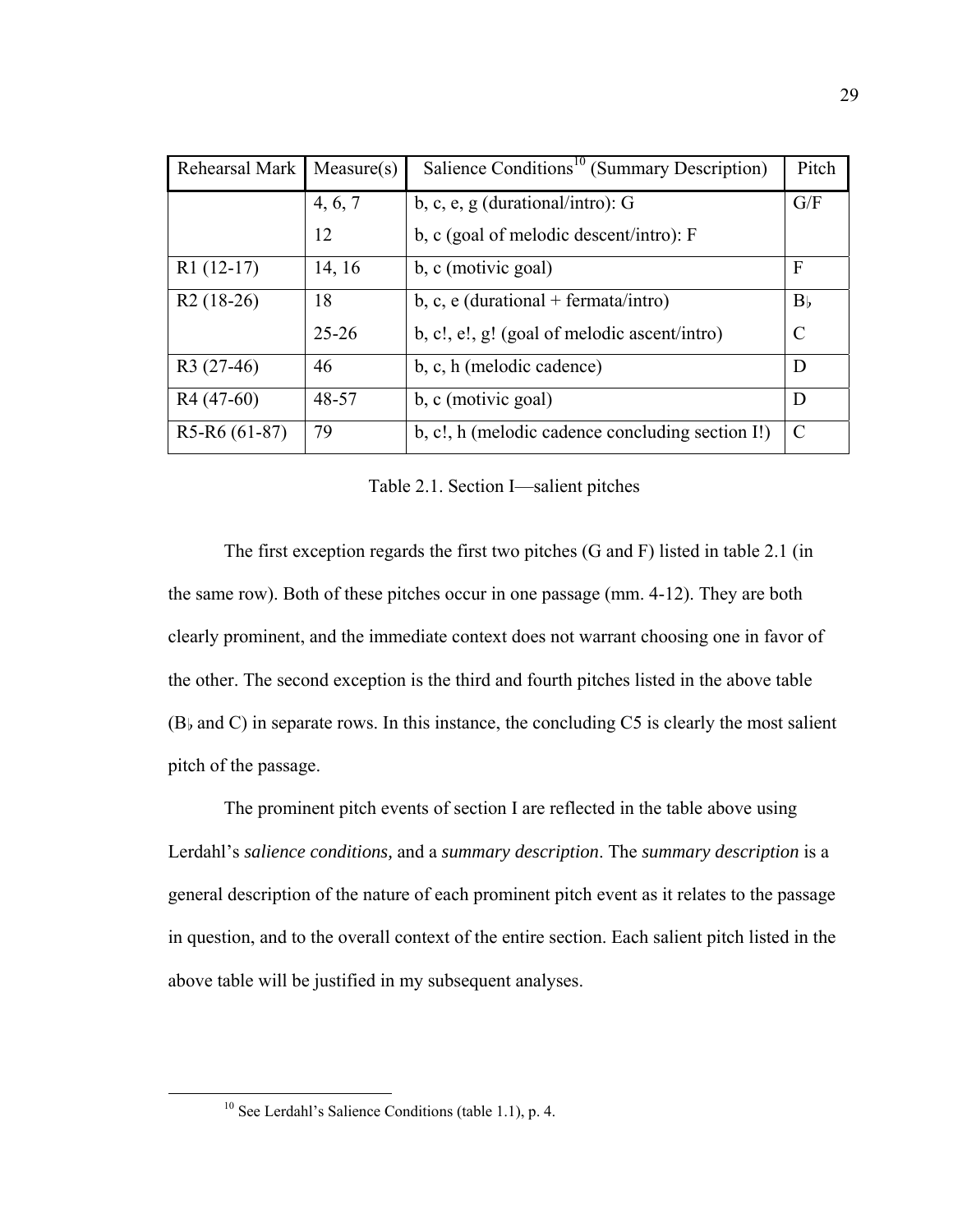As I stated previously in my analysis, I have chosen the concluding C pitch as the salient pitch of this section. The relationship between the sectional salient pitch classes will be discussed following this chapter.

 Thus far I have demonstrated in great detail the methodology involved in applying Lerdahl's salience conditions to identify salient pitches within Section I. For the remainder of this chapter, I will discuss the following six sections from a broader perspective, touching on pertinent analytical issues, and identifying the salient pitch classes in each section. Also, I will introduce each section by presenting a table of salient pitches analogous to table 2.1.

### **Section II**

 In section II, my analyses will focus on the broader perspective of identifying salient pitch classes in larger spans of music. The salient pitches of section II are presented in table 2.3.

| Rehearsal Mark   Measure(s) |         | Salience Conditions (Summary Description)    | Pitch   |
|-----------------------------|---------|----------------------------------------------|---------|
| $R7(88-103)$                | 102     | b, c (goal of melodic ascent)                |         |
| R8 (104-119)                | 118-119 | b, c!, $g$ (durational + fermata)            | $G/E_b$ |
| R9-R10<br>$(120-142)$       | 140-142 | b, c!, g (durational–concluding section II!) | G#      |

Table 2.3. Section II—salient pitches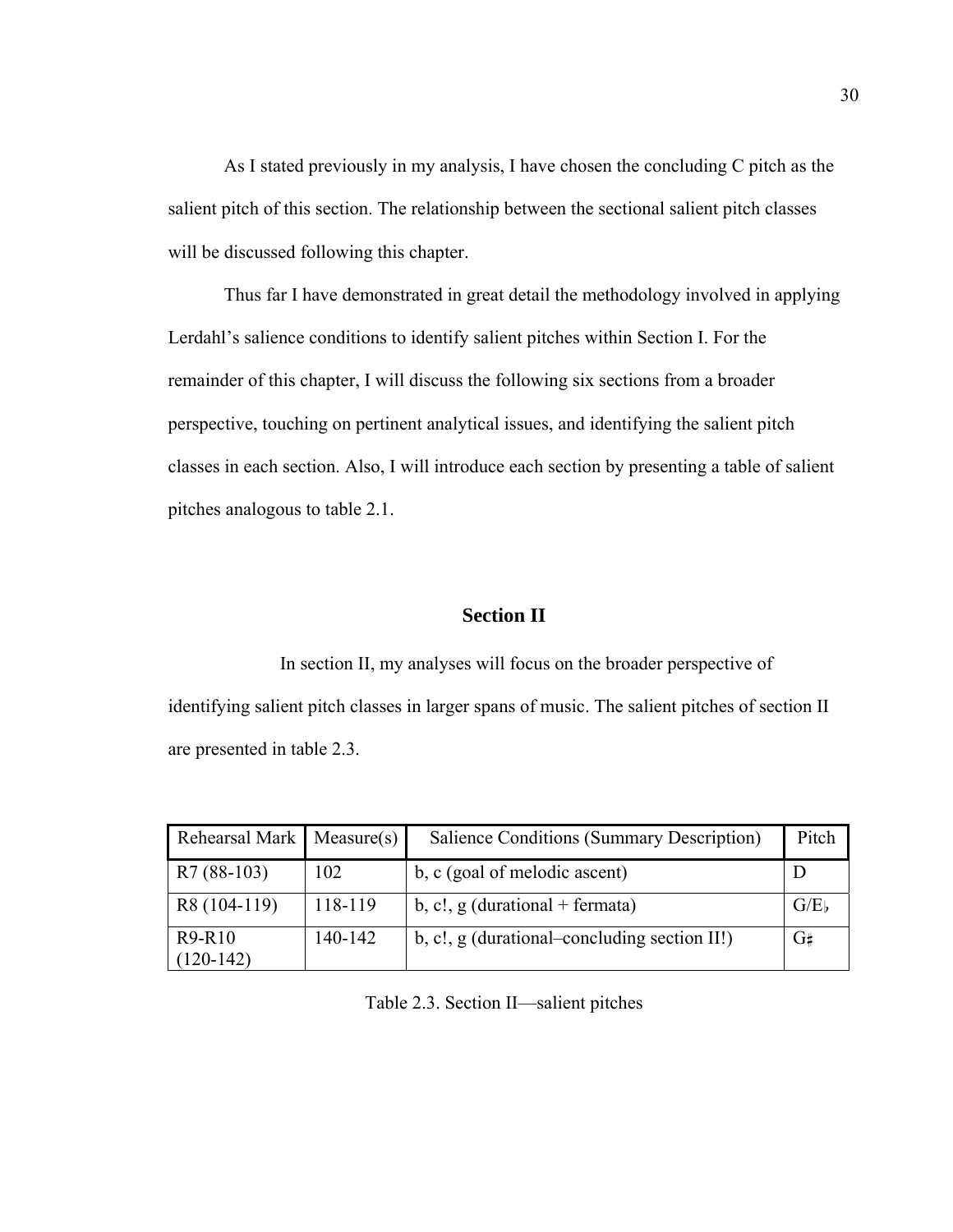In table 2.4, I have rearranged the layout of table 2.3 and elaborated on the salience criteria of the three salient events of section II. This layout proves helpful in ranking the three events based on their sectional prominence. This table makes it clear that event 3 possesses more salience criteria, and in a greater degree, than events 1 and 2. While events 1 and 2 possess the same number of criteria, event 2 exhibits these criteria to a greater degree. In addition to assisting in ranking these three sectional events, table 2.4 also demonstrates that each subsequent event of section II is more salient than the previous event.

| Criteria                                                 | Event 1: D                                           | Event 2: $G/E$                                                          | Event 3: $G#$                                                                                      |
|----------------------------------------------------------|------------------------------------------------------|-------------------------------------------------------------------------|----------------------------------------------------------------------------------------------------|
| Duration<br>Dynamics<br>Metric<br>Texture<br>Description | 1 quarter-note<br>downbeat<br>w/accomp.<br>end of R7 | 3 quarter-notes<br>ff > p < ff<br>downbeat<br>solo<br>interior cadence! | $\frac{5}{2}$ quarter-notes<br>ff consistently<br>downbeat<br>$w/$ accomp.<br>section conclusion!! |
| <i>Other</i>                                             |                                                      |                                                                         | -rhythmic stasis<br>-contrasted with:<br>1) new section<br>2) new motive                           |

Table 2.4. Comparison of pitch events

In figure 2.8, I have created a skeletal score overview presenting these three

salient pitch events. It is important to note that event 3 (the concluding event of section

II) is the most salient pitch class of this section, not simply because it is the final pitch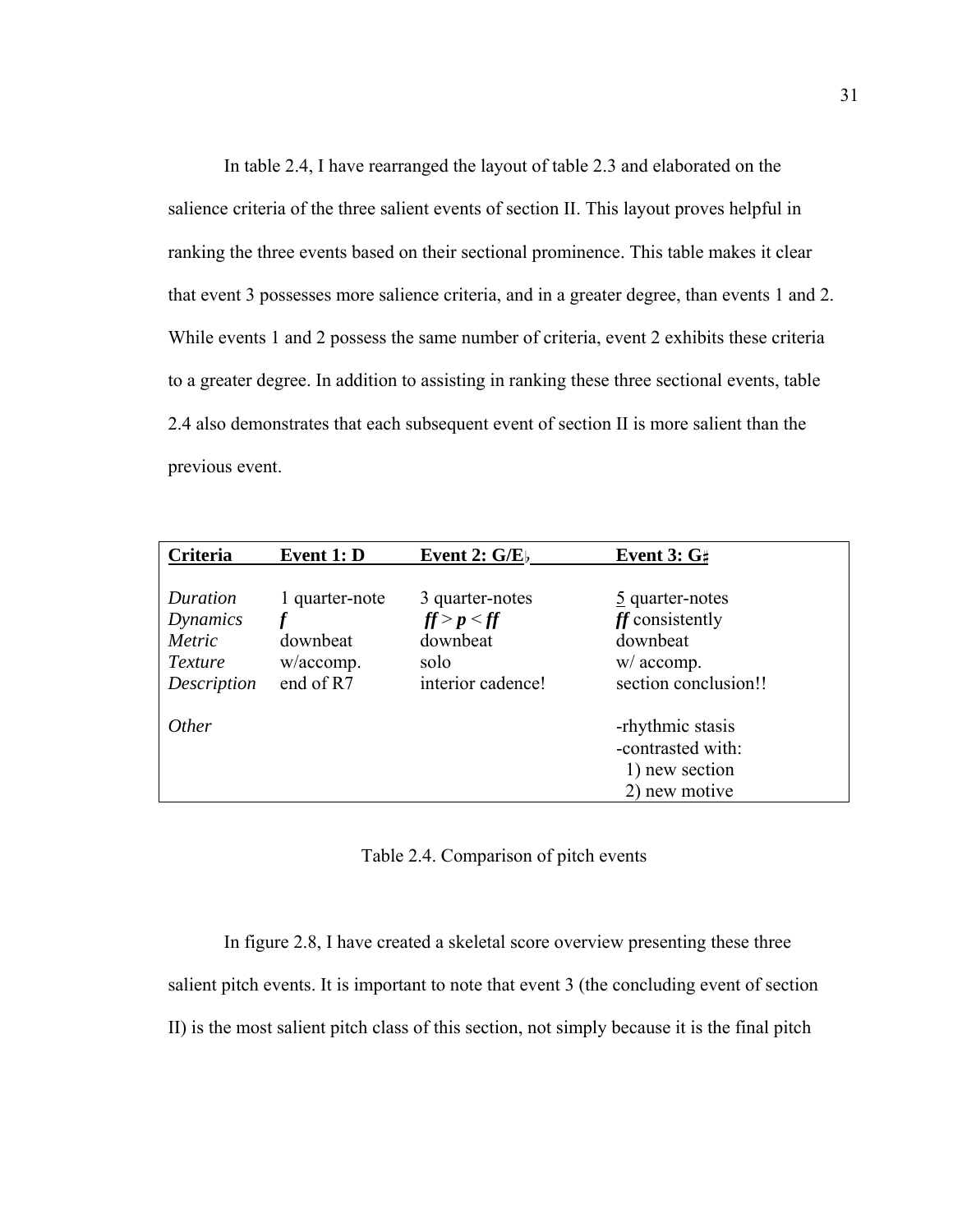event, but because it clearly possesses more salience criteria (and to a greater degree) than the other salient events of this section.



Figure 2.8. Three salience events of section II

## **Section III**

 I will present section III in the same broad manner as section II, but with a bit more elaboration. The salient pitches of section III are presented in table 2.5.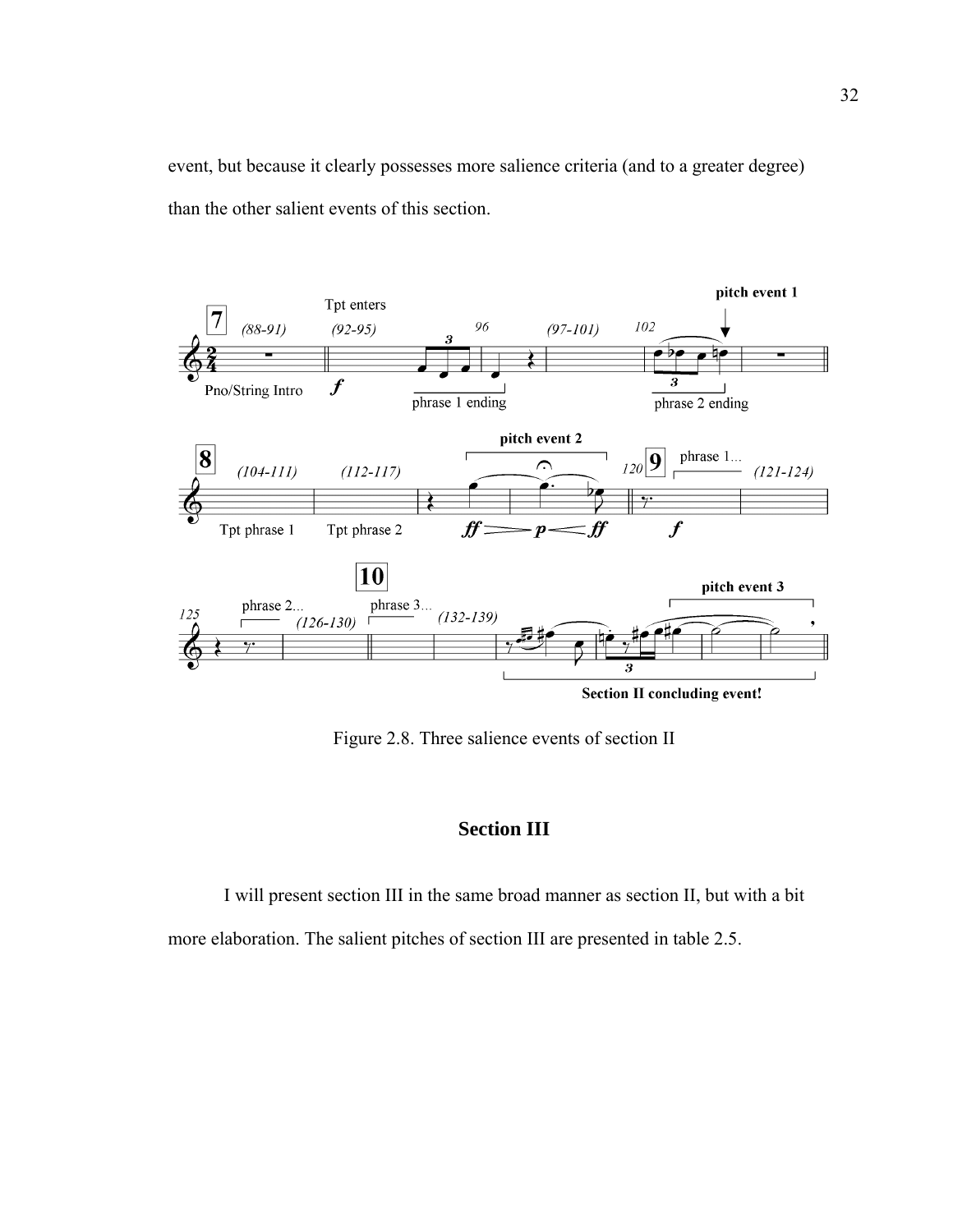| Rehearsal Mark            | Measure(s) | Salience Conditions (Summary Description)      | Pitch |
|---------------------------|------------|------------------------------------------------|-------|
| R <sub>11</sub> (143-151) |            | Piano/strings Intro                            |       |
|                           |            | (con sordino)                                  |       |
| R <sub>12</sub> (152-167) |            | b, c (central and final)                       | A     |
| R <sub>13</sub> (168-183) | 173        | b, c (goal of melodic ascent)                  | G     |
|                           | 176-79     | b, h (first/last pitch of melody)              | G     |
| R <sub>14</sub> (184-196) | 184-89     | b, c, h (goal of melodic ascent)               | A     |
|                           | 193-197    | $b, c, g$ (center of phrase)                   | C#    |
|                           | 197        | b, c!, e!, h, I (melodic cadential conclusion) | A     |

Table 2.5. Section III—salient pitches

Section III begins at R11 with an orchestral introduction. The trumpet enters in the next passage (R12), *con sordino*, using a short rhythmic motive and exhibiting A pitch-class salience through registral, metric, and dynamic emphasis. R13 (figure 2.10), using the same rhythmic motive which appeared in R11 and R12, projects G pitch-class salience.



Figure 2.10. Passage R13—G pitch salience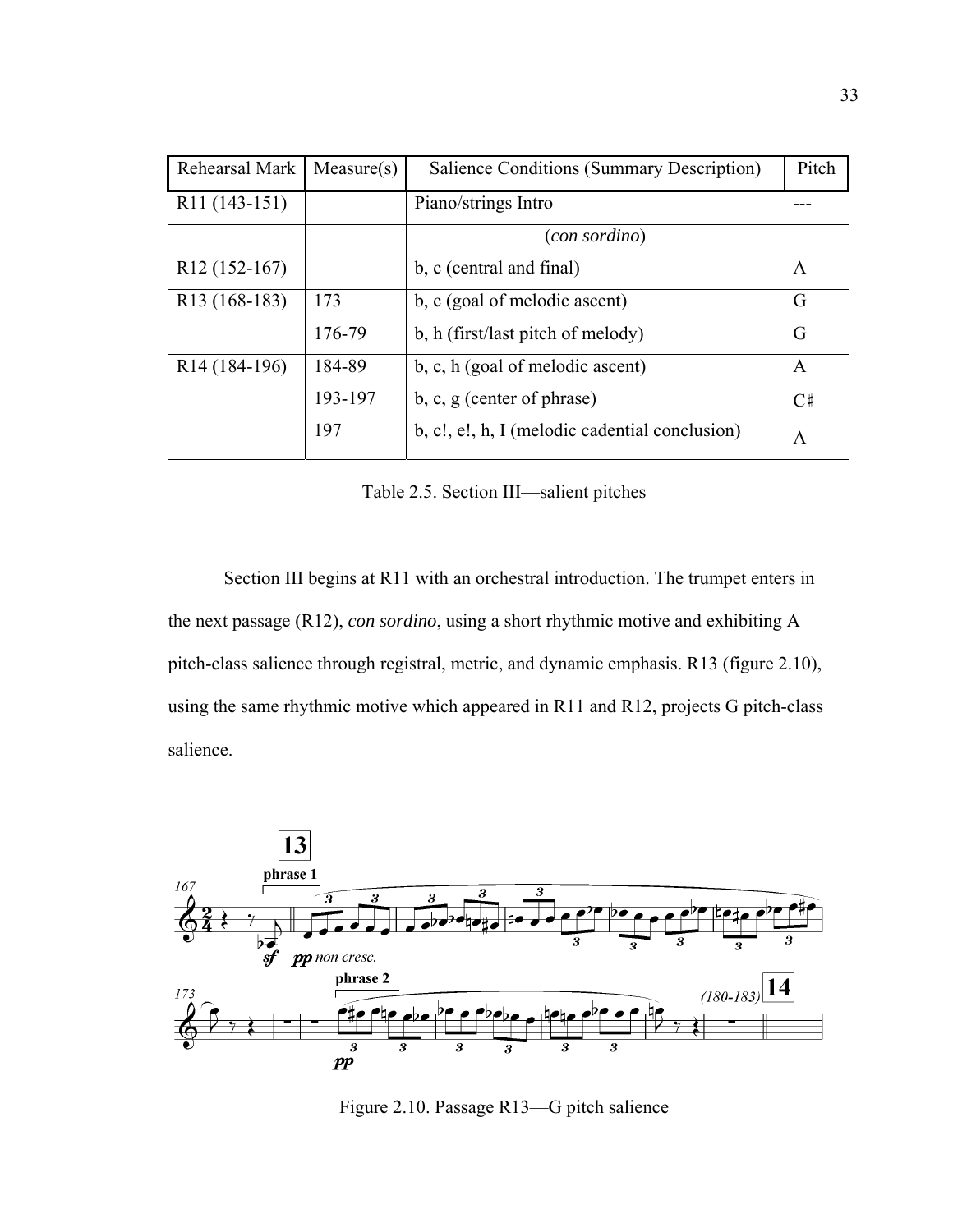Passage R13 consists of two phrases. Both phrases use a static *pp* dynamic, and consistent eighth-note triplets (with the exception of the  $A<sub>k</sub>$  pick up note that leads into R13). The first phrase (mm. 168-173) has one obvious choice as its focus: G. The concluding G is both the goal of the phrase and the highest pitch. In the second phrase, G is the first, last, and highest pitch. In both phrases, the final G is approached by its leading tone. In addition, the concluding G in each phrase is placed in a very strong metrical position (the downbeat). As the obvious salient pitch for both phrases, G is the salient pitch class of passage R13.

R14, the concluding passage of section III, exhibits focus upon A. Although not quite as obvious as R13, the salience of this passage is still fairly clear. A brief discussion of R14 (figure 2.11) is helpful in identifying pitch salience. R14 consists of two phrases.



Figure 2.11. R14—Focus upon A

The first phrase (mm. 184-189), using the same eighth-note triplet motive as R13, begins and ends with A. The dynamic movement of the phrase (*p cresc. f*) highlights the final A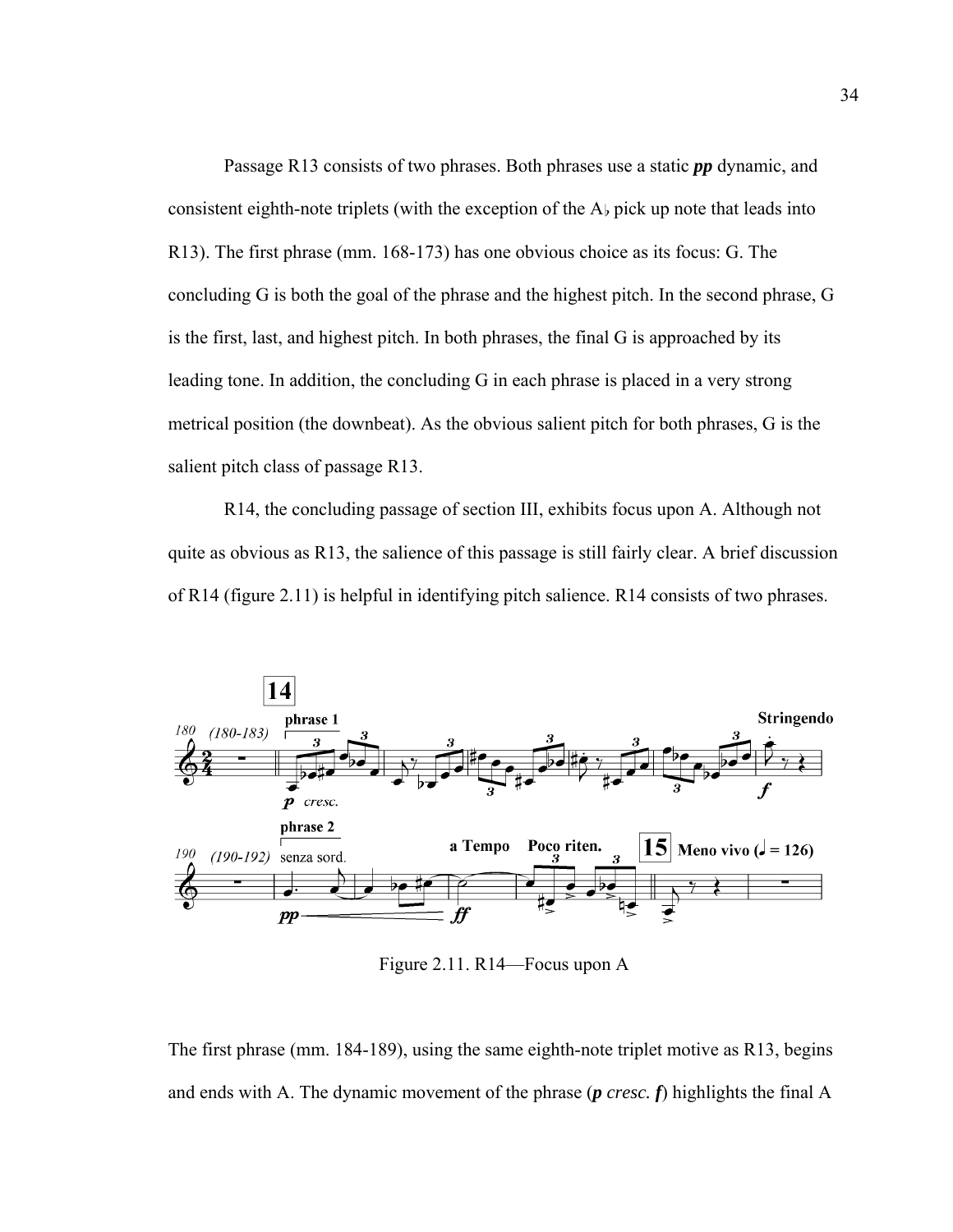as the goal of this phrase. Furthermore, pitch-class A serves as both the lowest and highest pitch of the phrase. Also, the concluding A5 is in a very strong metrical position (downbeat of beat one). There are no other pitch classes which possess this number of salience conditions in the first phrase, making A an easy choice. The second phrase of this passage (mm. 193-197) concludes both this passage (R14) and section III. In this phrase, the  $C_{\#}$  is the highest, loudest, and longest pitch. Furthermore, it is accented by the manner in which it is approached (via crescendo from *pp* to *ff***)** and as the centerpiece of this arch-shaped phrase (approached by ascent and left by descent).  $C_{\sharp}$  is clearly the most prominent pitch class in phrase 2. The choice of a single pitch class to represent this passage (R14) is not as clear as in the previous passage (R13), though pitch-class A would seem to carry more weight. In R14, phrase 1 exhibits focus on A, both phrases conclude with A, and the final A in phrase 2 serves as the concluding pitch for both this passage and for section III. Therefore, I identified pitch-class A as the most salient of passage R14. However, only after I considered the contextual salience conditions of passage R14 (A as the concluding pitch of section II) did the choice between  $C\sharp$  and A become clear. This discussion highlights the importance of applying salience criteria to multiple levels (immediate context and broader passage and sectional context) when choosing between two pitches that project nearly identical salience.

#### **Section IV**

My analysis in section IV will continue in the same broad manner as that of section III. The salient pitches of section IV are presented in table 2.5.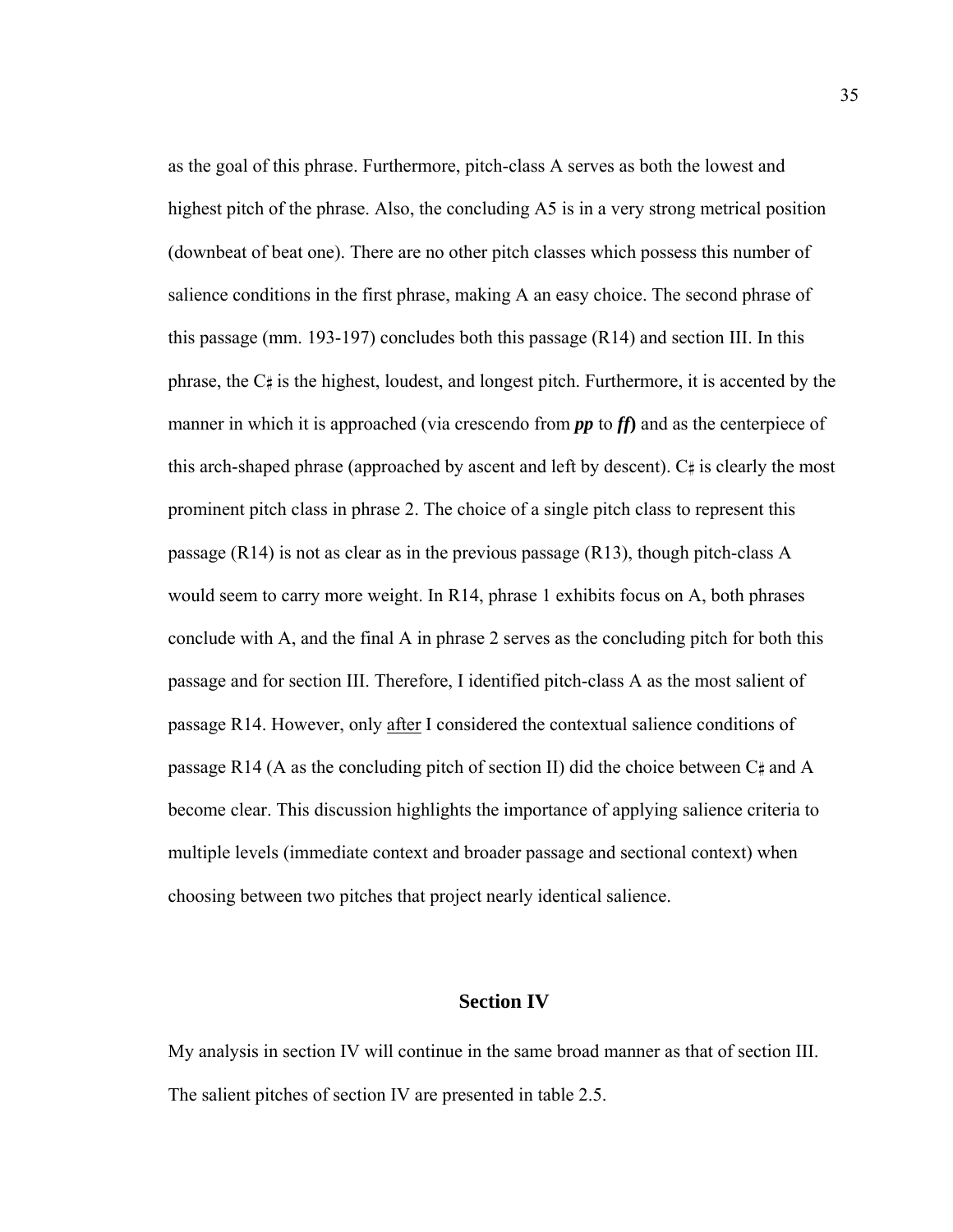| Rehearsal Mark                   | Measure(s) | Salience Conditions (Summary Description)             | Pitch          |
|----------------------------------|------------|-------------------------------------------------------|----------------|
|                                  |            | (senza sordino)                                       |                |
| R <sub>15</sub> (197-207)        | 206-08     | b (goal of sequence: LT $\&P5 \downarrow$ )           | G              |
| R <sub>16</sub> -R <sub>17</sub> | 216        | b (goal of sequence: LT)                              | G              |
| $(208-2226)$                     | 223, 225   | b, e (goal of sequence: P4 $\uparrow \& d5\uparrow$ ) | G              |
| R <sub>18</sub> (227-243)        | 227-40     | b, c!, e!, i (goal of sequence: $P4\uparrow$ )        | B <sub>b</sub> |
|                                  | 241        | c!, i! (melodic cadence: $P4\uparrow$ )               | $E_{b}$        |
|                                  | 243        | b, c!, f, i! (melodic cadence: with pno/strings)      | $E_{b}$        |

Table 2.5. Salient pitches in section IV

The defining rhythmic motive of section IV is a sixteenth-note triplet figure. This figure is used in each of the three passages. I will briefly discuss the first two passages (R15 and R16-17), highlighting my salient pitch choices in each. Following this discussion, I will discuss the unique qualities of the concluding passage of this section.

 The first passage (figure 2.12), using the sixteenth-note triplet motive, exhibits G salience. This passage consists of two similar phrases.



Figure 2.12. Passage R15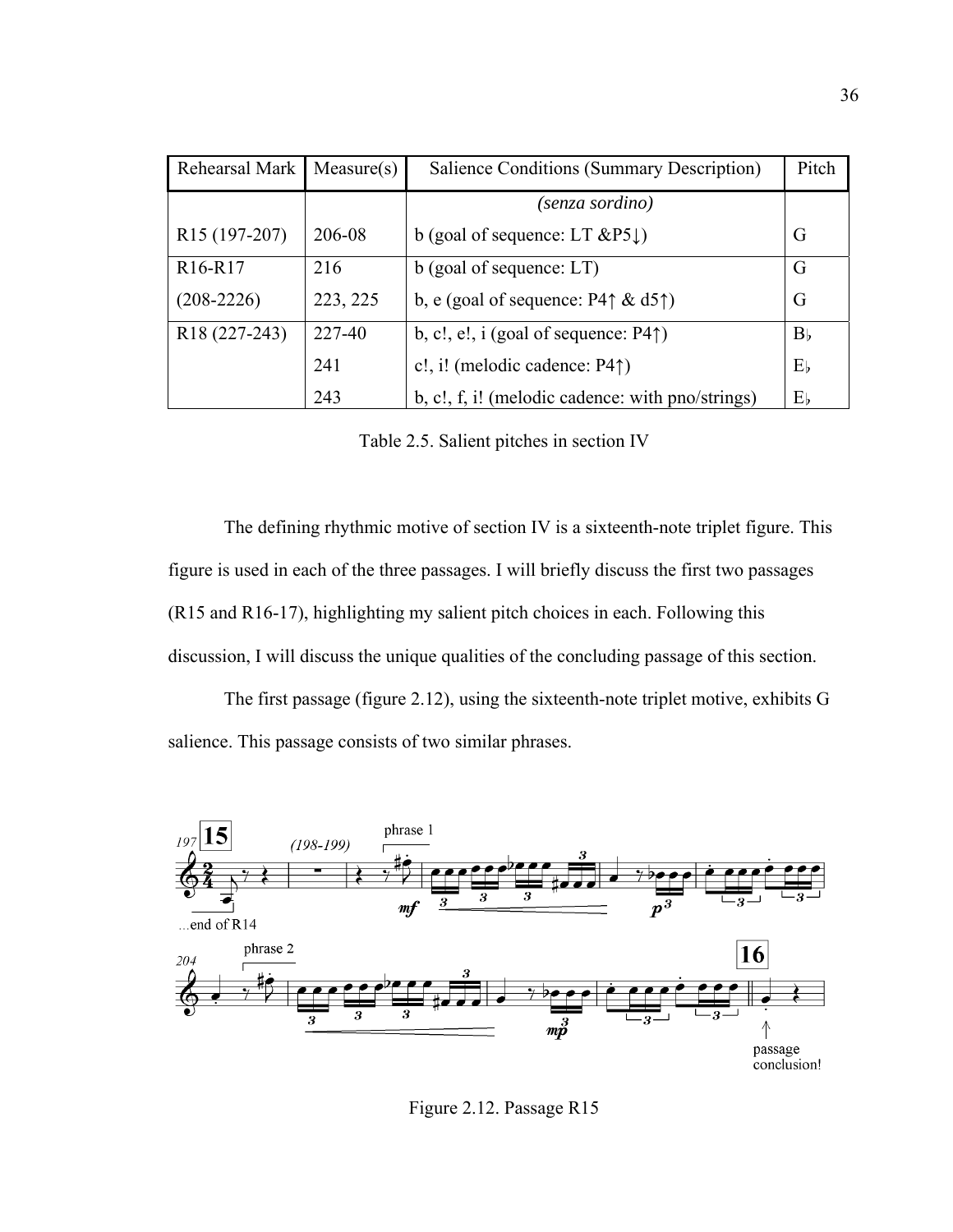The passage concludes on G (m. 208)—placing G in a prominent role in the context of this passage. G is also emphasized in phrase two by its leading tone  $(F_*)$ , and by its dominant (D). The  $F#$  is used to approach G in the middle of phrase 2 (beat 4 of m. 205). At the end of phrase 2, G is approached by a downward leap of a perfect fifth from its dominant, D5. These salience conditions clearly reflect G salience in R15.

 In the next passage (R16-R17) I have highlighted the salience of G by overlaying analysis upon the score (figure 2.13).



Passage Conclusion (double melodic cadence)

Figure 2.13. Passage R16-17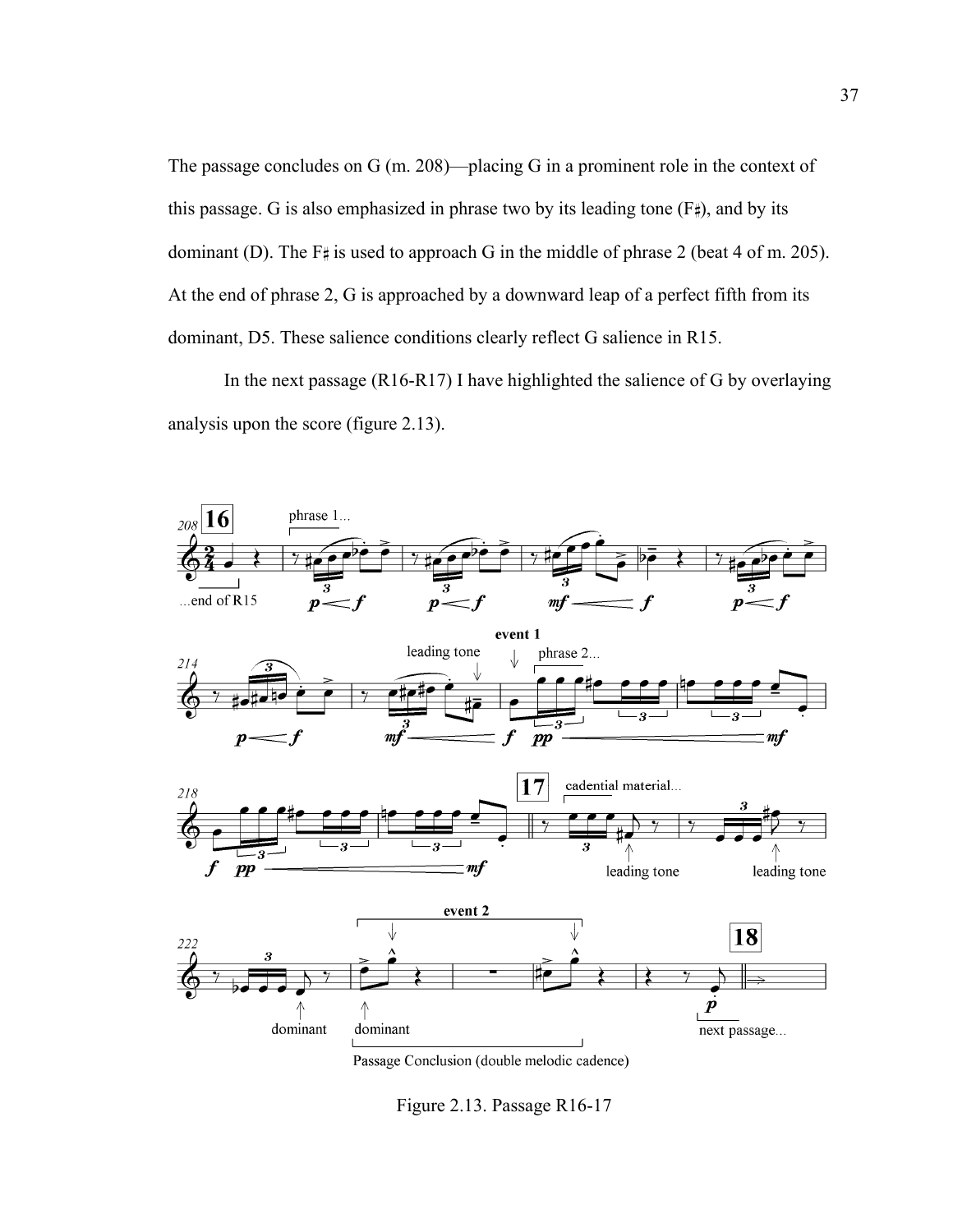Event 1 emphasizes G as the goal of phrase 1, in a metrically strong position, with a dynamically prominent *f*, and approached by the leading tone. Phrase 2 (mm. 216-219) is followed seamlessly by cadential material (mm. 220-25). This cadential material emphasizes G through the continued stress of its leading tone and by two melodic cadences (D-G followed by  $C_{+}^{\mu}$ -G). The overall G salience of this entire passage is thus clear.

 Passage R18 (figure 2.14) exhibits a unique concluding event. Event 1 (m. 240) is the concluding pitch event of phrases 1-3. Furthermore, it is also the highest and loudest pitch of passage R18. If Jolivet had not written the three measures which immediately follow this very climactic event, this  $B<sub>k</sub>$  would serve convincingly as a conclusion to this passage and section. However, the three following measures (mm. 241-243), described as event 2, demonstrate how quickly pitch salience can be established over another very prominent pitch using *tonal* cadential material. Event 2, which concludes both this passage and section IV, eclipses the salience of event 1 based on the context of this passage. In the concluding cadential material of event 2, the  $B<sub>b</sub>$  of event 1 is recontextualized as the dominant of  $E<sub>b</sub>$ . This dominant-tonic relationship is established in m. 241 by the upward leap of a perfect fourth from  $B<sub>b</sub>$  (V) to  $E<sub>b</sub>$  (I). The melodic cadence (mm. 241-242), with the repeated  $E<sub>b</sub>$  octave, strongly confirms  $E<sub>b</sub>$  as the most salient pitch class of this passage. Additionally, this  $E_{\flat}$  melodic cadence in the trumpet is harmonically supported in the piano and strings by four  $E<sub>b</sub>$  pitches stacked in octaves. The strength of this allusion to the tonal, perfect authentic cadence clearly establishes  $E_{\rm b}$ as the salient pitch of this passage, and of section IV. The use of this concluding cadential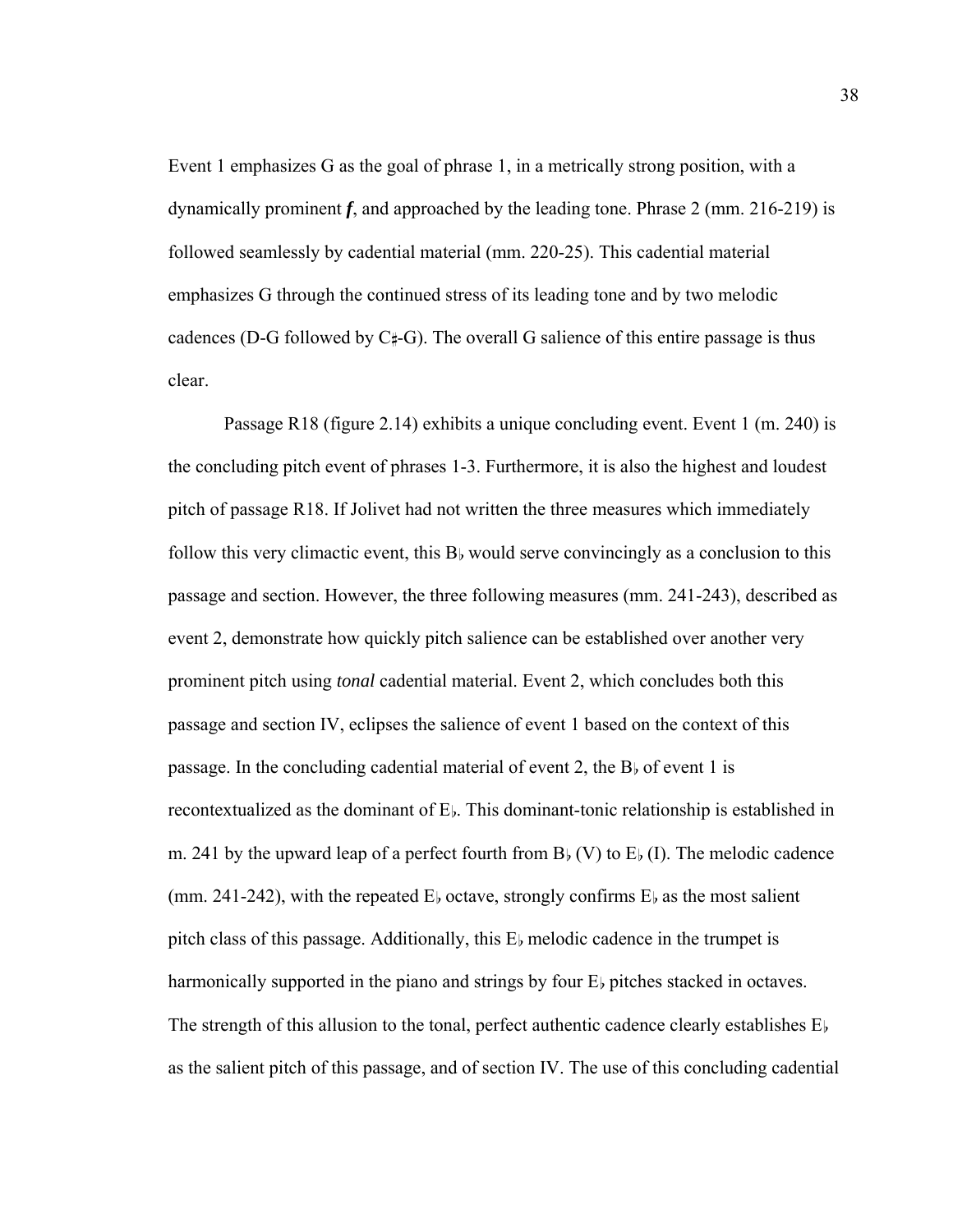



Figure 2.14. R18—Concluding passage (section IV)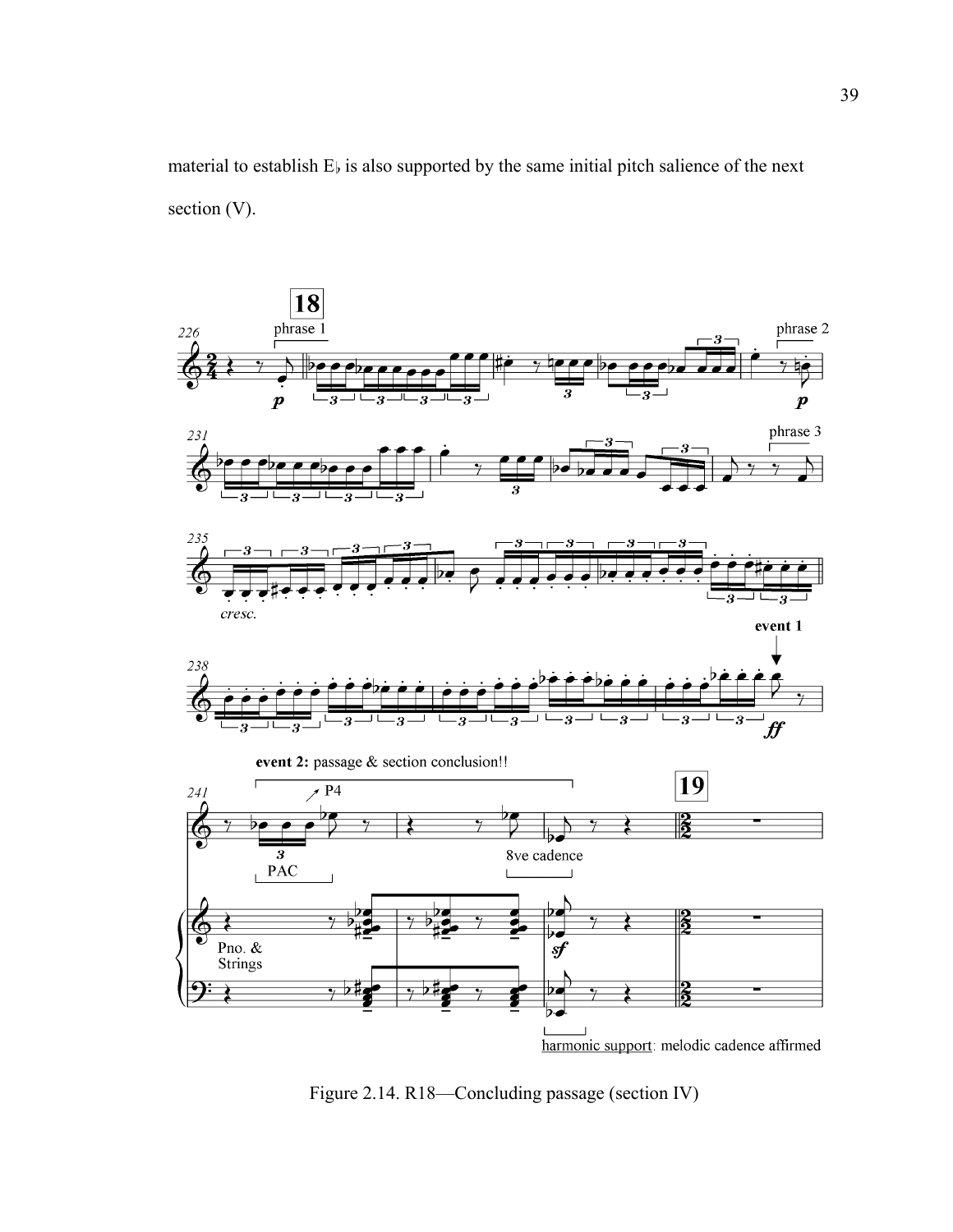### **Section V**

Section V, located in the center of this piece, is the one "slow" section (*alla breve;*  $J = 72$ ). The piano and strings use a slow, choral-style harmonic accompaniment, while the trumpet uses quarter and half note values almost exclusively. Section V thus provides a time for reflection before entering back into the rhythmically driving texture and tempo of this piece.

Table 2.6 displays the salient pitches of section V. R19 and R20 each exhibit  $E<sub>b</sub>$ 

| Rehearsal Mark            | Measure(s) | Salience Conditions (Summary Description)            | Pitch   |
|---------------------------|------------|------------------------------------------------------|---------|
|                           |            | (con sordino)                                        |         |
| R <sub>19</sub> (244-261) | 261        | d (passage conclusion)                               | Е,      |
| R <sub>20</sub> (262-273) | 262, 273   | d, g (beginning pitch/passage conclusion)            | $E_{b}$ |
| R21 (274-285)             | 279-281    | b, g (first/last pitch-two melodic fragments)        | C       |
|                           | 283-285    |                                                      |         |
| R <sub>22</sub> (286-294) | 295        | b, g (passage conclusion)                            | A       |
| R <sub>23</sub> (295-308) | 308        | b, c!, d, e!, f, I (section $\&$ passage conclusion) | C       |

Table 2.6. Section V—salient pitches

salience through repeated returns to the  $E$  pitch, and by concluding each passage with  $E$   $\models$ . I have included these two passages in figure 2.15, and have inserted brief comments highlighting the overall  $E<sub>b</sub>$  salience.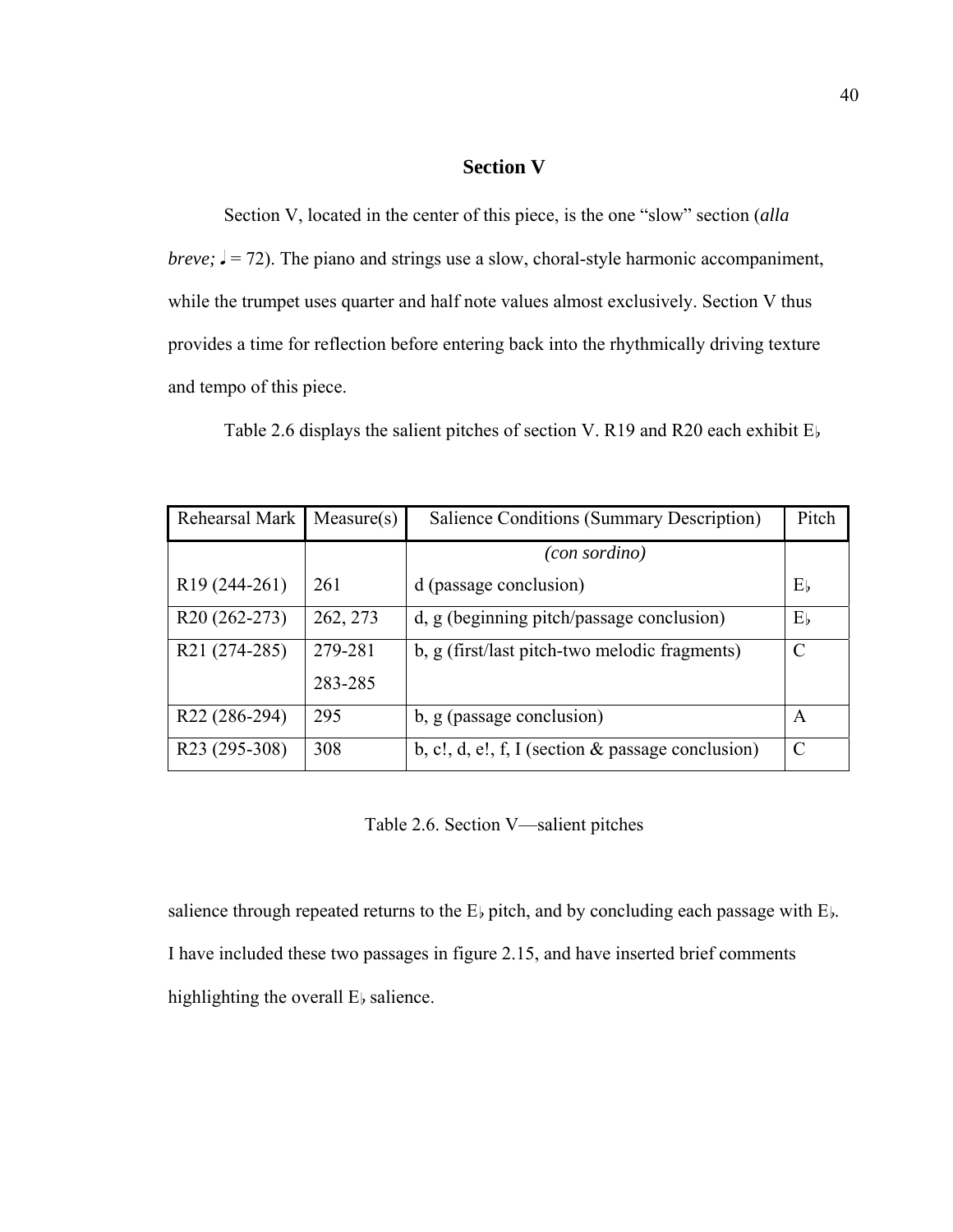

Figure 2.15. R19 and R20-E<sub>b</sub> salience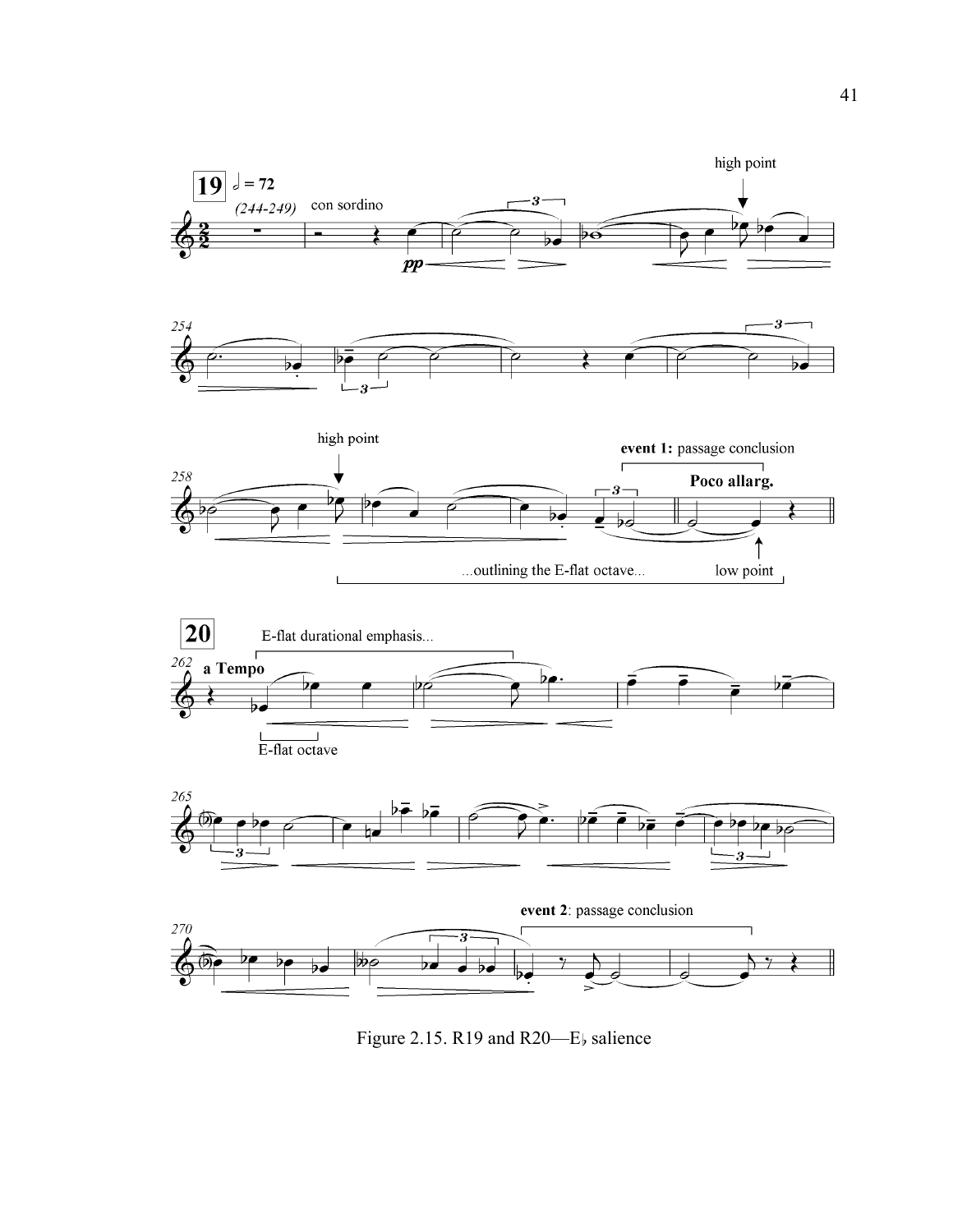The R19 passage exhibits some secondary focus on C in addition to  $E<sub>b</sub>$ . C5 (mm. 255- $257$ ) functions as an intermediary pitch between the two "high-point" E $\beta$ s and the concluding, "low-point"  $E<sub>b</sub>$ . The fact that both of these passages (R19 and R20) clearly outline the  $E_{\rm b}$  octave, exhibit a descending melodic contour to  $E_{\rm b}$ , and conclude with a durationally prominent  $E_{\rm b}$ , gives the first half of section V overwhelming  $E_{\rm b}$  salience.

The next passage, R21 (mm. 274-285), uses two melodic fragments which both begin and end with C—this fact establishes C salience. The following passage, R22 (mm. 286-294), exhibits A pitch salience based on the simple fact that this is the concluding pitch. These two passages are followed by a climactic passage, R23 (mm. 295-308), which concludes section V (figure 2.16). This concluding passage exhibits C salience.



Figure 2.16. R23—Concluding passage (section V)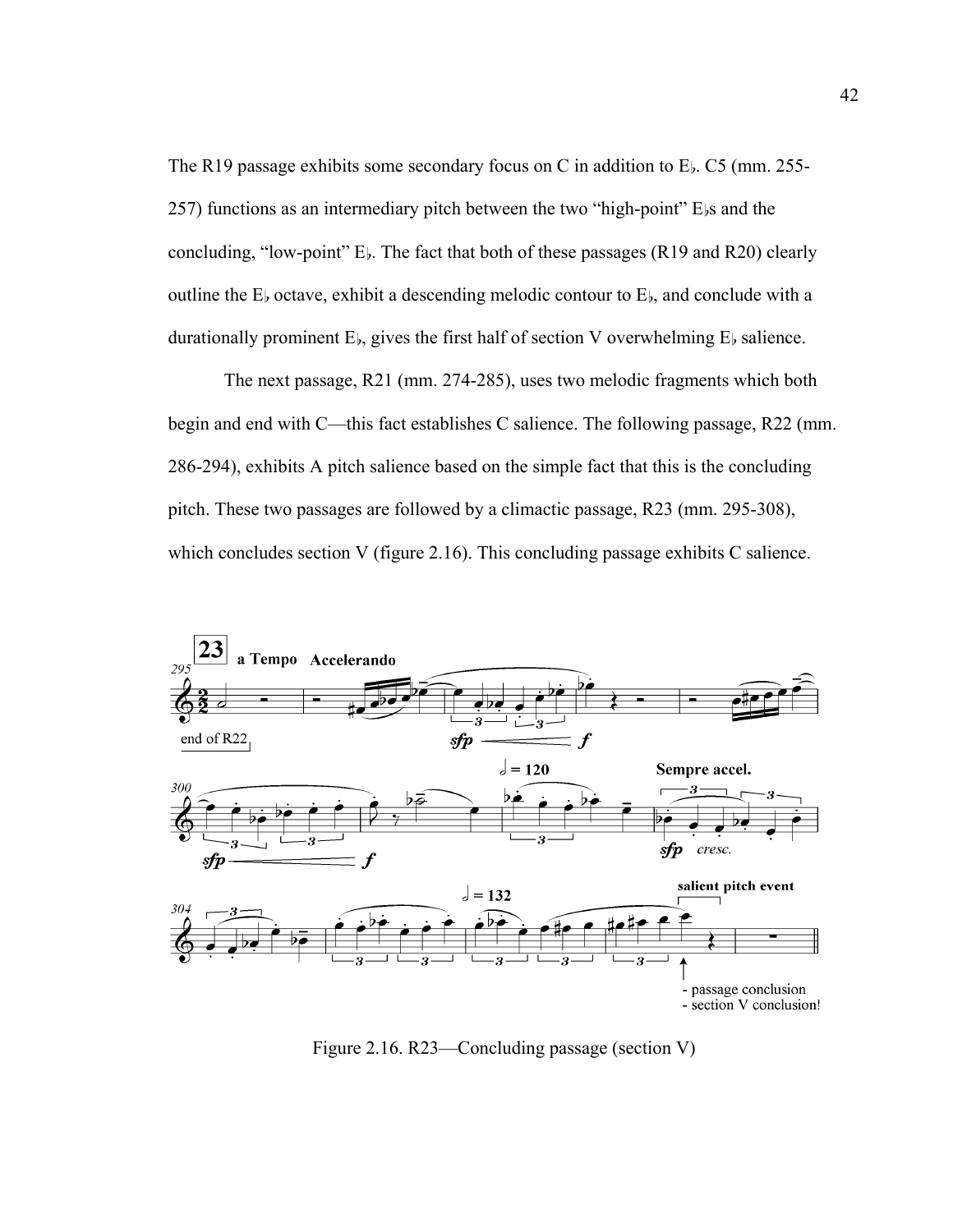In passage R23 (figure 2.16), the final C exhibits salience based on numerous criteria: highest pitch, metric goal of this overall ascending passage, loudest pitch (the dynamic goal of a five-measure crescendo), and concluding pitch event of section V. This final melodic pitch event is further emphasized by the following eleven measures of rest in the trumpet (one measure in section V and ten measures in section VI)—the ensuing *silence* in the timbrally prominent trumpet serves to punctuate the last pitch heard (C) in the melody. Section V can be characterized as exhibiting strong  $E_{\nu}$  pitch salience in the beginning (mm. 244-273), weak A and C pitch salience near the middle of the section (mm. 274-294), and strong C pitch salience at its conclusion (mm. 295-307). The strong concluding nature of C, emphasized by eleven measures of ensuing silence in the melody, has the effect of aurally replacing the strong, beginning  $E<sub>k</sub>$  salience of this section with overall C pitch salience.

#### **Section VI**

 In section VI, the music returns to the busy, rhythmically driving texture that was prominent in sections I-IV. Section VI presents a new type of salience event: a salient pitch supported by a major triad. This supporting, triadic harmony occurs with the first (m. 331) and last (mm. 374-377) pitch events in this section. In the context of Jolivet's consistently complex harmonic structures, the aural effect of supporting a pitch center with a major triad is astounding. Because these two events present such a strong allusion to tonality, the listener experiences a momentary paradigm shift between the realms of post-tonal, pitch-centric music and functionally tonal music.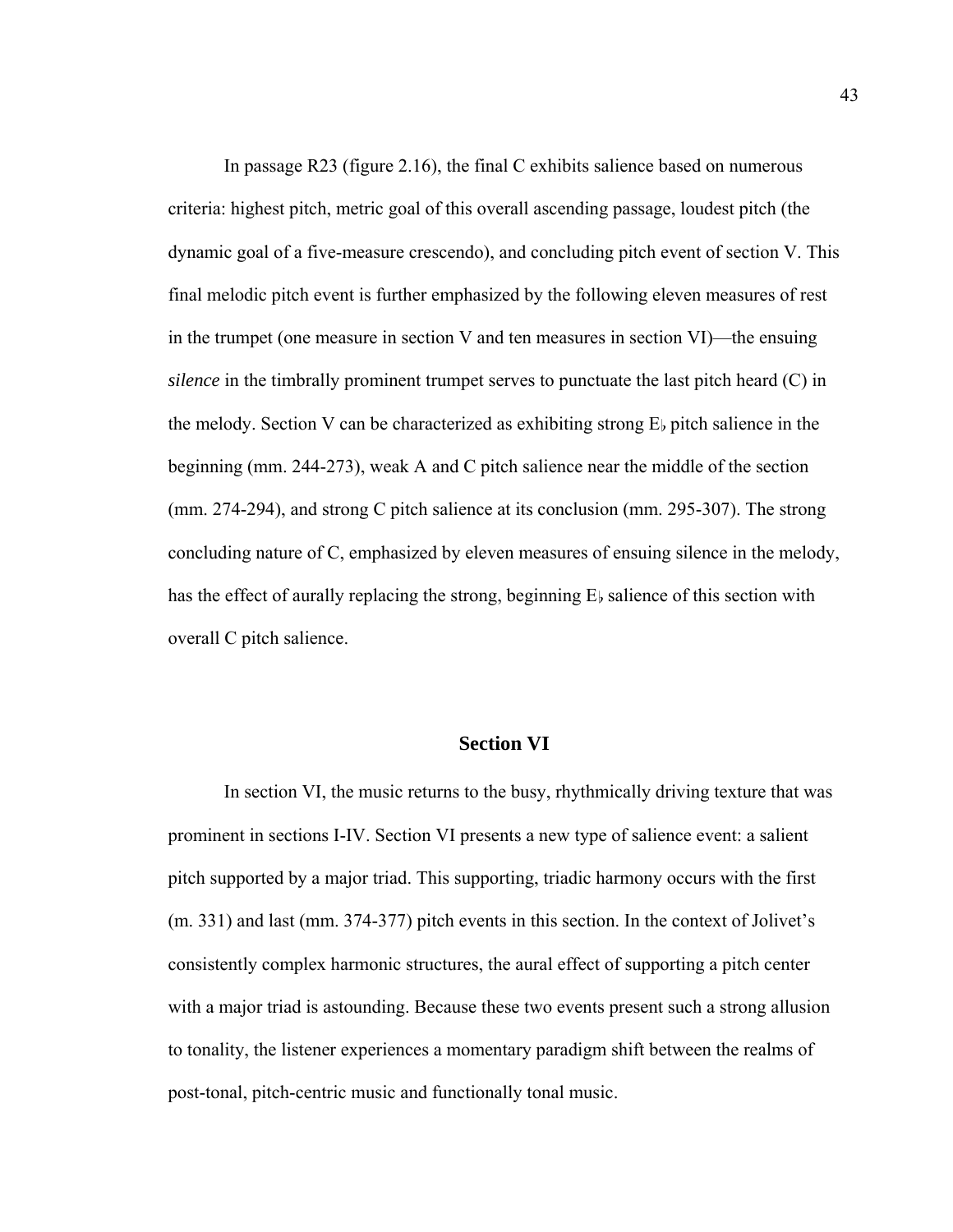| Rehearsal Mark            | Measure(s) | Salience Conditions (Summary Description)              | Pitch        |
|---------------------------|------------|--------------------------------------------------------|--------------|
| R24 (309-323)             |            | Solo Piano Introduction                                |              |
|                           |            | (con <i>sort</i> )                                     |              |
| R <sub>25</sub> (324-332) | 324, 331   | b, $d$ (first and last pitch – melody)                 | E            |
|                           |            | - supported by $E$ maj. triad (m. 331)!                |              |
| R <sub>26</sub> (333-340) | 339        | $b$ (concluding pitch – melody)                        | $C_{\sharp}$ |
| R <sub>27</sub> (341-353) | 353        | b, c!, $f(b \text{ (melodic cadence: } \downarrow P5)$ | C#           |
| R <sub>28</sub> (354-366) | 366        | b, c (goal of sequence: $LT$ )                         | G            |
| R <sub>29</sub> (367-76)  | 369-372    | $b, c!, e, g!, i (phrase beginning - durational!)$     | G            |
|                           | 374-77     | b, c!, e, g!, $i$ (phrase ending $-$ durational!)      | G            |
|                           |            | - supported by $C$ maj. triad (m. 374, 377)!           |              |

The salient pitches of section VI are presented in table 2.7.

Table 2.7. Section VI—salient pitches

 The first pitch event of section VI (figure 2.17) projects E salience in passage R25. This pitch is emphasized as both the beginning and ending pitch of this passage. More importantly, this event's support with an E major triad is unusual in the context of this work. This event is also made prominent by the manner in which the concluding E pitch-class is approached and by the implied tonal relationship between the melody and harmony. The concluding E pitch-class is approached by a crescendo from *p/pp* to *f*. The E pitch is approached in mm. 330-331 by the repeated  $D#$ . The strings give the E major triad durational emphasis with a quarter-note, while the piano supports this chord with the right-hand, eighth-note figure. Although the triad is voiced in first inversion, this is inconsequential to the salience of this event. The only way that this triadic support could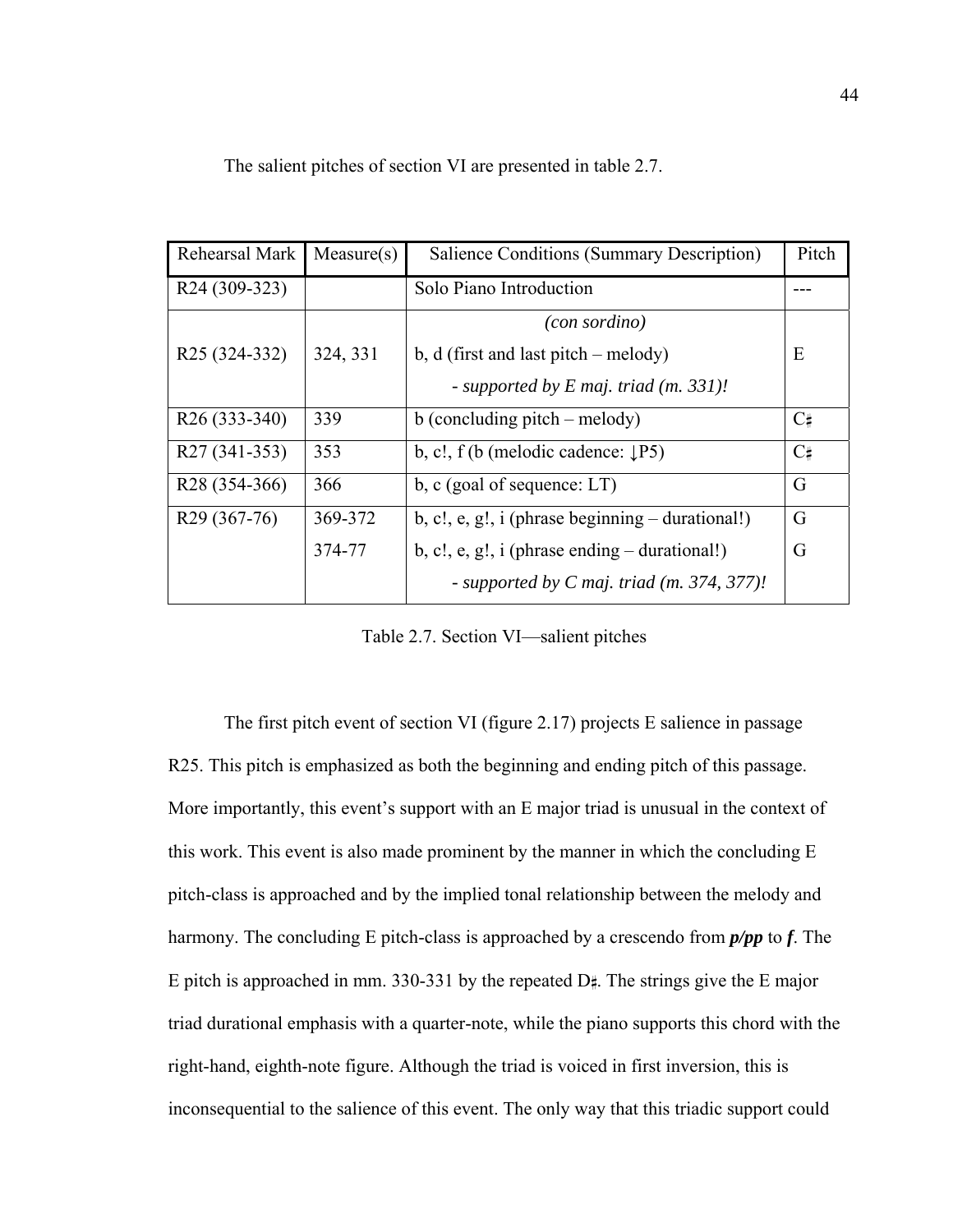be strengthened would be to place the chord in root position. Incidentally, this is precisely what Jolivet does in the concluding event of this section.



Figure 2.17. Passage R25—salient pitch supported by triadic harmony

 Before discussing the concluding pitch event of section VI, I will briefly discuss the interim pitch events. The next two passages (R26 and R27) each exhibit  $C\sharp$  salience. Each of these passages use one of the rhythmic motives listed in figure 2.18.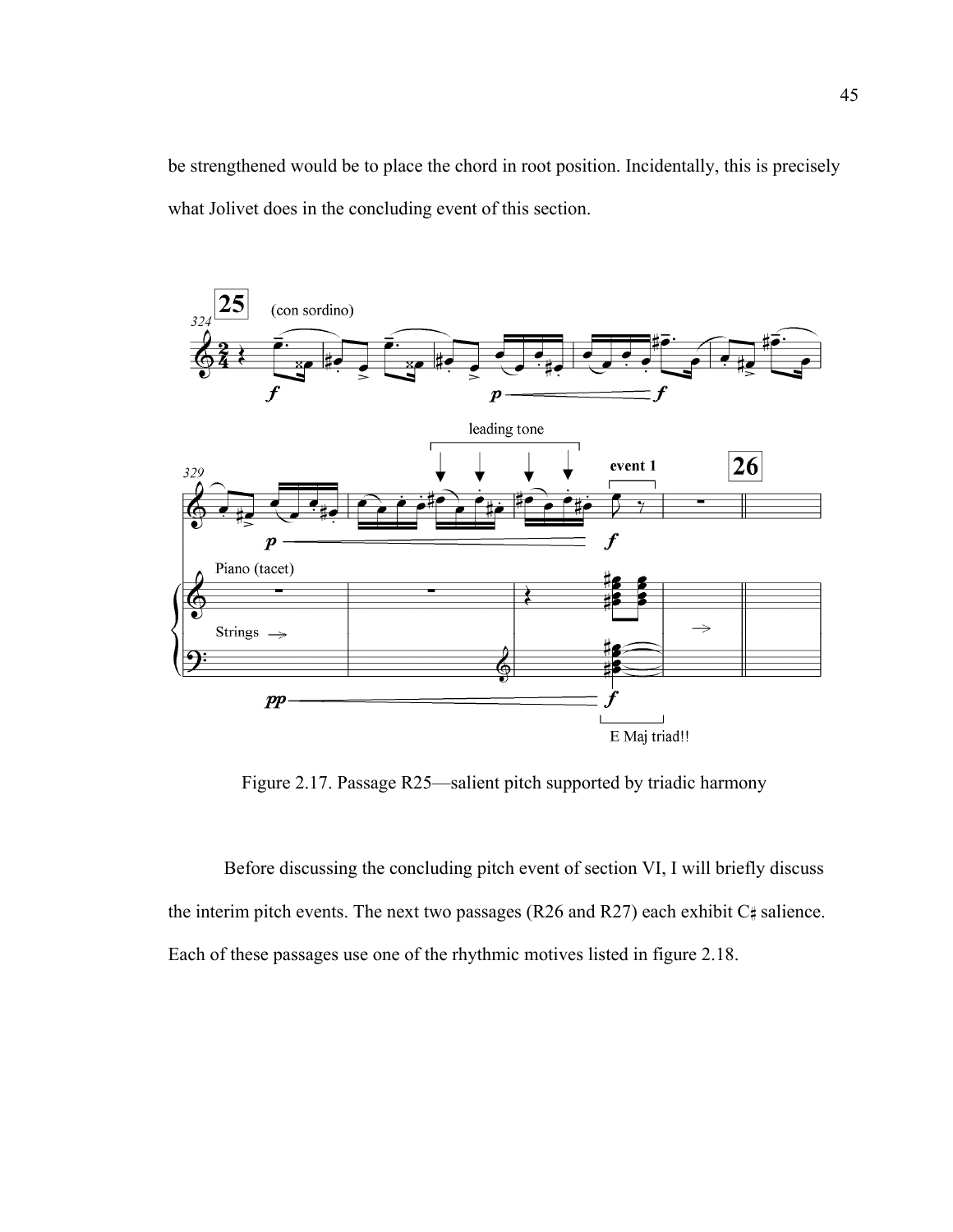

Figure 2.18. R26 & R27—Rhythmic motives

Motive 1 is stated three times in R26 (mm. 333-340). The last two motivic segments conclude with  $C_{\#}$ . In the concluding measure of this passage (R27, m. 353) the melody leaps down a perfect fifth from  $G#$  to  $C#$  (implying an authentic cadence). This final measure is approached by a crescendo from  $p$  to  $f$  with the concluding  $C$  further accented with a *sf*. Finally, based on the concluding strength of the implied authentic cadence,  $C_{\sharp}$  is the clear choice for pitch salience in passage R26-27.

 Passage R28 (mm. 354-366) exhibits focus upon G. This passage (figure 2.19) uses a short rhythmic motive four times.



Figure 2.19. R28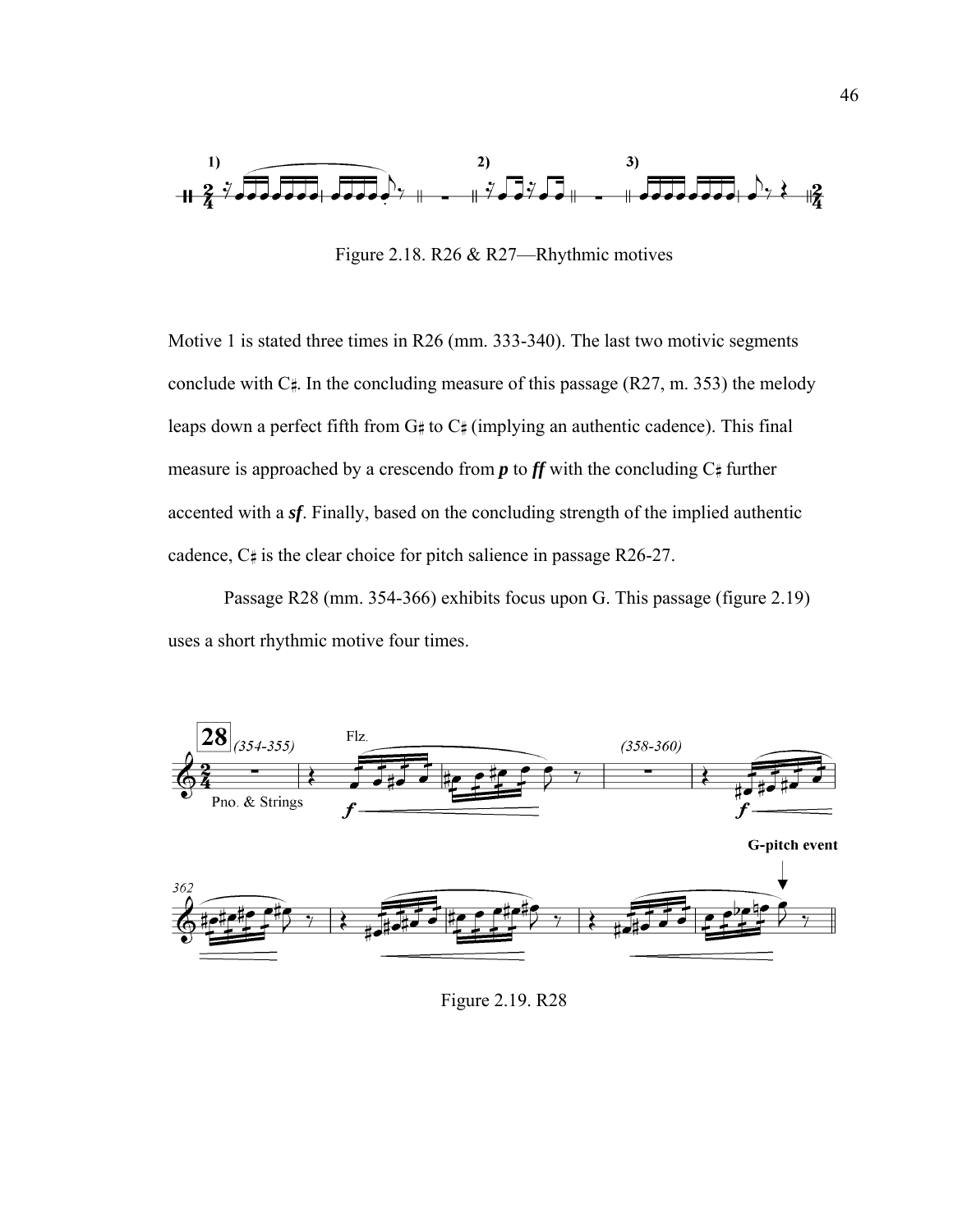The final pitch of each of these four rhythmic motives results in a stepwise ascent to the concluding G pitch: D-E $\sharp$ -F $\sharp$ -G. This stepwise approach begins on D, G's dominant. The  $F_{\pm}$  pitch preceding the final G functions as a leading tone. These observations support the final G as the salient pitch class of this passage.

 The concluding melodic passage of section VI (figure 2.20) can be described as a cadential figure, clearly emphasizing G pitch salience, supported by a root position C major triad. The aural effect of this C major triad, like the first event of this section, provides an overwhelming contrast to the otherwise harmonically complex nature of this piece. The impact of this event is more powerful than that of the initial event because this triad is in root position (verses the first inversion position of the E major triad of the initial salience event). Furthermore, this triad is initially struck in m. 374, then implied in mm. 375-376 (with the C-G pedal figure in the string bass), and sounded again in m. 377 (in the strings) for the entire measure. The aural perception is that the C major triad is sounding for four measures (mm. 374-377). G salience is firmly established well before the concluding event, in the first four measures of this passage (mm. 379-382), due to its durational and registral prominence. This initial durational prominence is repeated in the final three measures of this passage (mm. 374-376). G is further emphasized dynamically (approached by a *crescendo* and attacked *ff*). Another salience condition which lends weight to this event is the fact that the note appears at the boundary of a large formal division (concluding section VI). While G5 in the trumpet concludes on the downbeat of the new section (eighth-note), the strings continue this elided figure for the entire first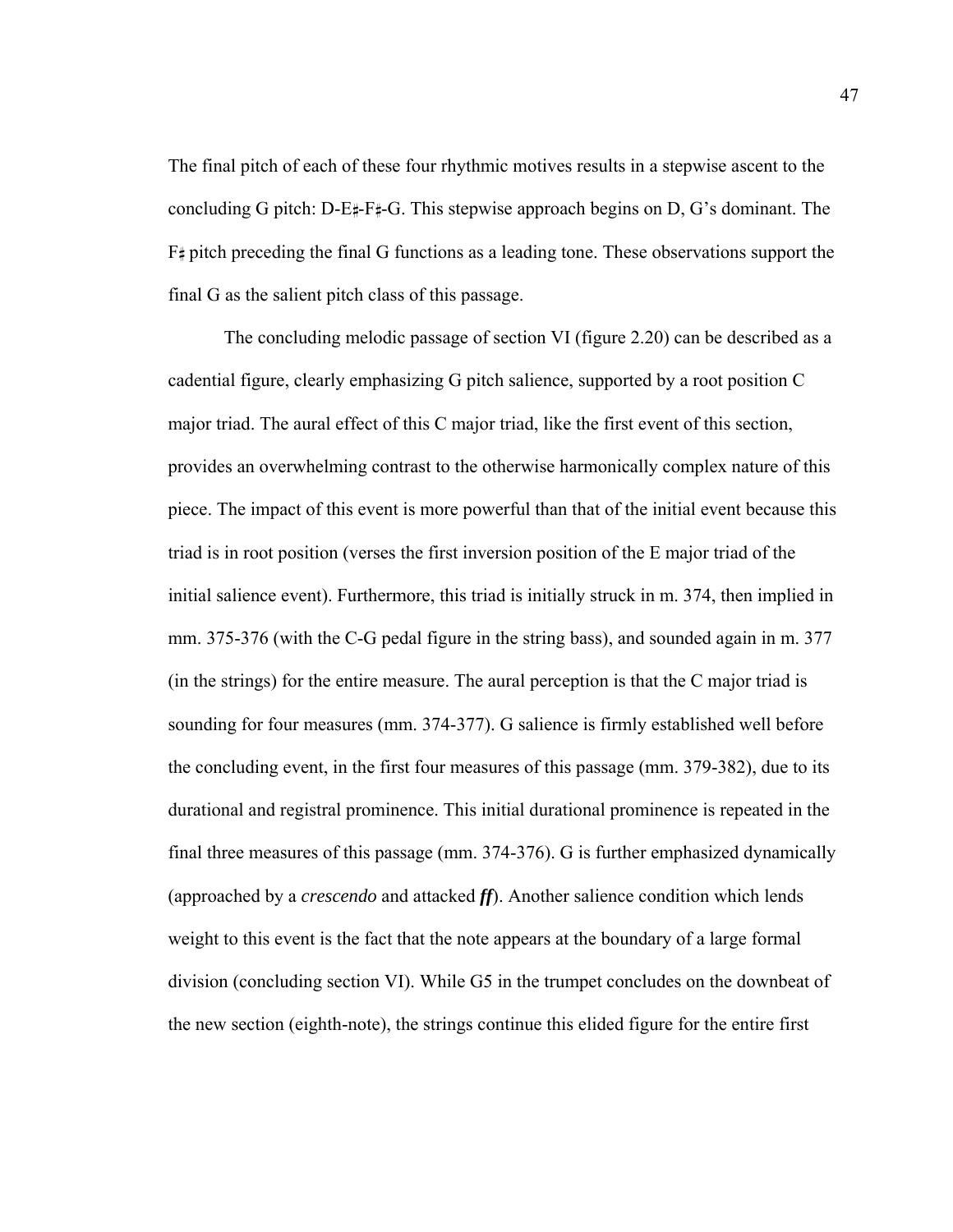measure of section VII. This passage is presented in figure 2.20 with the complete ensemble of trumpet, piano, and strings.



Figure 2.20. R29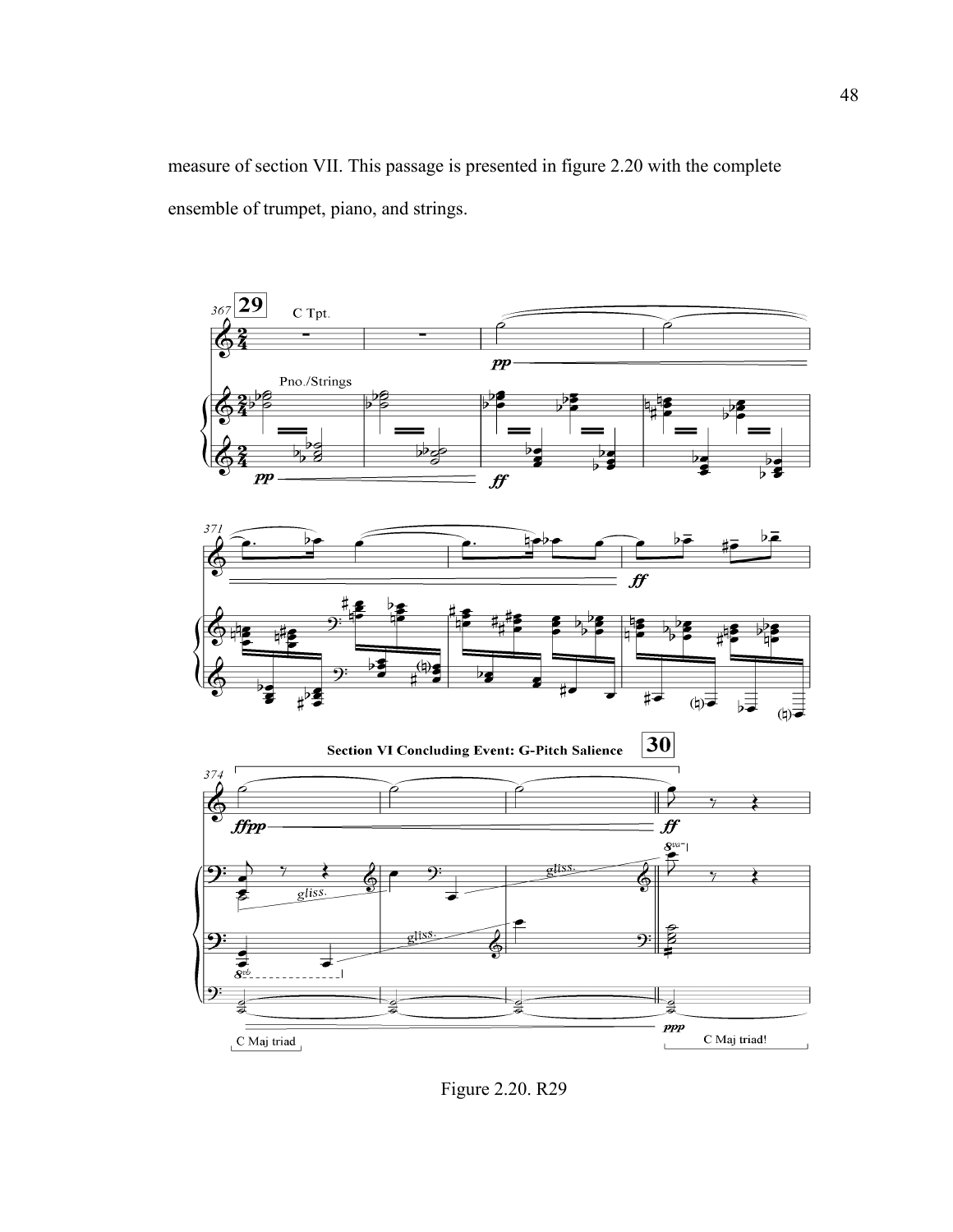The first and last salient pitch events in section VI are clearly more prominent due to Jolivet's use of a major triad, in the strings and piano, as harmonic support. Because this technique was not used until section VI, the resulting aural effect is much more powerful. The C major triad elision in the strings (m. 377 – first measure of section VII) provides a seamless transition from section VI, and a foreshadowing of C pitch centricity (the dominant salient pitch class of section VII).

#### **Section VII**

The salient pitch events of section VII are presented in table 2.8. The first and last pitch events in section VII, like section VI, are supported by a major triad.

| Rehearsal Mark         | Measure(s) | Salience Conditions (Summary Description)                                                                       | Pitch |
|------------------------|------------|-----------------------------------------------------------------------------------------------------------------|-------|
| R30 (377-387)          |            | Strings Introduction                                                                                            |       |
|                        |            | (senza sordino)                                                                                                 |       |
| R31 (388-397)          | 397        | b, c!, e! (concluding pitch – melody)<br>- supported by C maj. triad!                                           | C     |
| R32-R33<br>$(398-417)$ | 417        | b, c, e (concluding pitch $-$ passage)                                                                          | $A$ # |
| R34 (418-423)          | 418-420    | $b, c, g$ (durational/dynamic)                                                                                  | C#    |
| R35 (424-429)          |            | Strings only                                                                                                    |       |
| R36 (430-441)          | 439        | $b$ (concluding pitch – passage)                                                                                | F     |
| R37 (442-461)          | 461-462    | $b!, c!, e!, g!(concluding pitch-passage)$                                                                      | C#    |
| R36 (430-441)          | 439        | b!, c!, e!, g!, i!<br>(concluding pitch: $\uparrow P4$ – passage/section/piece)<br>- supported by C maj. triad! | C     |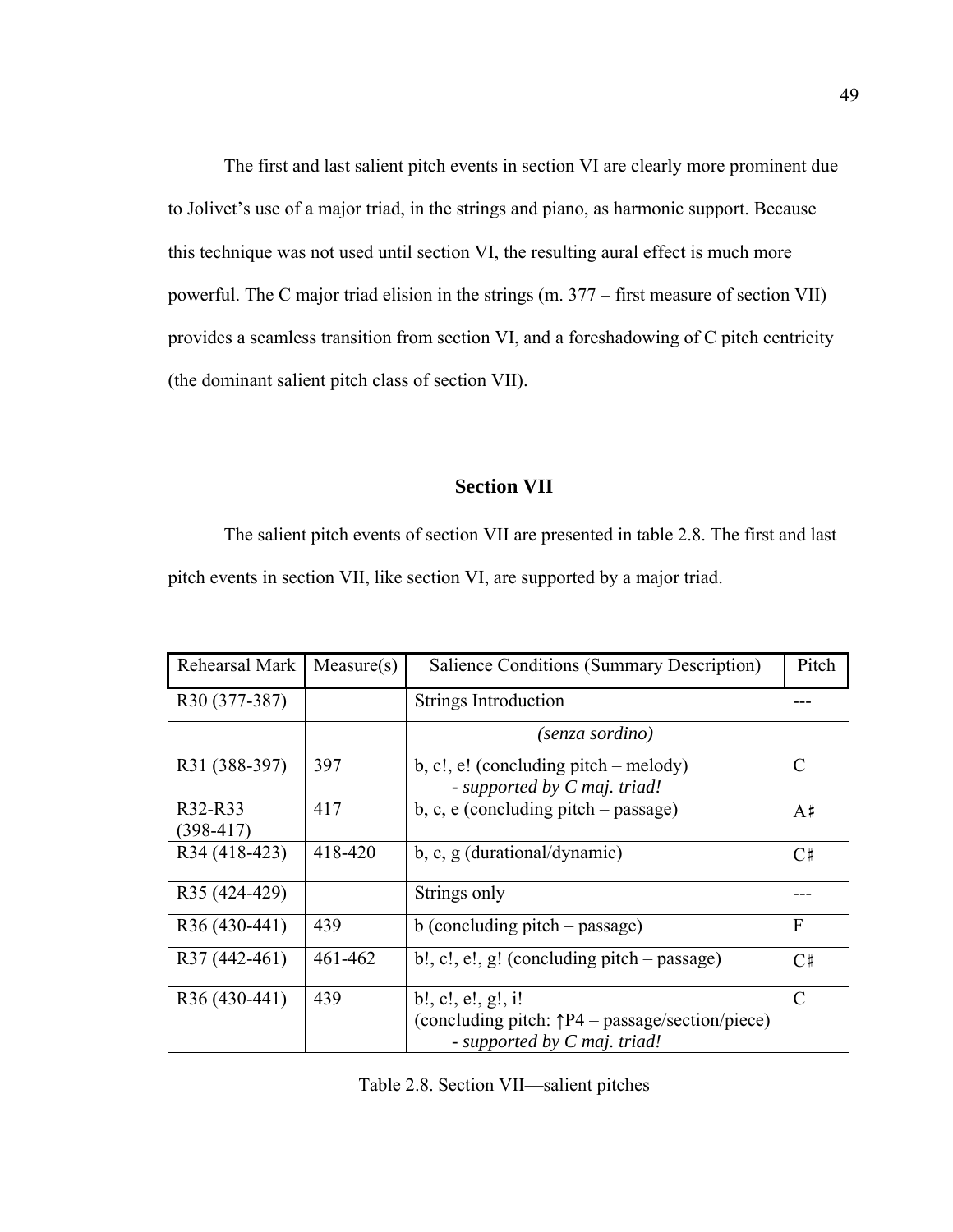Consequently, the first and last pitch events will be the main focus of my analysis in section VII. In figure 2.21, I have identified the first salience event of section VII.



C major triad: supporting harmony

Figure 2.21. R31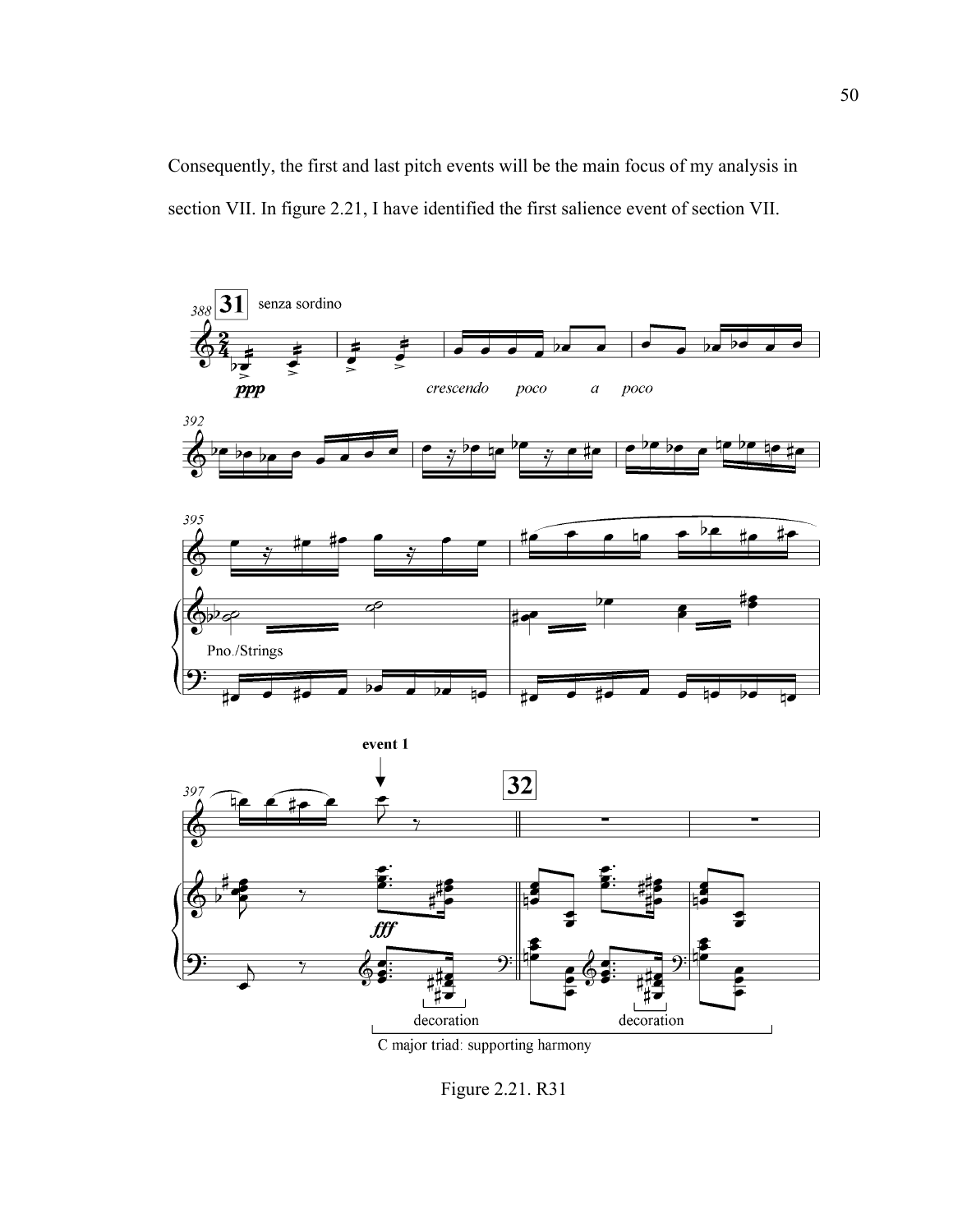The trumpet's C (m. 397) is clearly the goal of this ascending passage. This final C is emphasized registrally, dynamically, durationally, and harmonically (with a first inversion C major triad).

Before taking an in-depth look at the concluding event of this section, I will briefly discuss the interior salience events of this section. The second salience event (m. 417) concludes a passage that begins in R31 and finishes at the end of R32. The culmination of this passage appears in figure 2.22.



Figure 2.22. Conclusion of R33

The three rhythmic segments of R33 each finish with a higher pitch, finally concluding with  $A_{\tau}^*$ —placing  $A_{\tau}^*$  in a strong metrical position (on the downbeat of m. 417). The fact that  $A\#$  is the goal of this ascending passage serves to affirm its overall passage salience.

The next passage  $(R34)$  evinces clear  $C$  focus. The dynamic and durational prominence of this pitch class makes  $C_{\#}$  (mm. 418-420) the obvious pitch center of this music. This passage is presented completely in figure 2.23.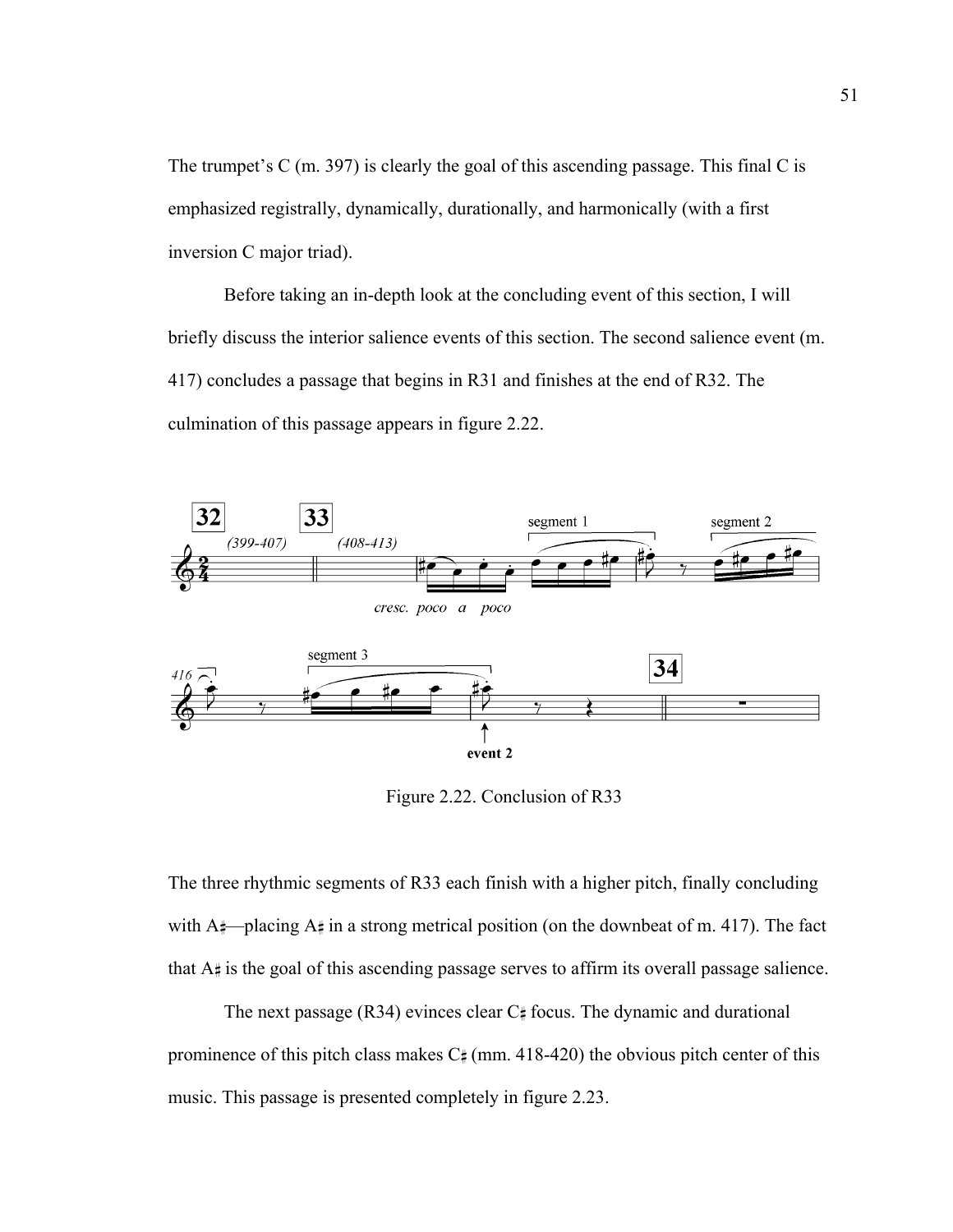

Figure 2.23. R34

 The next trumpet passage (R36) focuses upon F. The entire passage (figure 2.24) is dynamically consistent at *ff*. The initial F5 (m. 434) is approached by ascent from the beginning  $A#(m. 429)$ . Once the melody arrives at F5, this pitch is prominently emphasized in the subsequent measures. The repetition of the two-measure figure (mm. 436-437 and 438-439) is used to conclude this passage and to unequivocally establish F centricity.



Figure 2.24. R36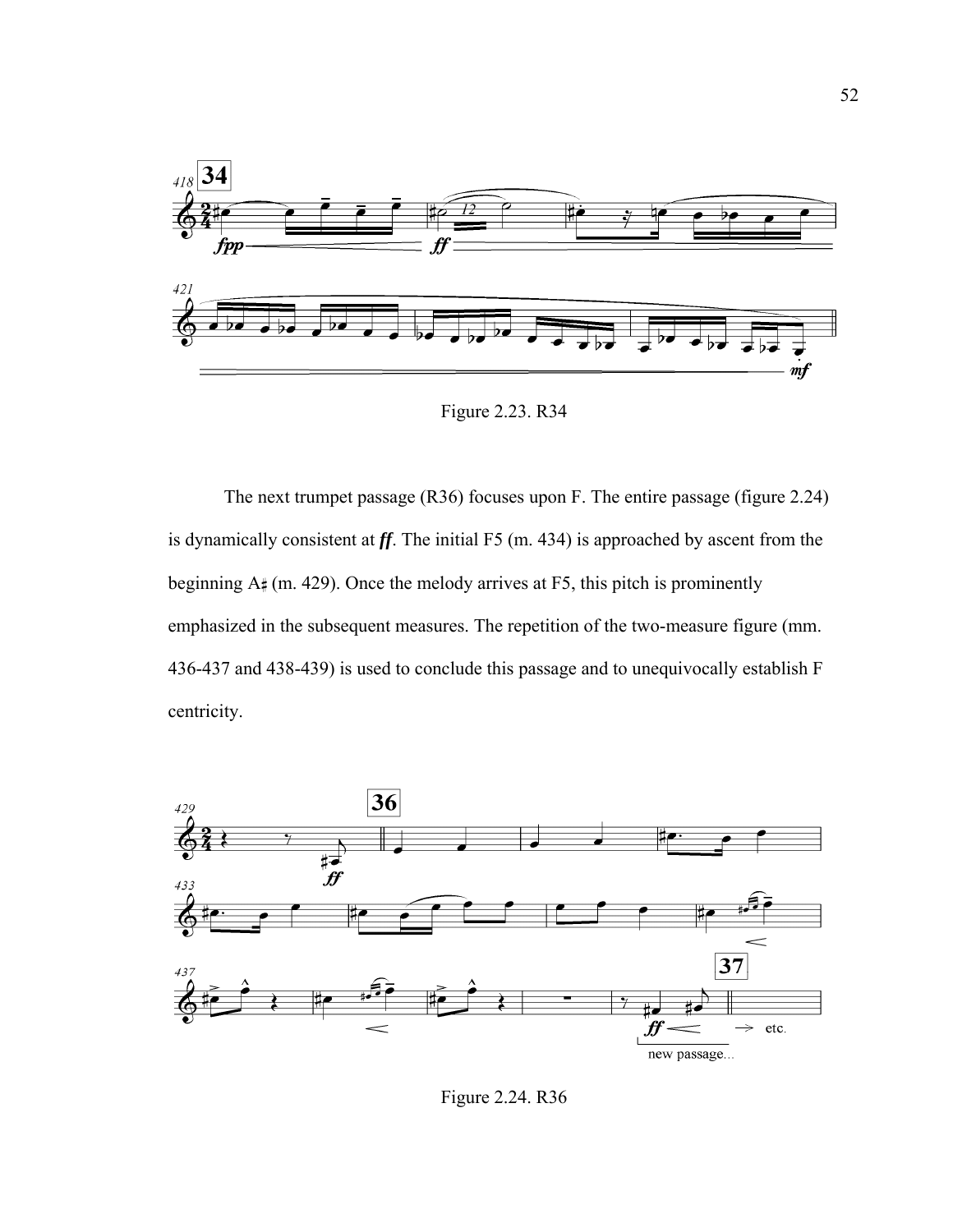R37 (figure 2.25), the lengthy penultimate passage of section VII, exhibits  $C_{\#}$ focus. The overall ascending contour of this passage prominently highlights the final, and highest,  $C_{\tau}$ . In the measures preceding the final  $C_{\tau}$  (mm. 458-460a), I have indicated an ascending, stepwise approach to  $C_{\#}^{\#}(A-B-C_{\#})$ . The final  $C_{\#}^{\#}$  is also emphasized dynamically with a crescendo beginning at  $f$  (m. 457) and concluding with the final  $C_{\sharp}$ well above the *forte* dynamic. The only other plausible salience choice in this passage is the A $\flat$  emphasized in mm. 453-457. However, in this passage A $\flat$  functions as the enharmonic dominant of  $C_{\#}$ .



Stepwise Ascent (A - B - C-sharp!)

Figure 2.25. R37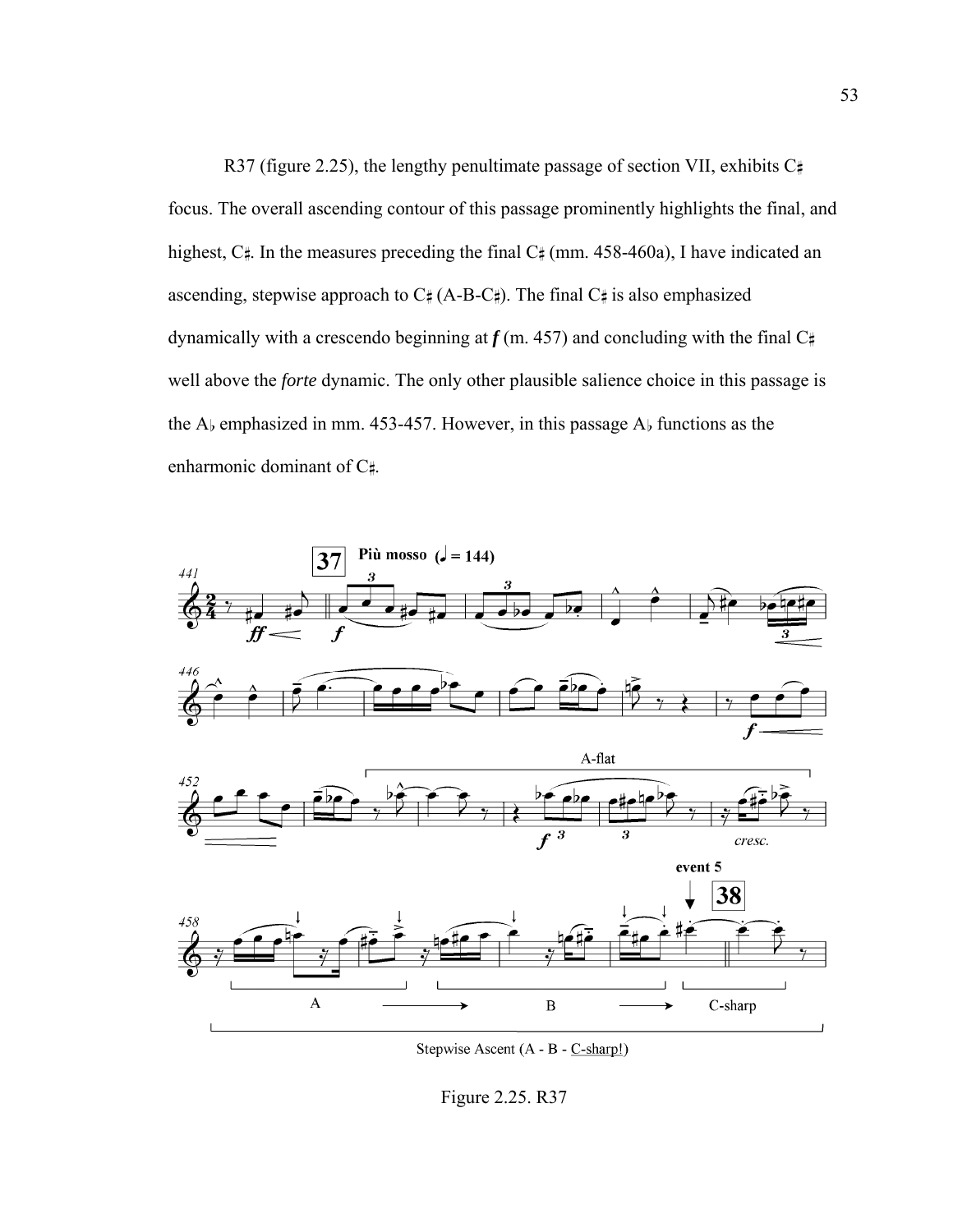The final passage of section VII (figure 2.26) contains the most prominent pitch event in the piece due to its emphatic invocation of a great many salient conditions.



Figure 2.26. R38—Concluding passage of section VII and concertino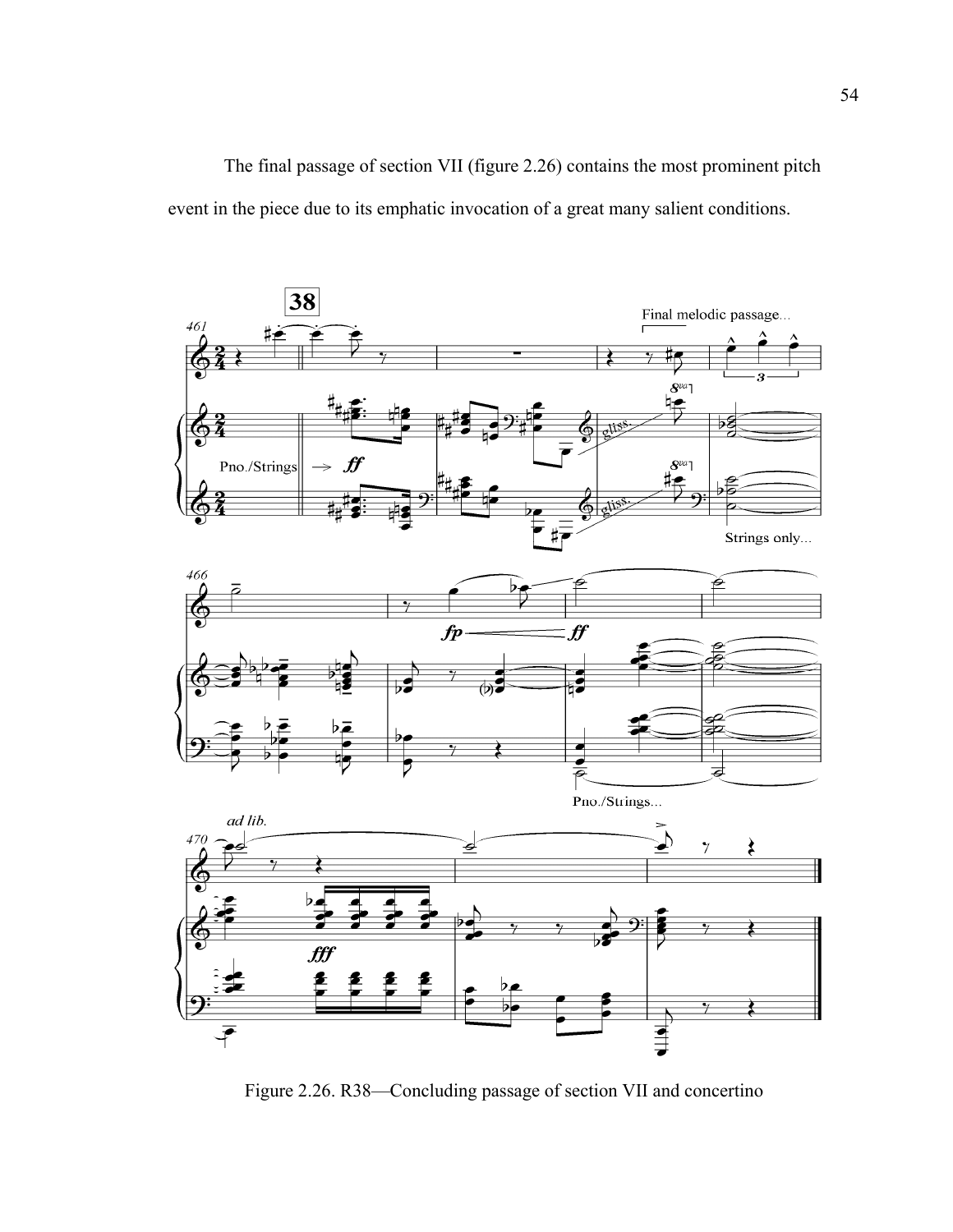Furthermore, the fact that this event is placed at the conclusion of section VII, and thus, the conclusion of this concertino, imbues it with overall salience (the most salient pitch of the concertino). This fact will directly impact the manner in which the cumulative salient pitch events are interpreted.

Very little commentary is necessary to demonstrate the C centricity of this passage. A cursory examination of the melody in the above passage reveals the dominating salience of pitch-class C (mm. 468-472) based on the following criteria: *duration* (four measures + an eighth-note), *register* (C6 – near the top of the trumpet's tessitura), *loudness* (due to the timbre of the trumpet, the *ff* dynamic eclipses the *fff* dynamic mark in the piano and strings), *metric accent* (begins on the downbeat of m. 468, and concludes on the downbeat of m. 472), *dominant-tonic relationship* (the durationally significant G5 in mm. 466-467 aurally supports this tonal relationship), *triadic/harmonic support* (the root position C major triad, in both piano and strings, on the downbeat of m. 472, is the strongest possible tonal support of the C pitch). Due to the ubiquitous, harmonically complex, vertical sonorities in this concertino, this final root position major triad, supporting its root pitch (C) functions as a stabilizing aural event at its conclusion. Such is the aural implication of this final event, that it must inform the ensuing discussion of the relationships among the sectional salient pitches.

In the analyses presented in this chapter, I have applied Lerdahl's salience criteria in order to identify numerous pitch centers within each section of this piece. At the conclusion of each section, I identified the single most salient pitch class of that section—resulting in seven representative sectional pitch classes  $(C, A<sub>k</sub>, A, E<sub>k</sub>, C, G, C)$ . I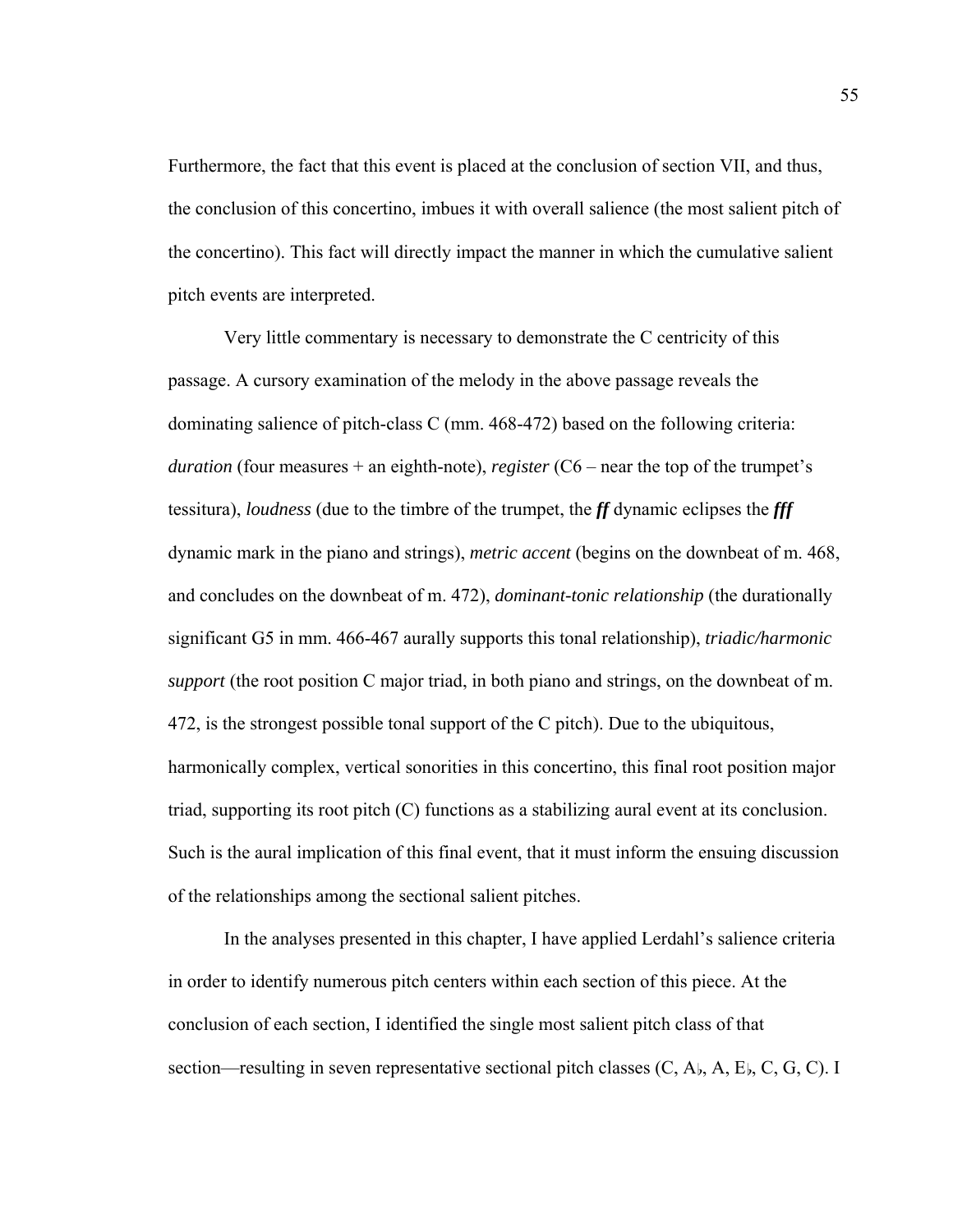concluded the analytical portion of this chapter by identifying the single, most salient pitch class of the seven sections of this piece: pitch-class C. In applying this analytical method, I always began my analysis at lower levels (individual measures and individual phrases) and progressed to larger spans of music (passages of multiple phrases, then large portions of sections, and finally entire sections)—resulting in reducing out less salient pitch classes in favor of those with greater salience.

In the next chapter I will explore the patterns among the most salient pitch events revealed in my analysis, lending coherence to the entire work.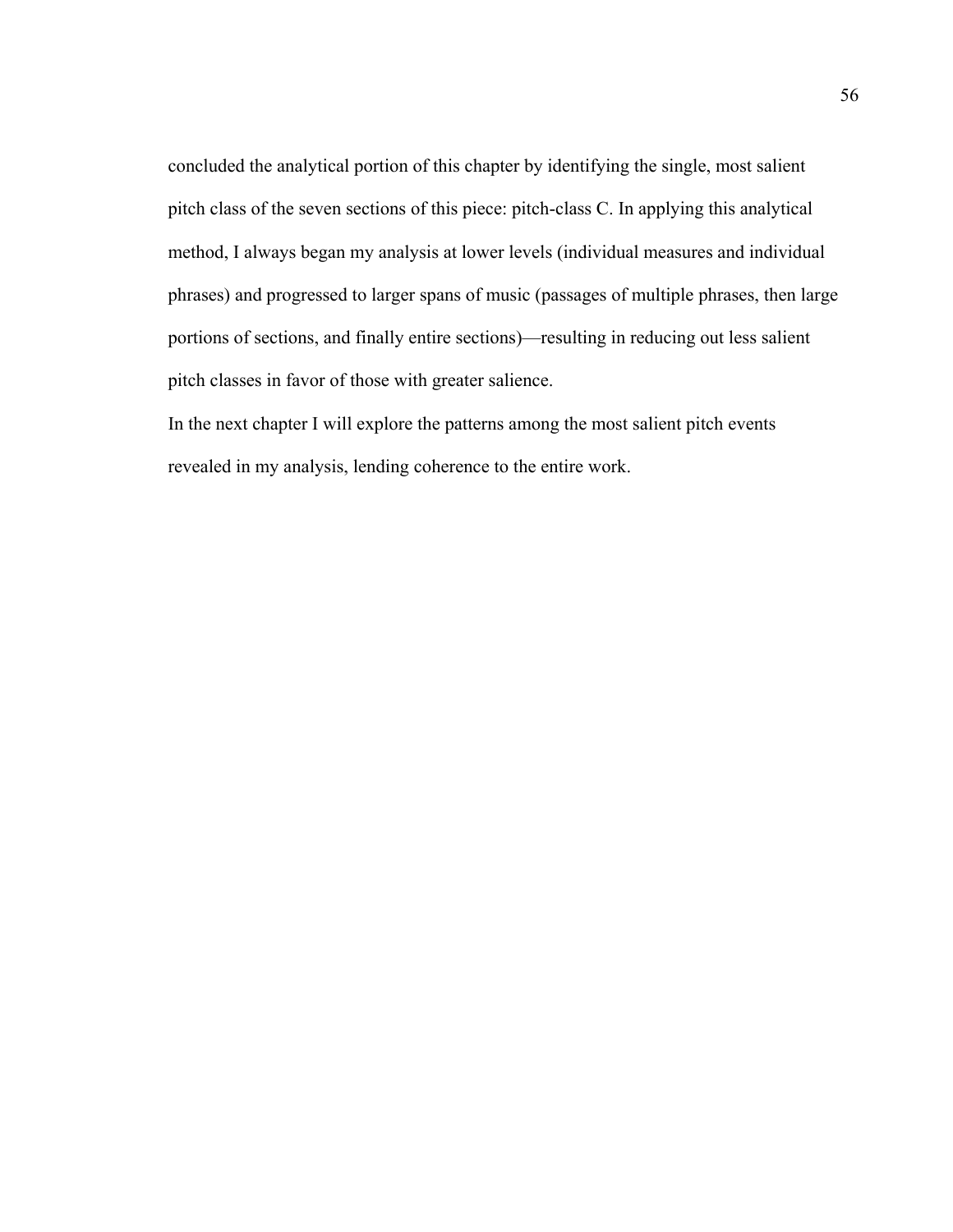## **Chapter 3**

### **Conclusion**

In the previous chapter I applied Lerdahl's salience criteria in order to identify numerous pitch centers within each section of this work. I then identified a single pitch center for each section through the process of reducing out less salient pitch classes. Of the seven sectional pitch centers, I identified one pitch class as the most salient pitch class of this piece.

In this chapter I will explore the patterns among the most salient pitch events revealed in my analysis, lending coherence to the entire work. The first pattern I intend to address is the emerging tertian focus which becomes more prominent with each subsequent section. This emerging tertian focus becomes evident when the most salient pitch centers of each section are arrayed triadically. The resulting triadic structures reveal a tertian architecture that is subdued in section I, becomes more prominent over the course of the piece, and culminates with a major triad in root position at the end of the work. I will present a singular tertian structure for each section. Each tertian structure will be discussed in light of the pitch center of that given section. The second pattern I intend to address is the clear tertian relationships that exist between the seven sectional salient

57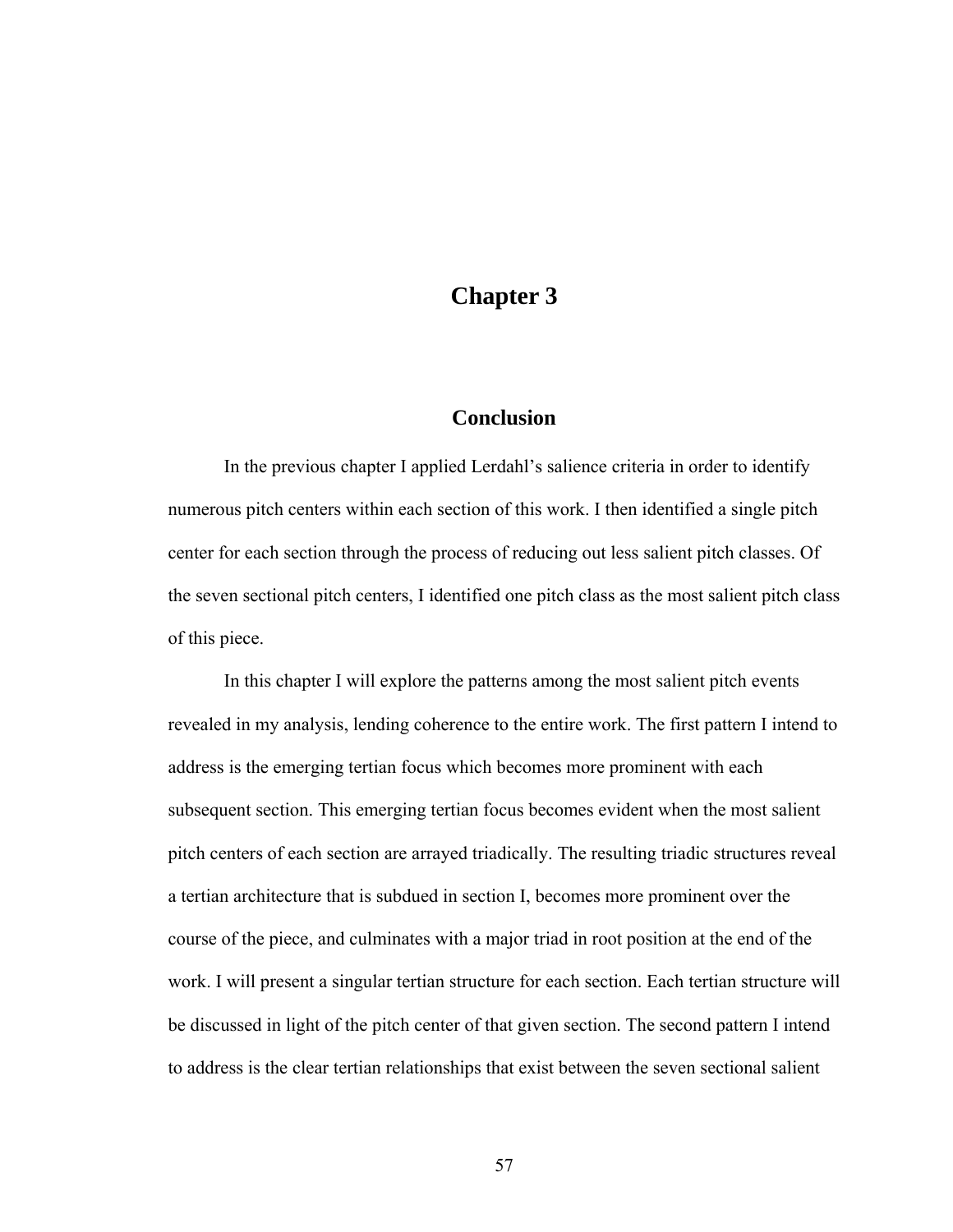pitch classes  $(C, A<sub>b</sub>, A, E<sub>b</sub>, C, G, C)$ . The tertian relationships will be discussed from the perspective of pitch-class C: the pitch center of this work.

I begin my discussion of the emerging tertian focus by highlighting the information presented in table 3.1. In table 3.1, I have presented the most salient pitch centers of each section in the column entitled *pitch centers.* In the column entitled *tertian content*, I have extracted (from the *pitch centers* column) only those pitch centers which manifest a tertian relationship. In the column entitled *triadic reference*, I have used standard harmonic nomenclature to identify the triadic progenitor of each tertian collection. In the final column, entitled *section salience*, I have identified the most salient pitch class in each section in bold type. A pattern elucidated by this table is that the final salient pitch of each section (last pitch in *pitch centers*) is always the most salient pitch of a given section (*section salience*). This pattern will be addressed below.

| Section      | <b>Pitch Centers</b>                                                 | <b>Tertian Content</b>              | Triadic Reference         | <b>Section Salience</b>   |
|--------------|----------------------------------------------------------------------|-------------------------------------|---------------------------|---------------------------|
| $\mathbf{I}$ | $G-F-B$ $-C-D-C$                                                     | $G-B$ $\neg$ D $-$ F                | G minor 7                 | C                         |
| $\rm{II}$    | $D-G-E$ <sub><math>r</math></sub> $A$ <sub><math>r</math></sub>      | $E_{b}-G$                           | Major 3rd                 | $\mathbf{A}$              |
| Ш            | $G-A-C+A$                                                            | $A-C#$                              | Major 3rd                 | A                         |
| IV           | $G-B$ <sub><math>\neg</math></sub> $-E$ <sub><math>\neg</math></sub> | $E\rightarrow G-B\}$                | $Eb$ maj. triad           | $\mathbf{E}_{\mathbf{b}}$ |
| V            | $E$ <sub>b</sub> -C-A-C                                              | $A - C - E$                         | A dim. triad              | C                         |
| VI           | $E-C+G$                                                              | C#–E–G                              | C# dim. triad             | G                         |
| VII          | $C-B$ <sub>b</sub> -D <sub>b</sub> -F-D <sub>b</sub> -C              | $B$ <sub>b</sub> -D <sub>b</sub> -F | B <sub>b</sub> min. triad | $\mathbf C$               |

Table 3.1. Tertian pitch patterns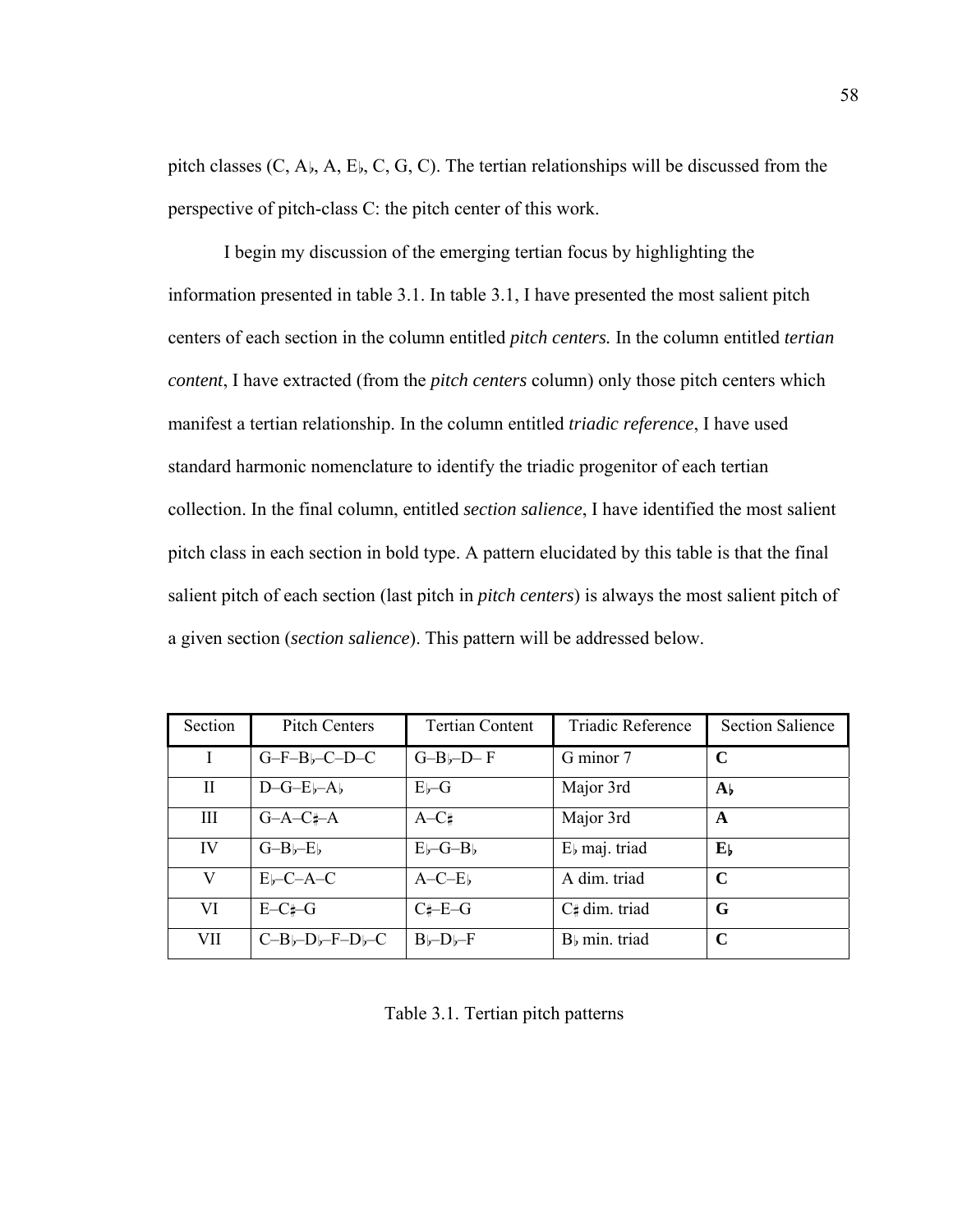The triadic reference column is the clearest demonstration of a tertian focus in the background of each section. My rationale for positing the notion of an emerging tertian focus is based upon a comparison of the triadic reference with the sectional salient pitch. For example, the triadic reference of section I is a G minor seventh chord. But the most salient pitch of section I is C—not itself a member of this triadic construct. We might say that the summary sectional emphasis of C thus represses the tertian presence of this triadic structure. The situation is similar in section II. The tertian suggestion of the major third between  $E_{\rm b}$  and G (triadic reference) is repressed by the more prominent  $A_{\rm b}$  (section salient pitch class). However, the next three sections present a much clearer tertian presence due to the strong relationship between the triadic reference and the sectional salient pitch class. Section III's most prominent pitch class (A) participates in the triadic major third A-C#. In section IV, the most salient pitch class of the section  $(E)$  functions as the root of the  $E$  $\rightarrow$ -G-B $\rightarrow$  major triad. In section V, the most salient pitch class of the section  $(C)$  functions as the third of the A-C-E $\frac{1}{2}$  diminished triad.

In the final two sections of this piece (VI and VII), Jolivet introduces a new harmonic device not reflected in table 3.1. This new device is Jolivet's use of a major triad, in the strings and piano, to harmonically bolster salient pitch events in the trumpet. In each of these sections, the supporting major triad is used to support the first and last salient pitch events. This simple device's power is reinforced by the harmonic complexity that typifies the rest of the concertino. Table 3.2 summarizes the use of this triadic device in the final two sections.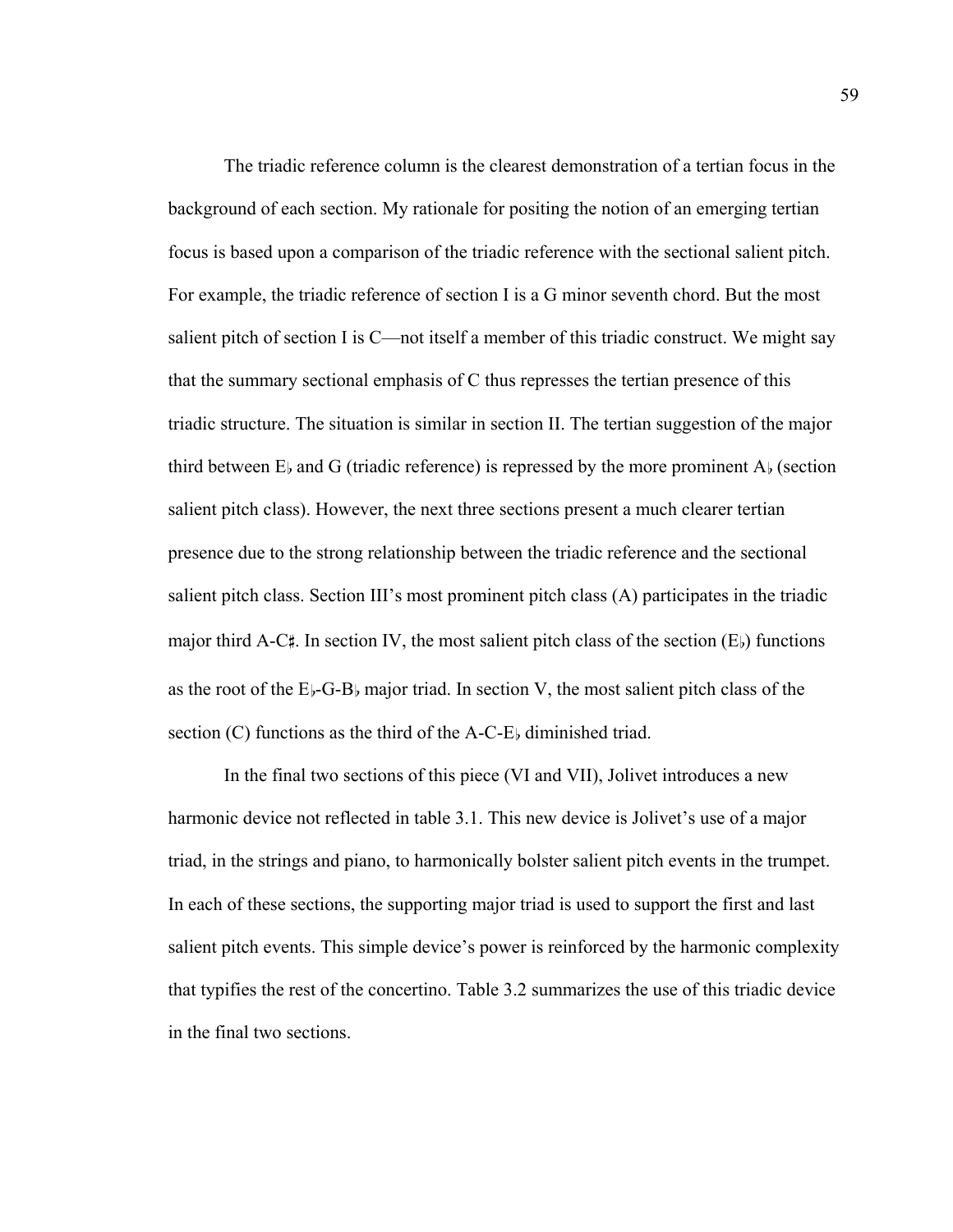| Section | First Event          |       | Last Event           |       |
|---------|----------------------|-------|----------------------|-------|
|         | <b>Triad Support</b> | Pitch | <b>Triad Support</b> | Pitch |
| VI      | E major $(1st inv.)$ |       | C major (root)       |       |
| VІІ     | C major $(1st inv.)$ |       | C major (root)       |       |

Table 3.2. Triadic support of salient pitches

The triads supporting the first events of these two sections are in first inversion, while the triads supporting the last events are in root position. This pattern reflects an increasing triadic emphasis from the beginning to the end of each of these sections.

Of great consequence to a global perspective of this work's tonal structure is that the pitches being triadically supported in these four events constitute a C major triad. This fact not only confirms the emerging tertian prominence of subsequent sections, but also supports the choice of C as the overall tonal focus of this piece. This perspective is supported by the fact that the C major triad is used in three out of four instances as the supporting triad in these final two sections. Furthermore, the C major triad is used in root position to conclude both sections VI and VII. The overwhelming C emphasis at the work's conclusion, emphasized by the final C in the trumpet, is a natural result of the entire composition's emerging focus upon triads, and upon C major in particular.

 The overall focus upon C informs the relationships among the most salient pitch classes of the various sections. I have listed the most salient pitch classes of each section in table 3.3. A cursory review of these seven sections reveals another means of supporting overall C-pitch salience: 1) C presides in three of the seven sections as the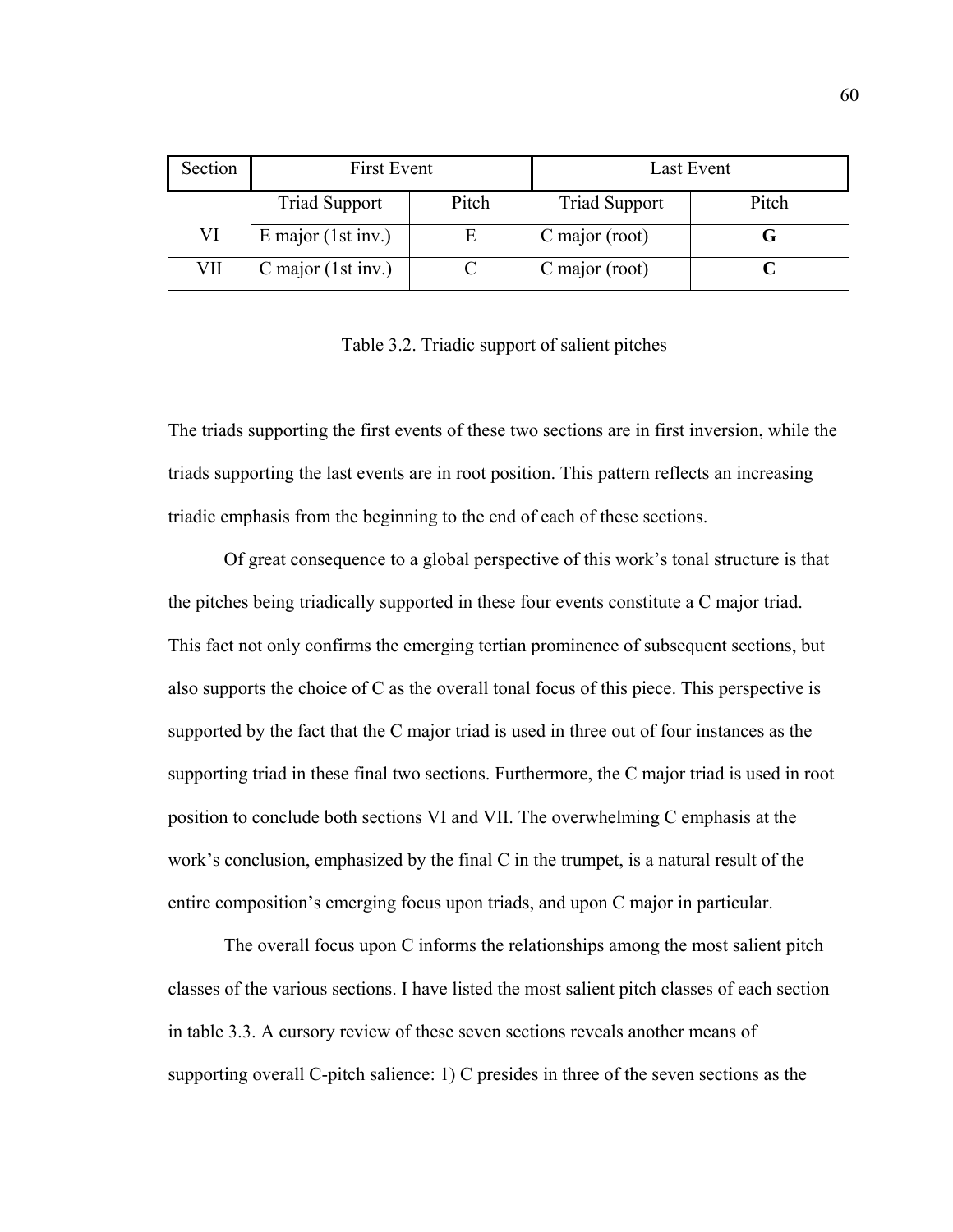salient pitch; 2) the other pitches each represent only one section; 3) C has salience in the first and last sections; and 4) the tonic-dominant-tonic relationship (C-G-C) of the last three sections is also informative.

| Sections:           |   |                |              | TT 7 |  | VII |
|---------------------|---|----------------|--------------|------|--|-----|
| Salient<br>Pitches: | ັ | A <sub>b</sub> | $\mathbf{A}$ | Eþ   |  |     |

Table 3.3. Sectional salient pitches

C serves as the pitch class fulcrum among the sectional salient pitches in table 3.3. Figure 3.1 graphically illustrates the sectional pitch relationships with C as the central, most salient pitch of this piece.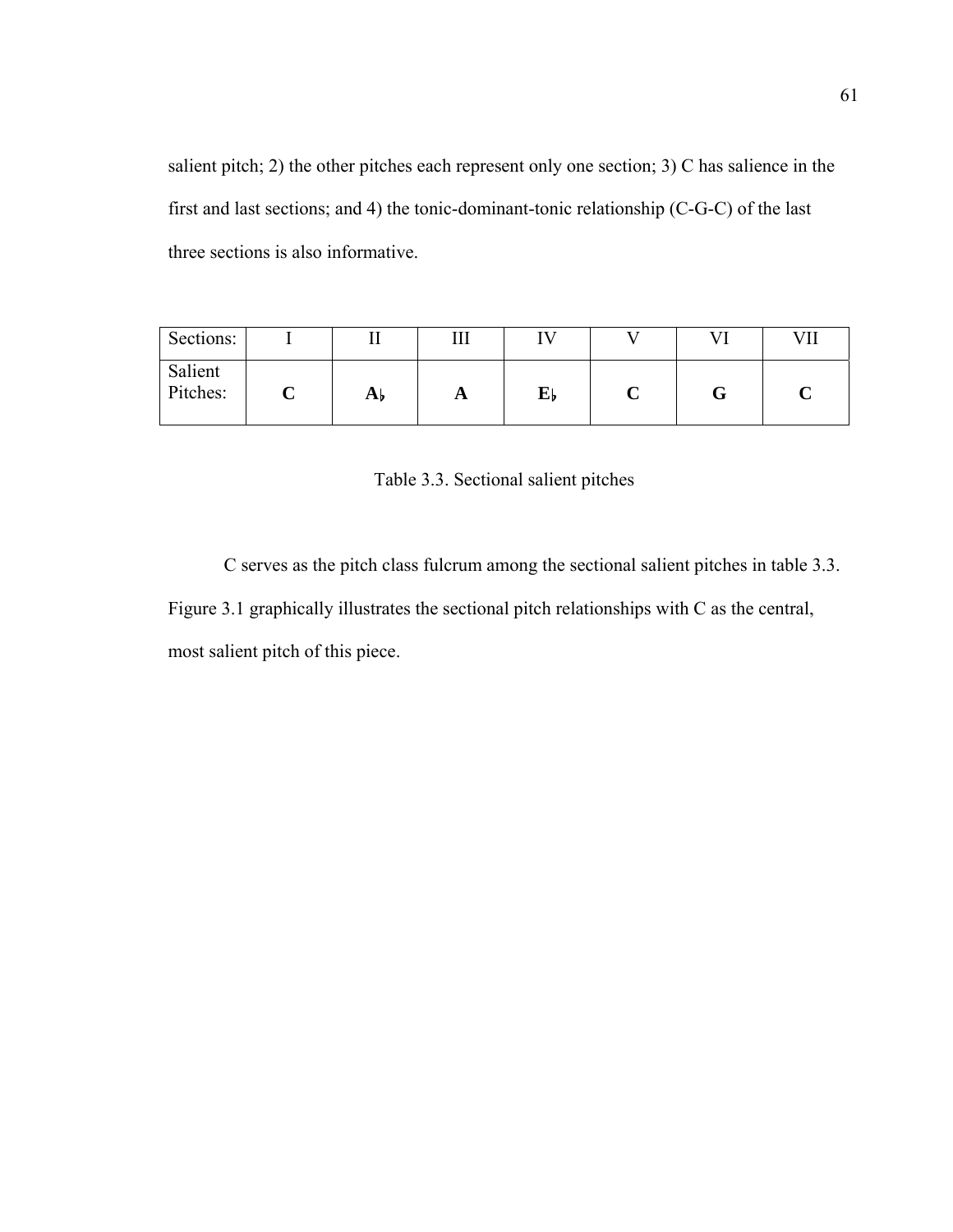

Figure 3.1. Sectional pitch relationships to C

Figure 3.1 demonstrates the prominent tertian relationships between the C pitch center and the two submediants (A and A $_{\rm b}$ ) as well as the mediant (E $_{\rm b}$ ). The G dominant also provides tonal cohesion in relation to the C pitch center. This strong tertian relationship between these sectional salient pitch classes provides tonal cohesion in this post-tonal pitch-centric work.

 In short, tonal cohesion is achieved in this piece of music through the progressively emerging tertian focus within each subsequent section, and through the strong tertian relationship which exists between the sectional salient pitch classes.

These conclusions were made possible through a careful and systematic application of Lerdahl's salience criteria. As demonstrated in chapter 2, the analytical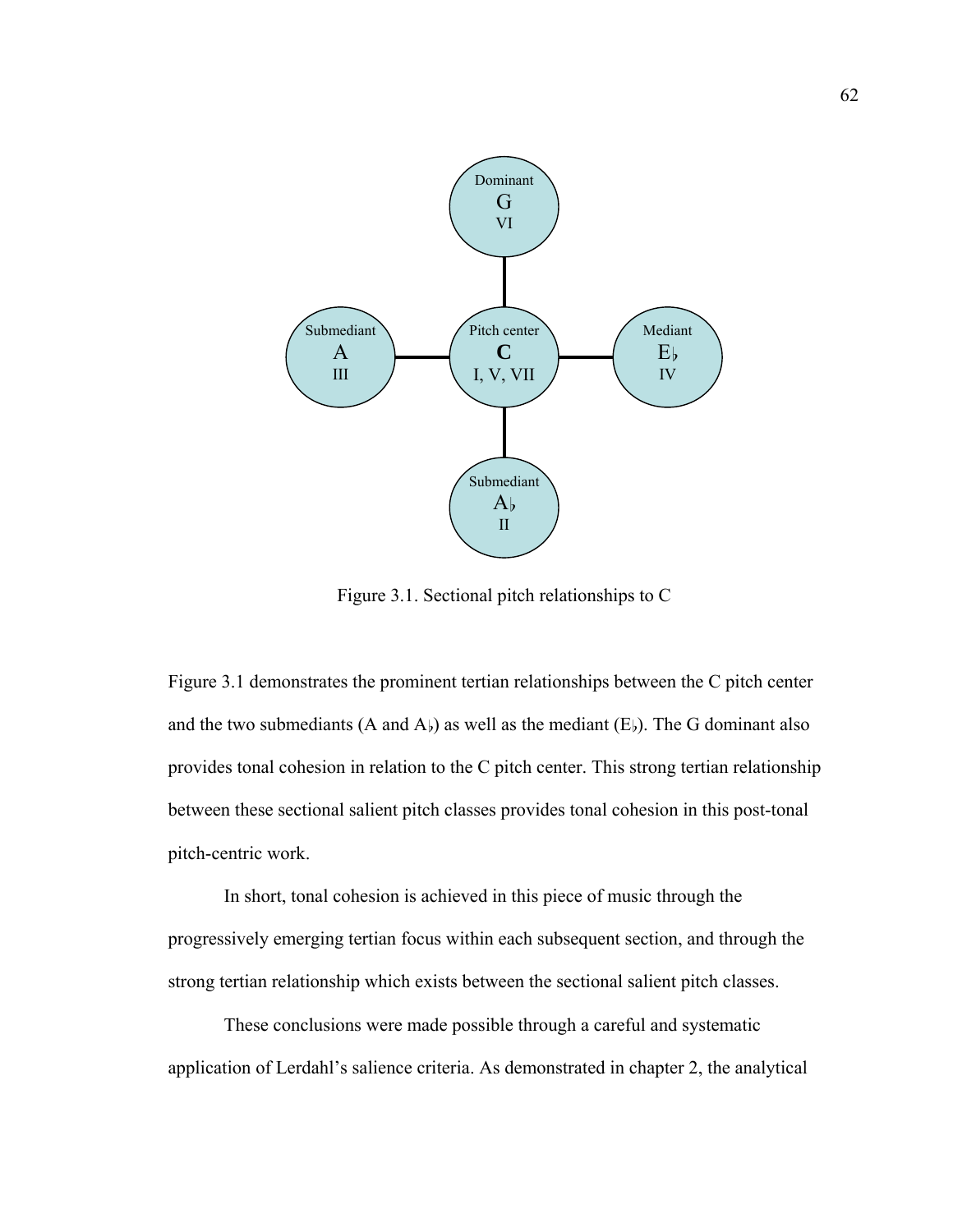process requires beginning at the lower levels (individual measures and individual phrases) and progressing to larger spans of music (passages of multiple phrases, then large portions of sections, and finally entire sections) in order to reduce out less salient pitch classes in favor of more prominent pitch classes. By adhering to this analytical process, I identified the most prominent pitch centers at the phrase level, the passage level, and the sectional level. Finally, I identified the single, most salient pitch class of the entire work. By observing both local and global salience conditions over the course of this piece, a hierarchy of aural events emerged. As demonstrated in chapter 2, this hierarchy of aural events clearly projects C centricity for this work. As set forth in this concluding chapter, there is an unfolding tertian focus over the course of the piece. This emerging tertian focus is strongly confirmed by the tertian relationships which exist between the sectional salient pitch centers.

 Jolivet's *Concertino for Trumpet, String Orchestra and Piano* is but one of a multitude of twentieth-century post-tonal pitch-centric works. Lerdahl's analytical method, based upon salience criteria and adapted to a pitch-centric environment, proves an effective tool for analyzing this particular repertoire.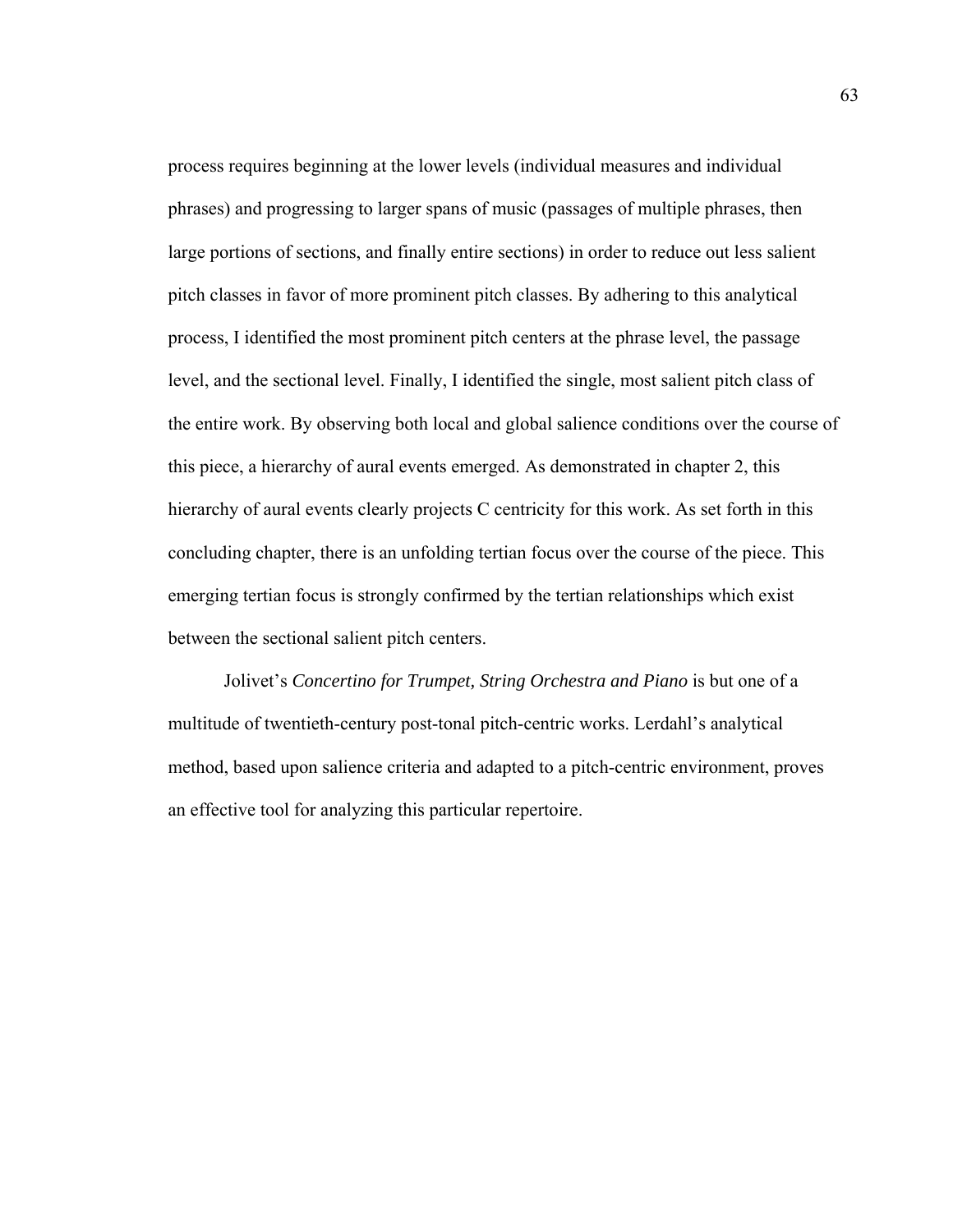# **Appendix A**

## **Salient Sectional Pitches**

| Section      | Rehearsal Mark            | Measure(s) | Salience Conditions (Summary Description)        | Pitch          |
|--------------|---------------------------|------------|--------------------------------------------------|----------------|
| $\bf{I}$     |                           | 4, 6, 7    | b, c, e, g (durational/intro): G                 | G/F            |
|              |                           | 12         | b, c (goal of melodic descent/intro): F          |                |
|              | $R1(12-17)$               | 14, 16     | b, c (motivic goal)                              | $\mathbf{F}$   |
|              | $R2(18-26)$               | 18         | b, c, e (durational + fermata/intro)             | B <sub>b</sub> |
|              |                           | $25 - 26$  | b, c!, e!, g! (goal of melodic ascent/intro)     | C              |
|              | R3 (27-46)                | 46         | b, c, h (melodic cadence)                        | D              |
|              | R <sub>4</sub> (47-60)    | 48-57      | b, c (motivic goal)                              | D              |
|              | R5-R6 (61-87)             | 79         | b, c!, h (melodic cadence concluding section I!) | $\mathbf C$    |
| $\mathbf{I}$ | R7 (88-103)               | 102        | b, c (goal of melodic ascent)                    | D              |
|              | R8 (104-119)              | 118-119    | $b, c!, g$ (durational + fermata)                | G/E            |
|              | R9-R10 (120-142)          | 140-142    | b, c!, g (durational-concluding section II!)     | $A_{\rm b}$    |
| III          | R <sub>11</sub> (143-151) |            | Piano/strings Intro                              |                |
|              |                           |            | (con sordino)                                    |                |
|              | R12 (152-167)             |            | b, c (central and final)                         | $\mathsf{A}$   |
|              | R13 (168-183)             | 173        | b, c (goal of melodic ascent)                    | G              |
|              |                           | 176-79     | b, h (first/last pitch of melody)                | G              |
|              | R <sub>14</sub> (184-196) | 184-89     | b, c, h (goal of melodic ascent)                 | $\mathbf{A}$   |
|              |                           | 193-197    | b, c, g (center of phrase)                       | C#             |
|              |                           | 197        | b, c!, e!, h, I (melodic cadential conclusion)   | $\mathbf{A}$   |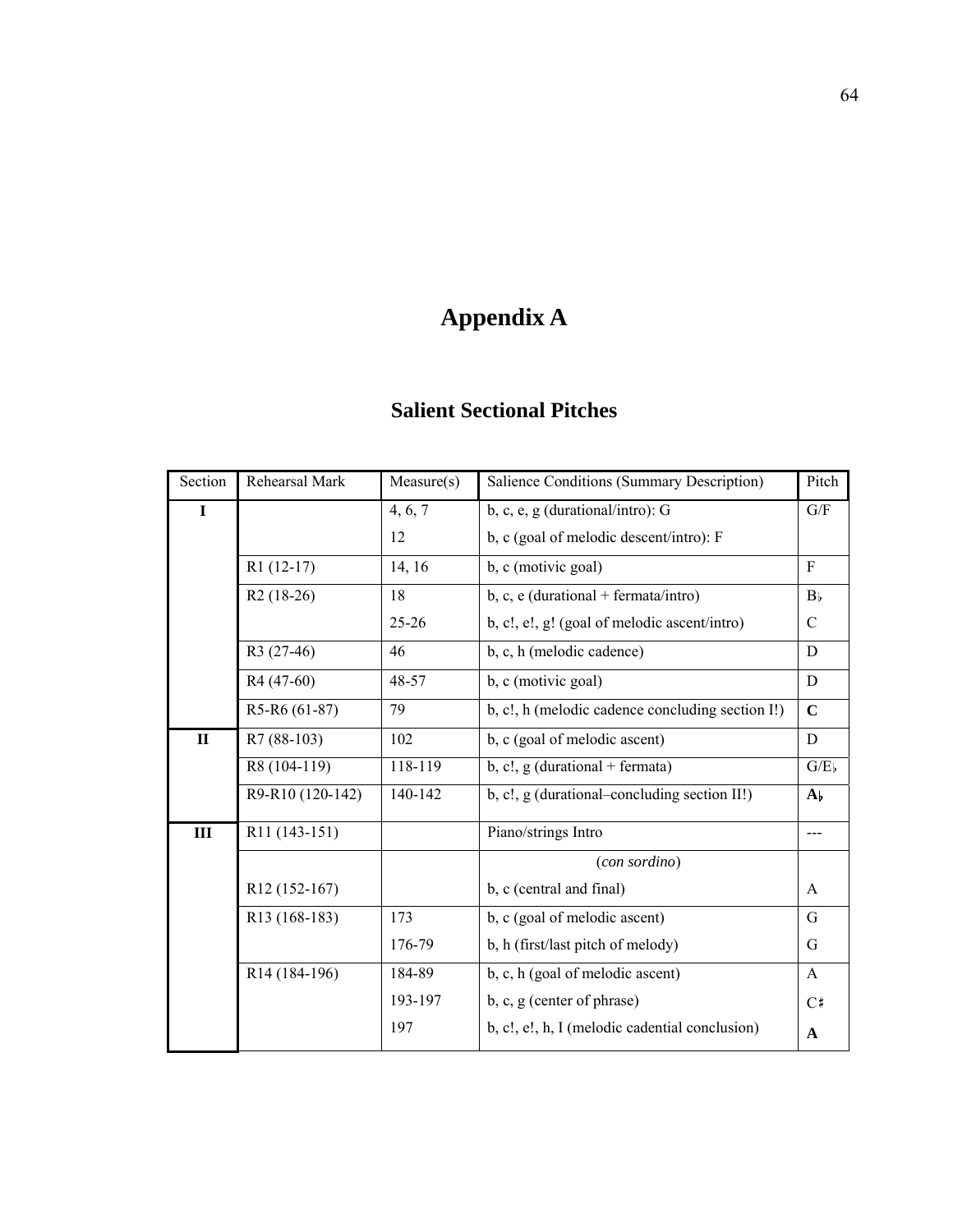| <b>Section</b> | Rehearsal Mark            | Measure(s) | Salience Conditions (Summary Description)                                                       | Pitch                     |
|----------------|---------------------------|------------|-------------------------------------------------------------------------------------------------|---------------------------|
| IV             |                           |            | (senza sordino)                                                                                 |                           |
|                | R15 (197-207)             | 206-08     | b (goal of sequence: LT $\&P5 \downarrow$ )                                                     | G                         |
|                | R16-R17                   | 216        | b (goal of sequence: LT)                                                                        | G                         |
|                | $(208-2226)$              | 223, 225   | b, e (goal of sequence: $P4 \uparrow \& d5 \uparrow$ )                                          | G                         |
|                | R18 (227-243)             | 227-40     | b, c!, e!, i (goal of sequence: $P4\uparrow$ )                                                  | B <sub>b</sub>            |
|                |                           | 241        | c!, i! (melodic cadence: P4 $\uparrow$ )                                                        | $E_{\rm b}$               |
|                |                           | 243        | b, c!, f, i! (melodic cadence: with pno/strings)                                                | $\mathbf{E}_{\mathbf{b}}$ |
| $\mathbf{V}$   |                           |            | (con sordino)                                                                                   |                           |
|                | R19 (244-261)             | 261        | d (passage conclusion)                                                                          | $E_{b}$                   |
|                | R20 (262-273)             | 262, 273   | d, g (beginning pitch/passage conclusion)                                                       | $E_{b}$                   |
|                | R21 (274-285)             | 279-281    | b, g (first/last pitch-two melodic fragments)                                                   | $\mathbf C$               |
|                |                           | 283-285    |                                                                                                 |                           |
|                | R22 (286-294)             | 295        | b, g (passage conclusion)                                                                       | A                         |
|                | R23 (295-308)             | 308        | b, c!, d, e!, f, I (section $\&$ passage conclusion)                                            | $\mathbf C$               |
| <b>VI</b>      | R24 (309-323)             |            | Solo Piano Introduction                                                                         | $---$                     |
|                |                           |            | (con sordino)                                                                                   |                           |
|                | R <sub>25</sub> (324-332) | 324, 331   | $b, d$ (first and last pitch – melody)                                                          | E                         |
|                |                           |            | - supported by E maj. triad (m. 331)!                                                           |                           |
|                | R26 (333-340)             | 339        | $b$ (concluding pitch – melody)                                                                 | C#                        |
|                | R27 (341-353)             | 353        | b, c!, f (b (melodic cadence: $\downarrow$ P5)                                                  | C#                        |
|                | R28 (354-366)             | 366        | b, c (goal of sequence: LT)                                                                     | G                         |
|                | R29 (367-76)              | 369-372    | $b, c!, e, g!, i (phrase beginning - durational!)$                                              | G                         |
|                |                           | 374-77     | $b, c!, e, g!, i (phrase ending - durational!)$<br>- supported by $C$ maj. triad (m. 374, 377)! | G                         |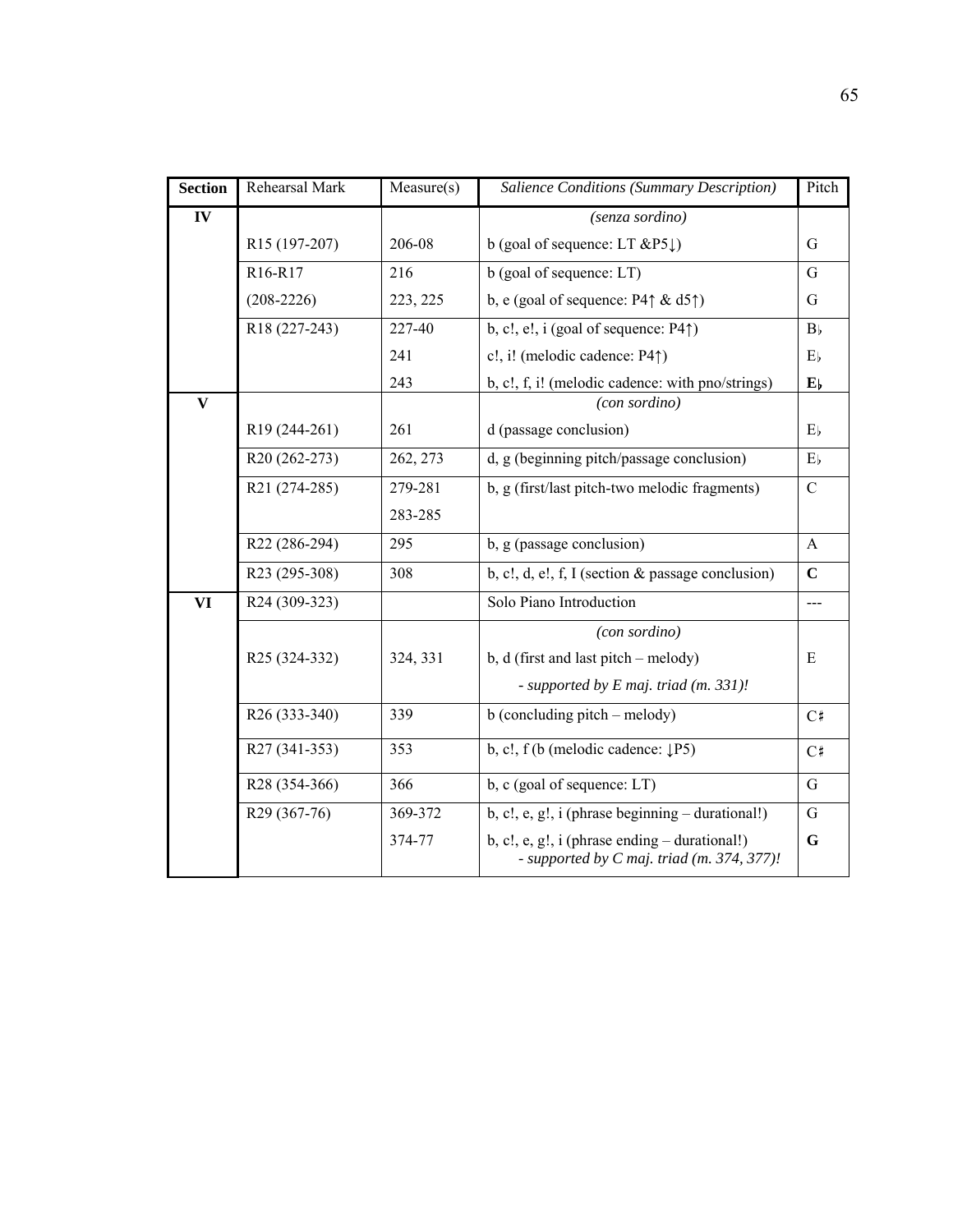| <b>Section</b> | Rehearsal Mark    | Measure(s) | Salience Conditions (Summary Description)                                                                       | Pitch       |
|----------------|-------------------|------------|-----------------------------------------------------------------------------------------------------------------|-------------|
| VII            | R30 (377-387)     |            | Strings Introduction                                                                                            |             |
|                |                   |            | (senza sordino)                                                                                                 |             |
|                | R31 (388-397)     | 397        | $b, c!, e!$ (concluding pitch – melody)<br>- supported by C maj. triad!                                         | C           |
|                | R32-R33 (398-417) | 417        | $b, c, e$ (concluding pitch – passage)                                                                          | $A$ #       |
|                | R34 (418-423)     | 418-420    | $b, c, g$ (durational/dynamic)                                                                                  | C#          |
|                | R35 (424-429)     |            | Strings only                                                                                                    |             |
|                | R36 (430-441)     | 439        | $b$ (concluding pitch – passage)                                                                                | F           |
|                | R37 (442-461)     | 461-462    | $b!, c!, e!, g!(\text{concluding pitch} - \text{passage})$                                                      | C#          |
|                | R36 (430-441)     | 439        | b!, c!, e!, g!, i!<br>(concluding pitch: $\uparrow P4$ – passage/section/piece)<br>- supported by C maj. triad! | $\mathbf C$ |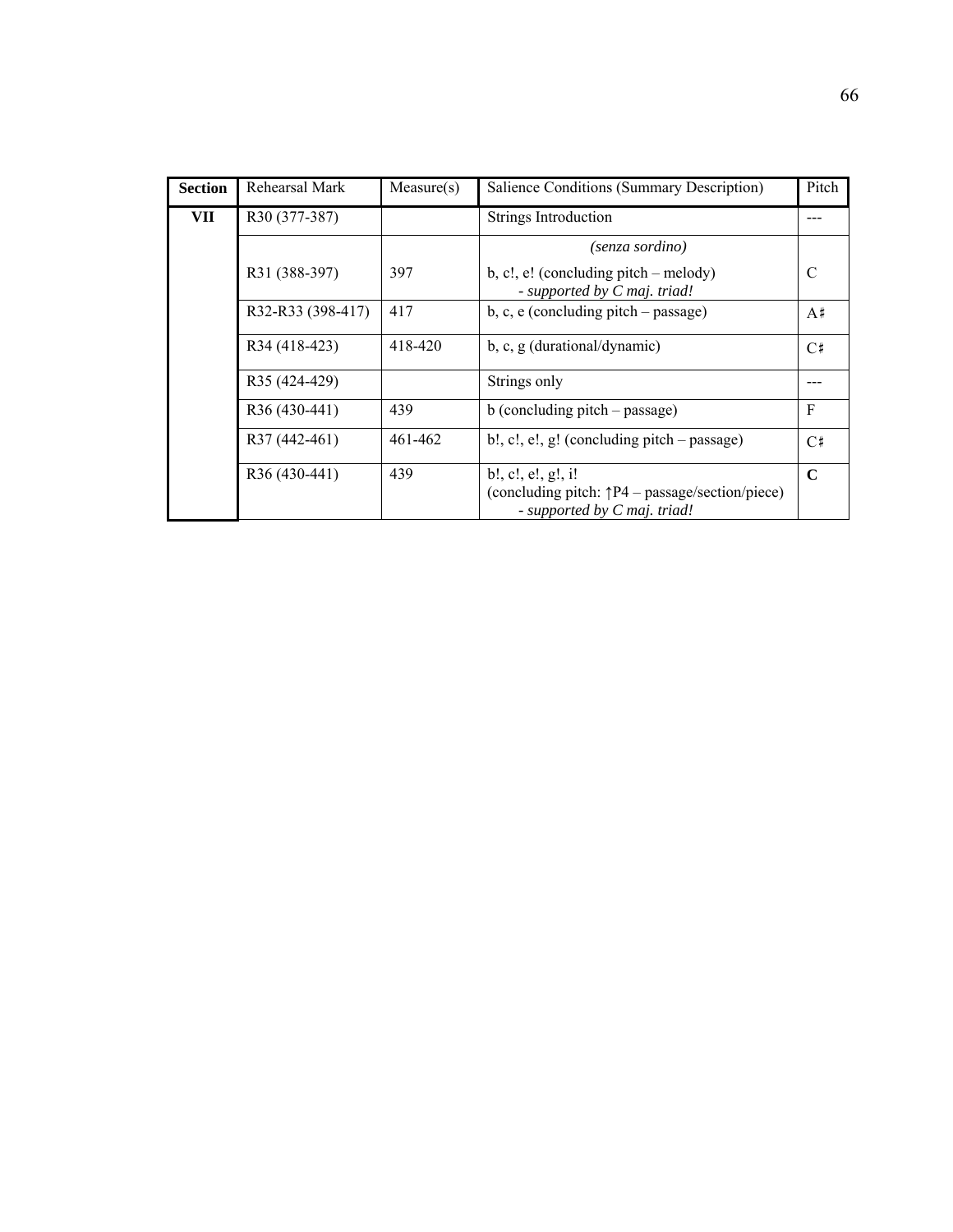# **Appendix B**



# **Rhythmic Motives**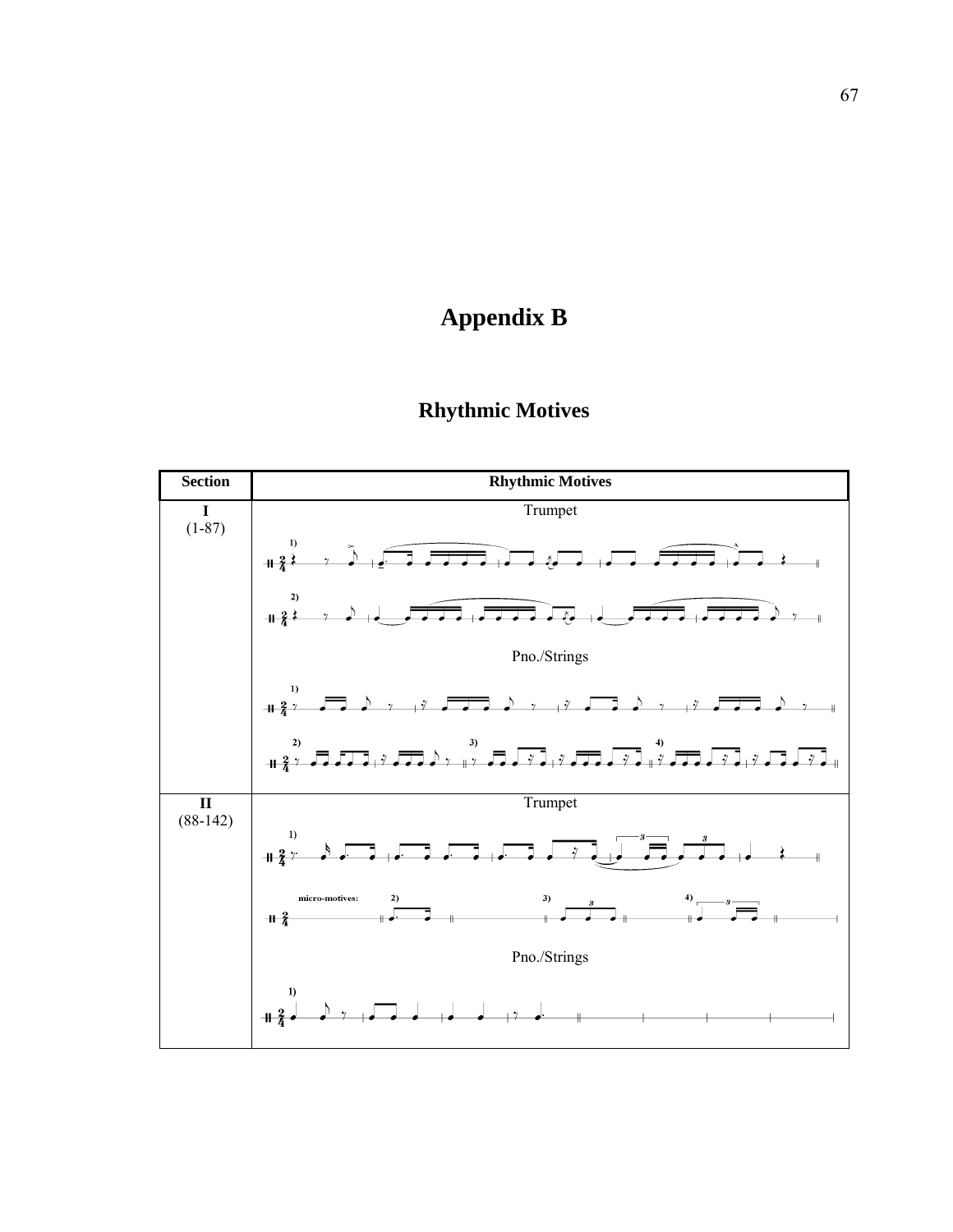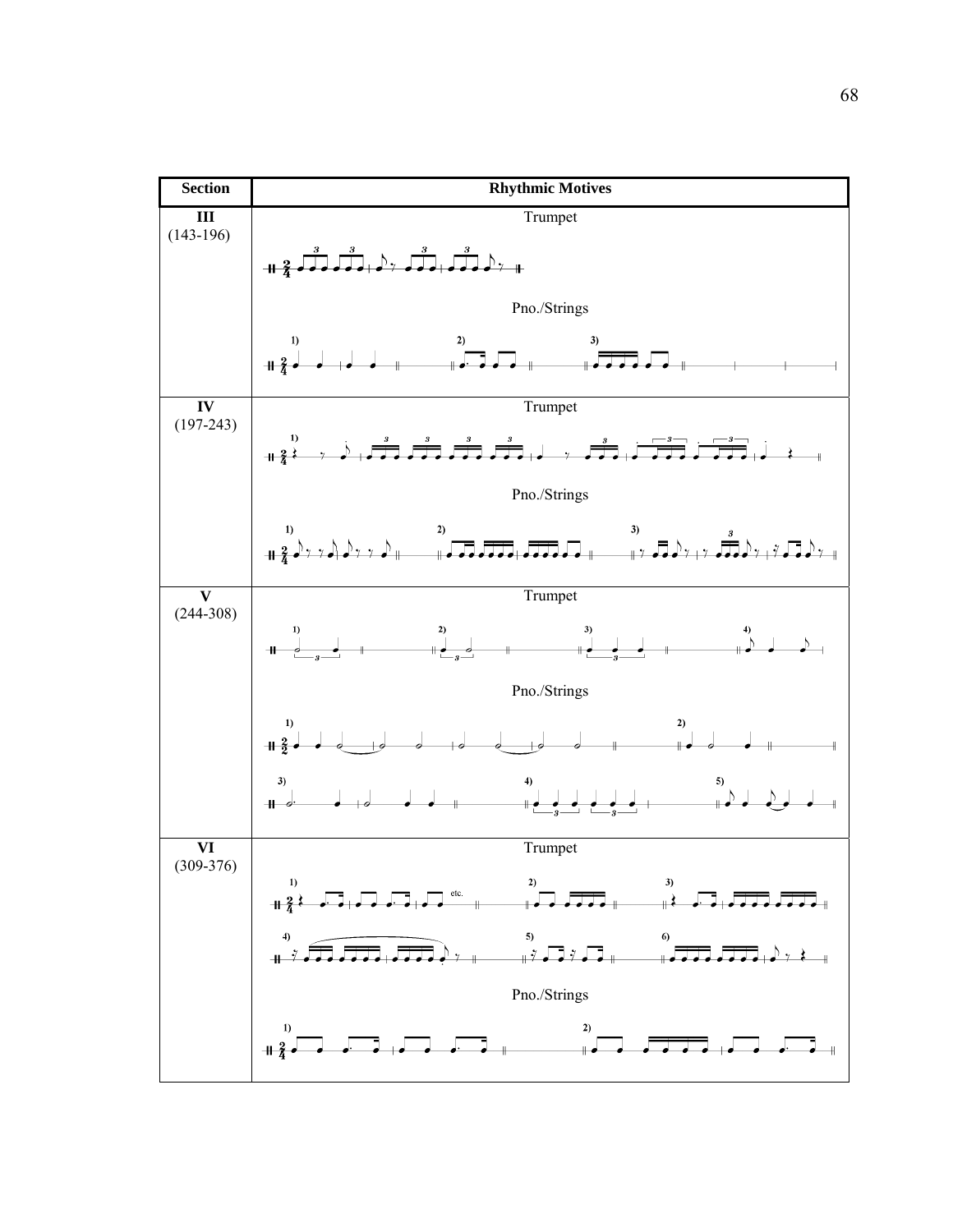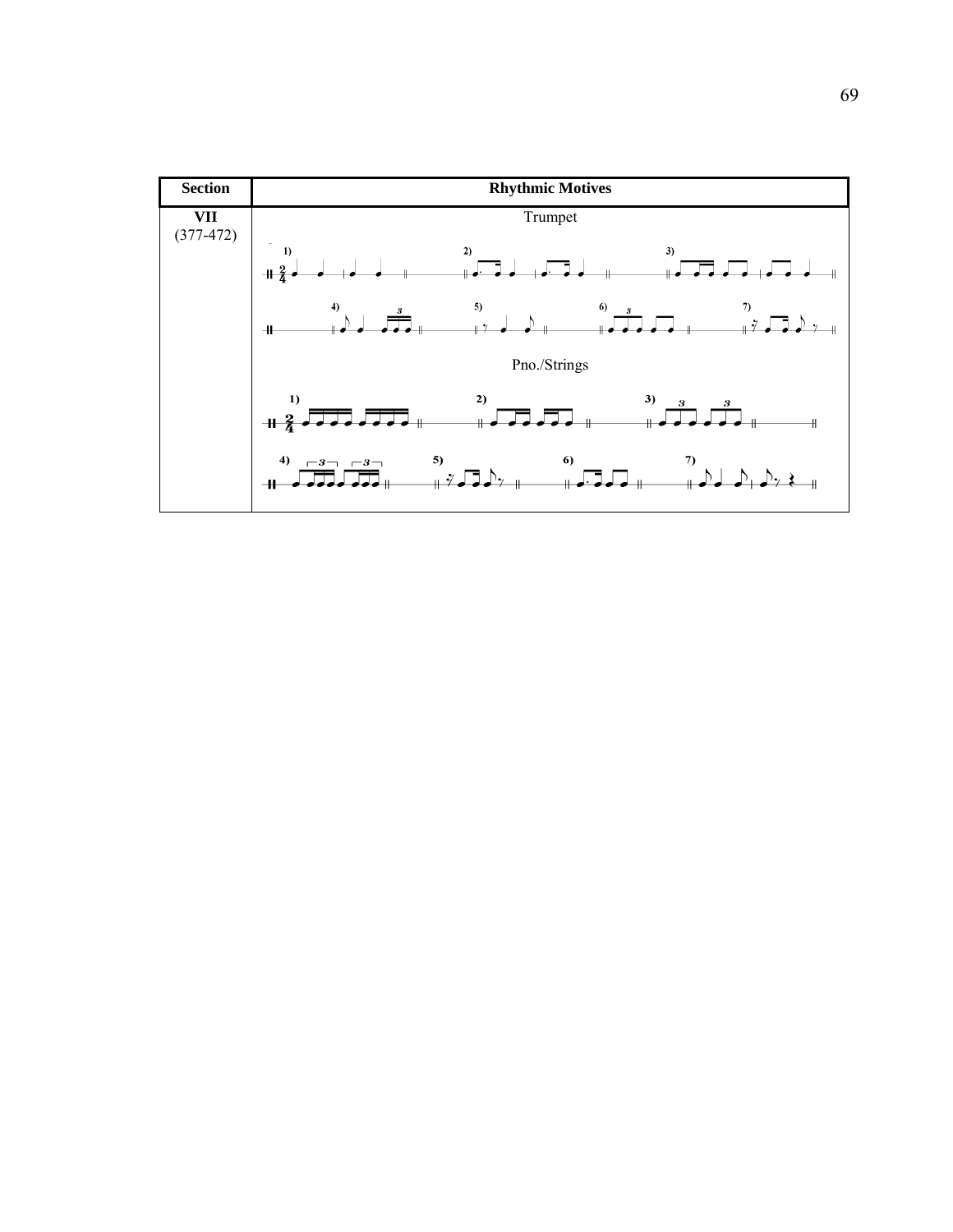## **BIBLIOGRAPHY**

- Berger, Arthur. "Problems of Pitch Organization in Stravinsky." *Perspectives of New Music* 2, no. 1 (1963): 11-42.
- Cadieu, Martine. "A Conversation with Andre Jolivet." *Tempo*, No. 59 (Autumn 1961): 2-4.
- Cone, Edward. "The Progress of a Method." *Perspectives of New Music* 1, no. 1 (Autumn 1962): 18-26.
- Jolivet, Andre. *Concertino for Trumpet, String Orchestra and Piano*. Paris: Durand & Cie, 1948.

. *Concertino for Trumpet, String Orchestra and Piano,* Reduction for trumpet and piano. Paris: Durand Editions Musicales, 1948.

Kleppinger, Stanley. "Tonal Coherence in Copland's Music of the 1940s." Ph.D. diss., Indiana University, 2006.

. "A Contextually Defined Approach to *Appalachian Spring*," *Indiana Theory Review* 27, no. 1 (2009): 45-78.

. "A Perception-Based Model for Analysis of Post-Tonal Pitch-Centric Music [2010]." Unpublished manuscript.

Landreth, Janet Elaine. "Andre Jolivet: A Study of the Piano Works with a Discussion of His Aesthetic and Technical Principles." DMA document, University of Oklahoma, 1980.

Lerdahl, Fred, and Ray Jackendoff. *A Generative Theory of Tonal Music*. Cambridge: MIT Press, 1983.

Lerdahl, Fred. "Atonal Prolongational Structure." *Contemporary Music Review* 4 (1989): 65-87.

. "Prolonging the Inevitable." *Revue belge de musicologie* 52 (1989): 305-09. Salzer, Felix. *Structural Hearing*. New York: Dover, 1962.